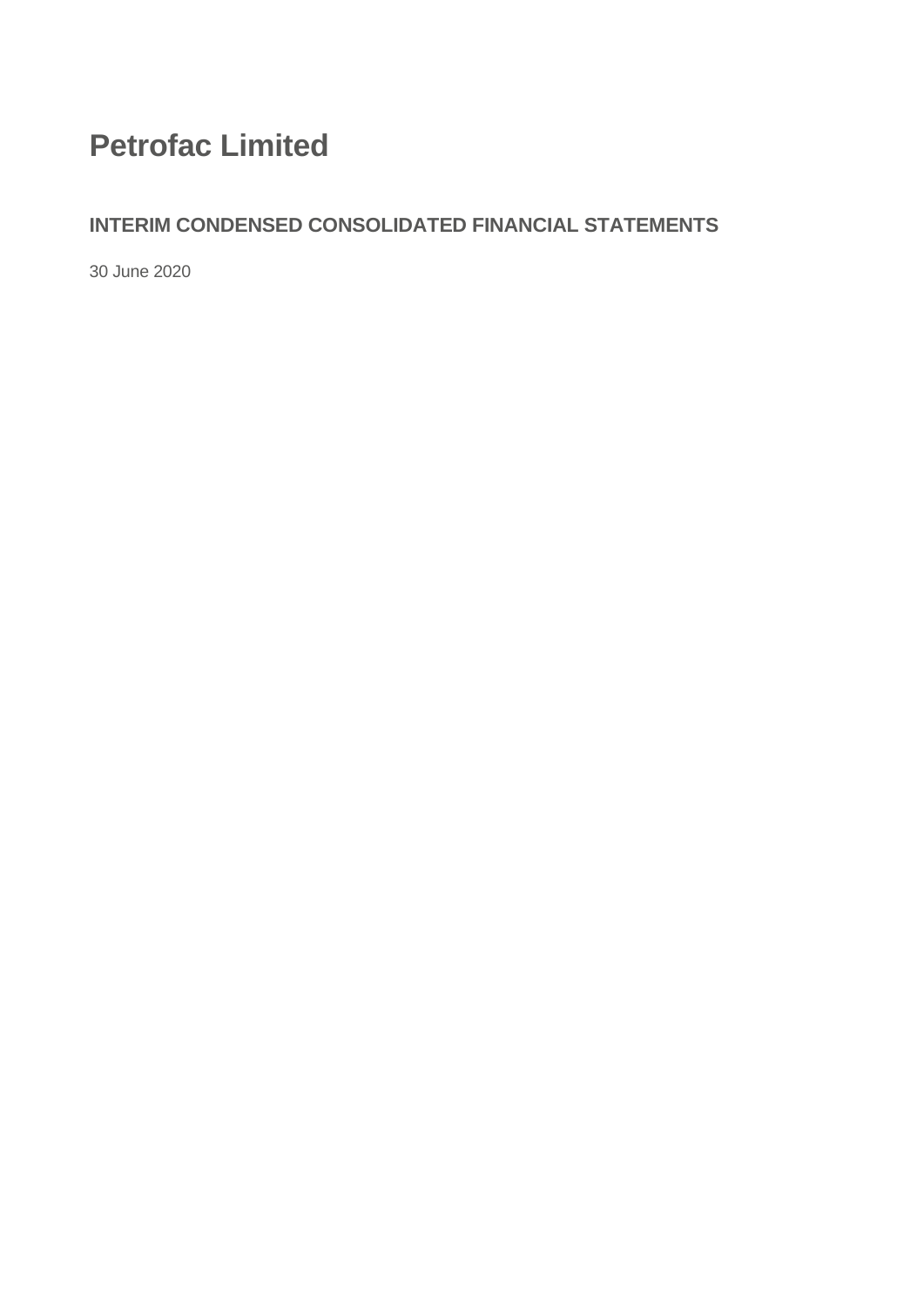# **CONTENTS**

| Group financial highlights                                       | 2  |
|------------------------------------------------------------------|----|
| <b>Business review</b>                                           | 3  |
| Interim condensed consolidated income statement                  | 15 |
| Interim condensed consolidated statement of comprehensive income | 16 |
| Interim condensed consolidated balance sheet                     | 17 |
| Interim condensed consolidated statement of cash flows           | 18 |
| Interim condensed consolidated statement of changes in equity    | 19 |
| Notes to the interim condensed consolidated financial statements | 20 |
| Appendices                                                       | 40 |
| Statement of Directors' responsibilities                         | 46 |
| Shareholder information                                          | 47 |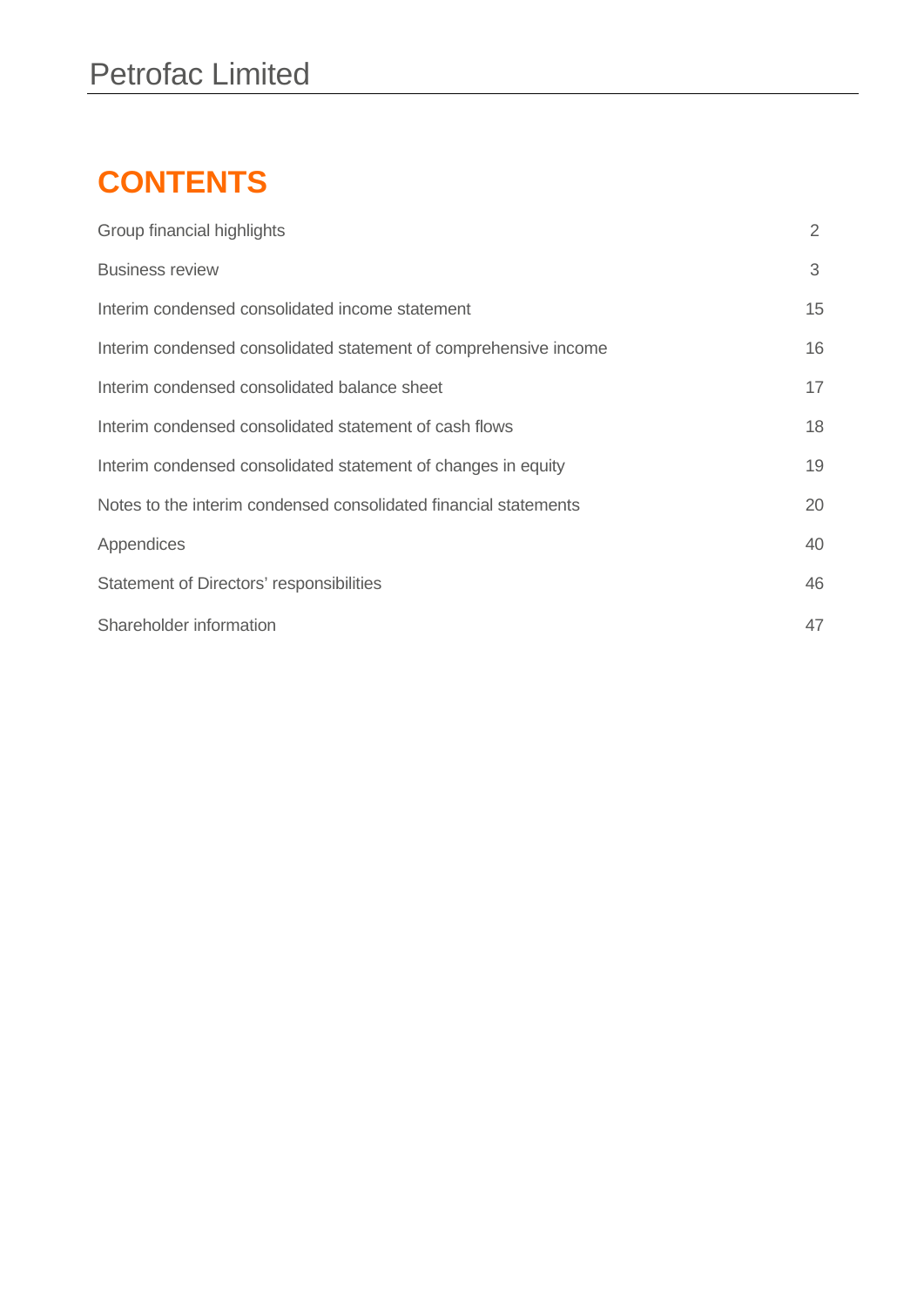# **US\$2,103 million US\$129 million**

Six months ended 30 June 2019: US\$2,821 million

## **Business performance net profit <sup>1,3</sup>** Six months ended 30 June 2019: US\$154 million

Six months ended 30 June 2019: 12.7 cents

# **US\$(13) million US\$29 million**

Six months ended 30 June 2019: US\$123 million

# **US\$6.2 billion 14%**

**EBITDA** <sup>1,2</sup><br>Six months ended 30 June 2019: US\$305 million

# **US\$21 million US\$(78) million**

Six months ended 30 June 2019: US\$139 million profit

# **nil 6.2 cents**

**Interim dividend per share Diluted earnings per share 1,3**<br>Six months ended 30 June 2019: 12.7 cents **1.3** Six months ended 30 June 2019: 44.9 cents

**Free cash flow<sup>4</sup><br>Six months ended 30 June 2019: US\$123 million and a state of the At 31 December 2019: US\$15 million net cash** 

# **Backlog** <sup>6</sup><br>At 31 December 2019: US\$7.4 billion **12 Return on capital employed**  $^{1,5}$

12 months ended 30 June 2019:  $26\%$ 

- 1 Business performance before exceptional items and certain re-measurements. This measurement is shown by Petrofac as a means of measuring underlying business performance.
- 2 Earnings before interest, tax, depreciation and amortisation (EBITDA) is calculated as operating profit, including the share of net profit of associates and joint ventures, adjusted to add back charges for depreciation and amortisation (see A3 in Appendix A to the interim condensed consolidated financial statements).
- 3 Attributable to Petrofac Limited shareholders, as reported in the interim condensed consolidated income statement.
- 4 Free cash flow is defined as net cash flows generated from operating activities and investing activities, less interest paid and amounts received from non-controlling interests (see A6 in Appendix A to the interim condensed consolidated financial statements).
- 5 Return on capital employed (ROCE) is calculated as EBITA (earnings before interest, tax and amortisation, calculated as EBITDA less depreciation) for the 12 months ended 30 June divided by average capital employed (see A8 in Appendix A to the interim condensed consolidated financial statements).
- 6 Backlog consists of: the estimated revenue attributable to the uncompleted portion of Engineering & Construction operating segment contracts; and, with regard to Engineering & Production Services, the estimated revenue attributable to the lesser of the remaining term of the contract and five years. The Group uses this key performance indicator as a measure of the visibility of future revenue.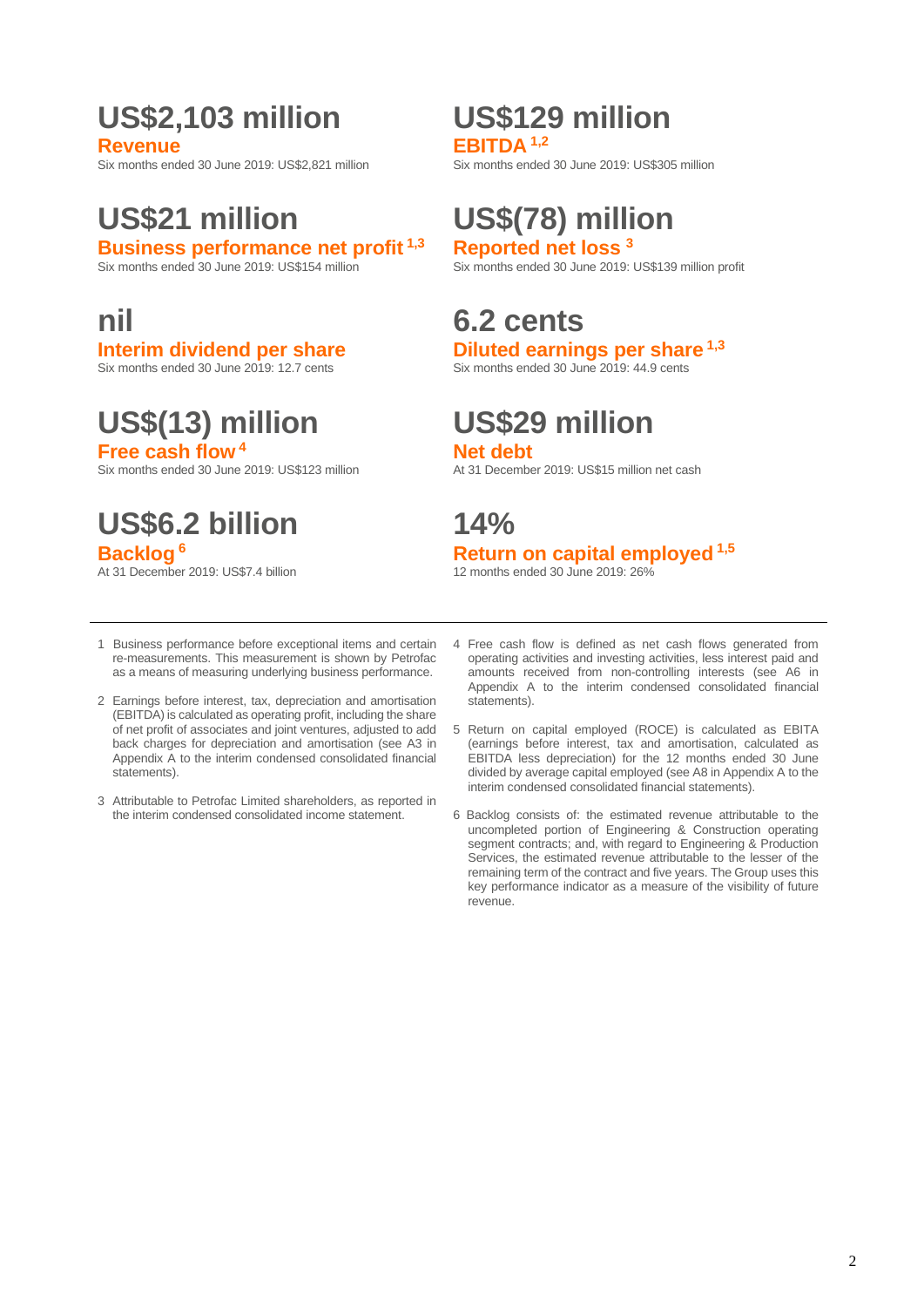#### **BUSINESS REVIEW**

At 30 June 2020

### **Financial Results**

The Group's first half results for 2020 reflect the deterioration in market conditions triggered by the COVID-19 pandemic and subsequent decline in oil prices. Overall, revenue and profitability declined in all our operating segments, as unprecedented conditions disrupted project schedules, increased project costs, delayed tender awards and impacted commercial settlement discussions. In response, management has taken swift action to structurally reduce project support and overhead costs, and conserve cash. These actions have improved net margins and cash flow, and best position the business as markets recover.

|                       |                                         | Six months ended 30 June 2020                                       |                   |                                                      | Six months ended 30 June 2019                                |                   |
|-----------------------|-----------------------------------------|---------------------------------------------------------------------|-------------------|------------------------------------------------------|--------------------------------------------------------------|-------------------|
|                       | <b>Business</b><br>performance<br>US\$m | Exceptional<br>items and certain<br>re-measurements<br><b>US\$m</b> | Reported<br>US\$m | <b>Business</b><br>performance <sup>1</sup><br>US\$m | Exceptional<br>items and certain<br>re-measurements<br>US\$m | Reported<br>US\$m |
| Revenue               | 2,103                                   | $\qquad \qquad$                                                     | 2,103             | 2.821                                                |                                                              | 2,821             |
| <b>EBITDA</b>         | 129                                     | n/a                                                                 | n/a               | 305                                                  | n/a                                                          | n/a               |
| Net profit/(loss) $2$ | 21                                      | (99)                                                                | (78)              | 154                                                  | (15)                                                         | 139               |

#### **Income statement**

#### **Revenue**

Revenue for the first half of the year decreased 25% to US\$2.1 billion (2019: US\$2.8 billion), with a reduction in revenue in all operating segments driven by COVID-19 disruption and low oil prices.

Engineering & Construction (E&C) decreased 28%, driven by COVID-19 related project delays. Revenue in Engineering & Production Services (EPS) decreased by 5%, reflecting a decline in Operations activity as offshore crews were reduced to minimum levels in order to meet social distancing measures and training centres were temporarily closed. Integrated Energy Services (IES) revenue decreased by 38%, primarily due to the decline in average realised oil prices.

#### **Backlog**

The Group's backlog decreased 16% to US\$6.2 billion at 30 June 2020 (31 December 2019: US\$7.4 billion), reflecting low new order intake and progress delivered on the existing project portfolio.

|                                              | 30 June 2020<br><b>US\$bn</b> | 31 December 2019<br>US\$bn |
|----------------------------------------------|-------------------------------|----------------------------|
| Engineering & Construction                   | 4.3                           | 5.7                        |
| <b>Engineering &amp; Production Services</b> | 1.9                           |                            |
| Group                                        | 6.2                           | 7 A                        |

#### **Earnings Before Interest, Tax, Depreciation and Amortisation (EBITDA)**

Business performance EBITDA decreased 58% to US\$129 million (2019: US\$305 million), reflecting lower revenue and margins in all operating segments. Lower EBITDA was partly mitigated by management action to reduce costs.

**Six months ended 30 June 2020**

|                      | Engineering &<br>Construction<br>US\$m | Engineering &<br>Production<br><b>Services</b><br>US\$m | Integrated<br>Energy<br>Services<br>US\$m | Corporate &<br>others<br>US\$m | Consolidation<br>adjustments &<br>eliminations<br>US\$m | <b>Business</b><br>performance<br>US\$m |
|----------------------|----------------------------------------|---------------------------------------------------------|-------------------------------------------|--------------------------------|---------------------------------------------------------|-----------------------------------------|
| Revenue              | 1,636                                  | 426                                                     | 61                                        | ۰.                             | (20)                                                    | 2,103                                   |
| <b>EBITDA</b>        | 83                                     | 29                                                      | 22                                        | (5)                            |                                                         | 129                                     |
| <b>EBITDA</b> margin | 5.1%                                   | 6.8%                                                    | 36.1%                                     |                                |                                                         | 6.1%                                    |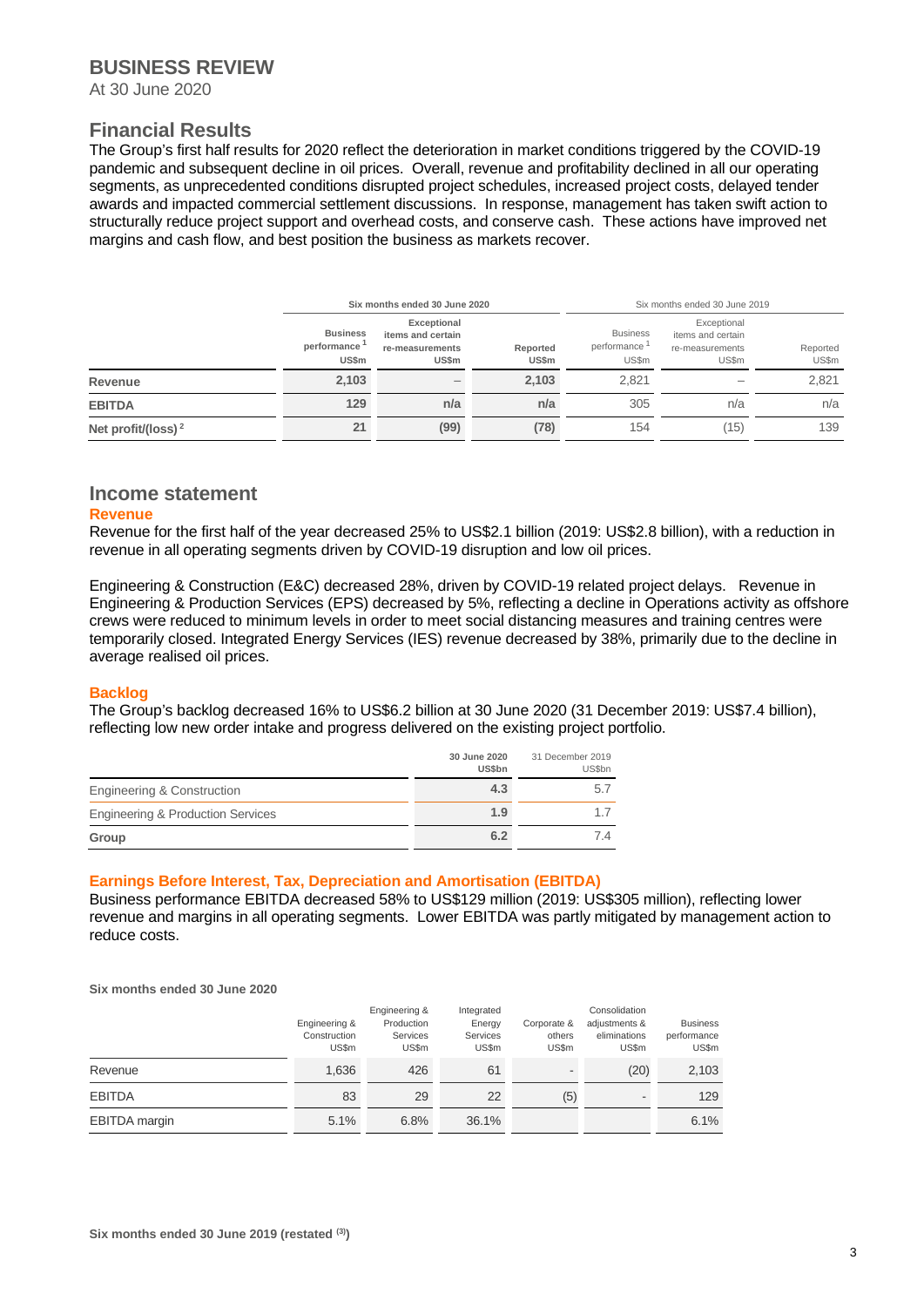|                      | Engineering &<br>Construction<br>US\$m | Engineering &<br>Production<br>Services<br>US\$m | Integrated<br>Energy<br>Services<br>US\$m | Corporate &<br>others<br>US\$m | Consolidation<br>adjustments &<br>eliminations<br>US\$m | <b>Business</b><br>performance<br>US\$m |
|----------------------|----------------------------------------|--------------------------------------------------|-------------------------------------------|--------------------------------|---------------------------------------------------------|-----------------------------------------|
| Revenue              | 2.281                                  | 448                                              | 99                                        |                                | (7)                                                     | 2,821                                   |
| <b>EBITDA</b>        | 217                                    | 47                                               | 45                                        | (4)                            | $\overline{\phantom{a}}$                                | 305                                     |
| <b>EBITDA</b> margin | 9.5%                                   | 10.5%                                            | 45.5%                                     |                                |                                                         | 10.8%                                   |

#### **Finance expense/income**

Finance expense for the first half of the year was lower at US\$22 million (2019: US\$30 million) due to lower average gross debt for the period. Finance income of US\$7 million was in line with the prior comparative period (2019: US\$7 million).

|                                                     | 30 June 2020<br>US\$m | 30 June 2019<br>US\$m |
|-----------------------------------------------------|-----------------------|-----------------------|
| Group borrowings                                    | 16                    |                       |
| Lease liabilities                                   | 5                     | 6                     |
| Unwinding of discount on decommissioning provisions |                       |                       |
| <b>Finance expense</b>                              | 22                    | 30                    |

#### **Taxation**

Business performance income tax expense was 50% lower at US\$29 million (2019: US\$58 million) due to lower profit before tax.

The Group's business performance effective tax rate (ETR) for the six months ended 30 June 2020 increased to 62% (2019: 28%) reflecting the change in profile of jurisdictions in which the profits are earned, as well as the negative impact of the Jazan commercial settlement for which no tax relief was available.

The reported ETR was negative 69% (2019: positive 30%). The change in ETR was impacted by the realisation of impairments without tax benefits and certain re-measurements that are not subject to tax.

#### **Net profit**

Business performance net profit attributable to Petrofac Limited shareholders for the first half of the year decreased 86% to US\$21 million (2019: US\$154 million) driven by lower EBITDA, partially offset by lower net finance expense, lower tax expense, and lower depreciation and amortisation.

The reported net loss of US\$78 million (2019: US\$139 million profit) was impacted by post-tax exceptional items and certain re-measurements of US\$99 million (2019: US\$15 million), predominantly relating to an impairment of the carrying amount of Block PM304, fair value re-measurements of the carrying amounts of contingent consideration for Pánuco and Greater Stell Area (GSA), an exceptional loss associated with the early settlement of deferred consideration receivable for GSA, Group reorganisation and redundancy costs, and SFO related legal fees (see note 6 to the interim condensed consolidated financial statements).

Business performance net margin decreased to 1.0% (2019: 5.5%) reflecting business mix and a decline in contract margins, partially offset by lower overheads and lower tax.

#### **Earnings per share**

Business performance diluted earnings per share decreased 86% to 6.2 cents per share (2019: 44.9 cents per share), broadly in line with the decrease in business performance net profit. Reported diluted earnings per share decreased to a loss of 23.2 cents per share (2019: 40.5 cents per share).

#### **Cash flow**

#### **Operating cash flow**

Net cash flows generated from operating activities fell to US\$22 million in the first half of the year (2019: US\$190 million), primarily reflecting lower EBITDA, the anticipated reversal of temporary favourable working capital movements at the end of 2019 and lower tax payments.

|               | Six months                            | Six months                            |
|---------------|---------------------------------------|---------------------------------------|
|               | ended<br>30 June 2020<br><b>US\$m</b> | ended<br>30 June 2019<br><b>US\$m</b> |
| <b>EBITDA</b> | 129                                   | 305                                   |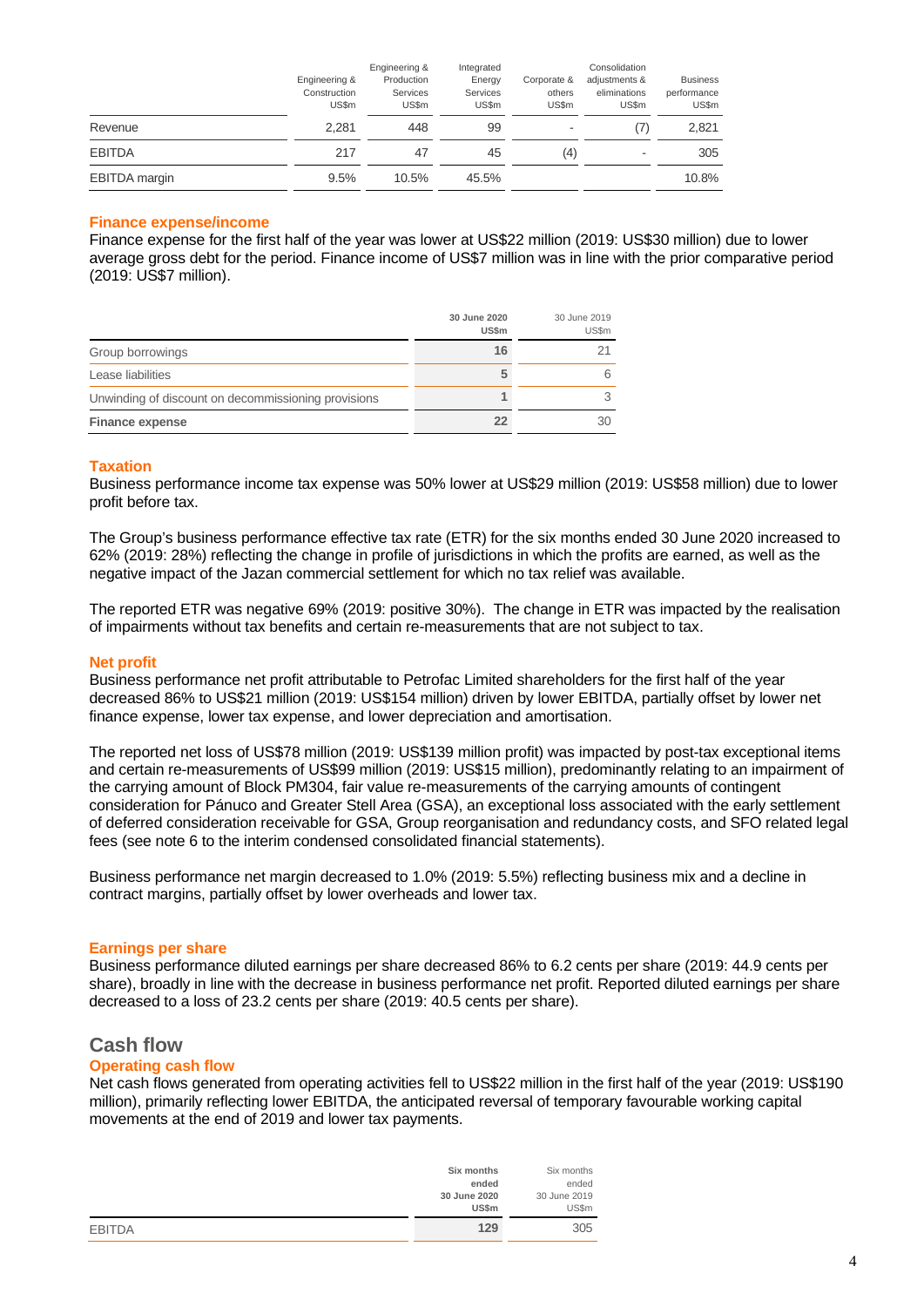## **BUSINESS REVIEW**

At 30 June 2020

|                                                                                      | Six months<br>ended          | Six months<br>ended   |
|--------------------------------------------------------------------------------------|------------------------------|-----------------------|
|                                                                                      | 30 June 2020<br><b>US\$m</b> | 30 June 2019<br>US\$m |
| Operating profit adjustments                                                         | 18                           | 15                    |
| Cash generated from operations before working<br>capital adjustments and other items | 147                          | 320                   |
| Net working capital adjustments                                                      | (57)                         | (11)                  |
| Net other non-current items                                                          |                              |                       |
| Restructuring, redundancy, and other exceptional items<br>paid                       | (17)                         | (11)                  |
| Net income taxes paid                                                                | (52)                         | (109)                 |
| Net cash flows generated from operating activities                                   | 22                           | 190                   |

#### **Free cash flow**

The free cash outflow (5) for the first half of the year was US\$13 million (2019: US\$123 million inflow), principally reflecting lower operating cash flow. The decline in operating cash flow was mitigated by management actions to reduce capital expenditure and to accelerate the receipt of deferred consideration from the Greater Stella Area (GSA) disposal. Of the US\$57 million in deferred consideration received in the first half, US\$13 million was recognised as disposal proceeds in IES and US\$44 million was recognised as a reduction in contract assets in EPS.

|                                                                               | Six months<br>ended<br>30 June 2020<br>US\$m | Six months<br>ended<br>30 June 2019<br>US\$m |
|-------------------------------------------------------------------------------|----------------------------------------------|----------------------------------------------|
| Net cash flows generated from operating activities                            | 22                                           | 190                                          |
| Capital expenditure                                                           | (26)                                         | (53)                                         |
| Proceeds from disposals                                                       | 13                                           | 2                                            |
| Dividends received from associates and JV's and other investing<br>activities | (1)                                          | (1)                                          |
| Net cash flows used in investing activities                                   | (14)                                         | (52)                                         |
| Interest paid                                                                 | (21)                                         | (25)                                         |
| Amounts received from non-controlling interest                                |                                              | 10                                           |
| Free cash flow                                                                | (13)                                         | 123                                          |

### **Balance sheet**

#### **IES carrying amount**

The carrying amount of the IES portfolio was US\$323 million at 30 June 2020 (31 December 2019: US\$395 million), reflecting the impact of impairment and fair value re-measurements in the period.

|                                               |          | 30 June 2020<br>US\$m | 31 December 2019<br>US\$m |
|-----------------------------------------------|----------|-----------------------|---------------------------|
| Santuario, Magallanes, Arenque <sup>(4)</sup> | Mexico   | 237                   | 242                       |
| <b>PM304</b>                                  | Malaysia | 83                    | 150                       |
| Other $(3)$                                   |          |                       |                           |
| <b>Total</b>                                  |          | 323                   | 395                       |

#### **Working capital**

The net working capital balance at 30 June 2020 increased by US\$88 million to US\$324 million (31 December 2019: US\$236 million). The key movements in working capital during the period were:

- An increase of US\$74 million in trade receivables <sup>(6)</sup> due to a net increase in trade receivables of US\$64 million relating to three contracts in the E&C business unit;
- A decrease of US\$193 million in contract assets  $(7)$ , principally due to invoicing milestones achieved and lower assessed variation orders;
- $\bullet$  A decrease in contract liabilities  $^{(8)}$  of US\$72 million as a result of a decrease in advances received from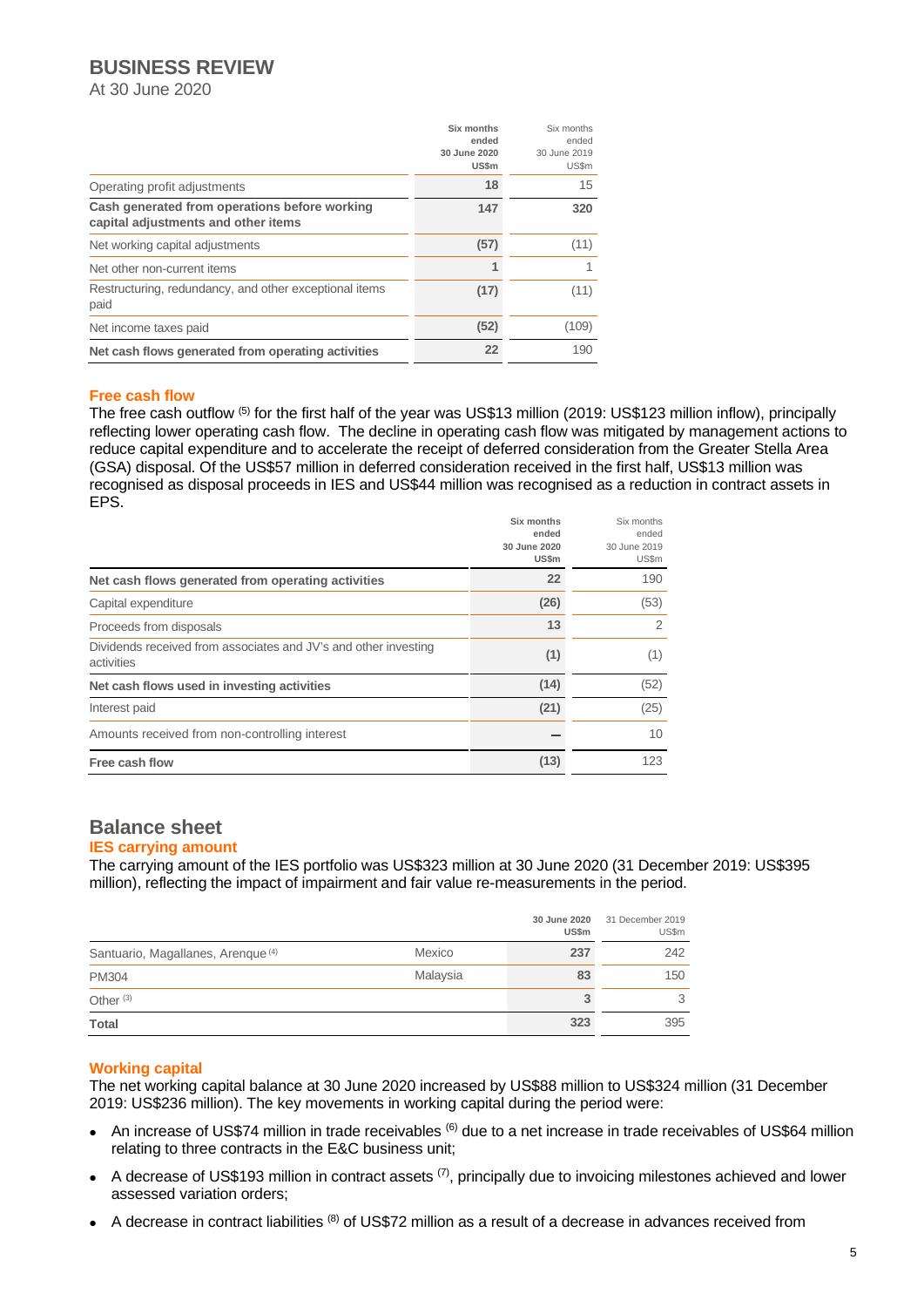customers due to low order intake in the period; and

 $\bullet$  A decrease in accrued contract expenses  $^{(9)}$  of US\$209 million due to higher payment milestones achieved relating to vendors and subcontractors.

Days Sales Outstanding (DSO) increased by 19 days to 196 days at 30 June 2020 (31 December 2019: 177 days), whilst Days Payments Outstanding (DPO) increased by 8 days to 181 days at 30 June 2020 (31 December 2019: 173 days) <sup>(10)</sup>.

#### **Leases**

Net lease liabilities, calculated as gross lease liabilities minus 70% of leases relating to Block PM304 in Malaysia, decreased 14% to US\$154 million at 30 June 2020 (31 December 2019: US\$179 million) as a result of lease payments made in the period (see note 13 and A10 in Appendix A to the interim condensed consolidated financial statements). Net lease liabilities attributable to PM304 amounted to US\$95 million (31 December 2019: US\$111 million).

#### **Total equity**

Total equity at 30 June 2020 decreased to US\$857 million (31 December 2019: US\$914 million), reflecting the reported loss for the period of US\$78 million, largely due to the impairments and fair value remeasurements recognised in the period, and the purchase of the Company's shares by the Petrofac Employees Benefit Trust (which are held for the purpose of making awards under the Group's share based payment plans) of US\$10 million).

Of the total equity of US\$857 million at 30 June 2020, US\$579 million (31 December 2019: US\$633 million) was attributable to Petrofac Limited shareholders and US\$278 million (31 December 2019: US\$281 million) was attributable to non-controlling interests.

#### **Net debt, liquidity and return on capital employed Net debt**

Net debt was US\$29 million at 30 June 2020 (31 December 2019: US\$15 million net cash) reflecting negative free cash flow, the repayment of interest-bearing loans, borrowings and leases, interest paid and the purchase of the Company's shares by the Petrofac Employee Benefit Trust (see A11 in Appendix A to the interim condensed consolidated financial statements). No dividends were paid in the period (2019: US\$86 million) following the decision of the Board to suspend the 2019 final dividend payment in response to the COVID-19 pandemic.

Gross interest-bearing loans and borrowings less associated debt acquisition costs were US\$890 million at 30 June 2020 (31 December 2019: US\$1,010 million).

|                                       | 30 June 2020<br><b>US\$m</b> | 31 December 2019<br><b>US\$m</b> |
|---------------------------------------|------------------------------|----------------------------------|
| Cash and short-term deposits          | 861                          | 1.025                            |
| Interest-bearing loans and borrowings | (890)                        | (1,010)                          |
| Net (debt) / cash                     | (29)                         | 15                               |

#### **Liquidity**

The Group's total available borrowing facilities, excluding bank overdrafts, were US\$1,225 million at 30 June 2020 (31 December 2019: US\$1,500 million) following the repayment and retirement of US\$75 million term loans and a US\$200 million tranche of the revolving credit facility (RCF) during the period. Details of the Group's borrowing facilities are contained in note 19 to the interim condensed consolidated financial statements.

Of these facilities, US\$386 million was undrawn at 30 June 2020 (31 December 2019: US\$600 million). Combined with the Group's cash and cash equivalents of US\$810 million (31 December 2019: US\$914 million), excluding US\$51 million cash from bank overdrafts, the Group had US\$1,196 million of liquidity available at 30 June 2020 (31 December 2019: US\$1,514 million (11).

| <b>Borrowing facilities</b>                   | <b>Maturity date</b> |
|-----------------------------------------------|----------------------|
| Revolving credit facility - US\$1,000 million | June 2021            |
| Term loan 1 - US\$150 million                 | August 2022          |
| Term loan 2 – US\$75 million                  | August 2020          |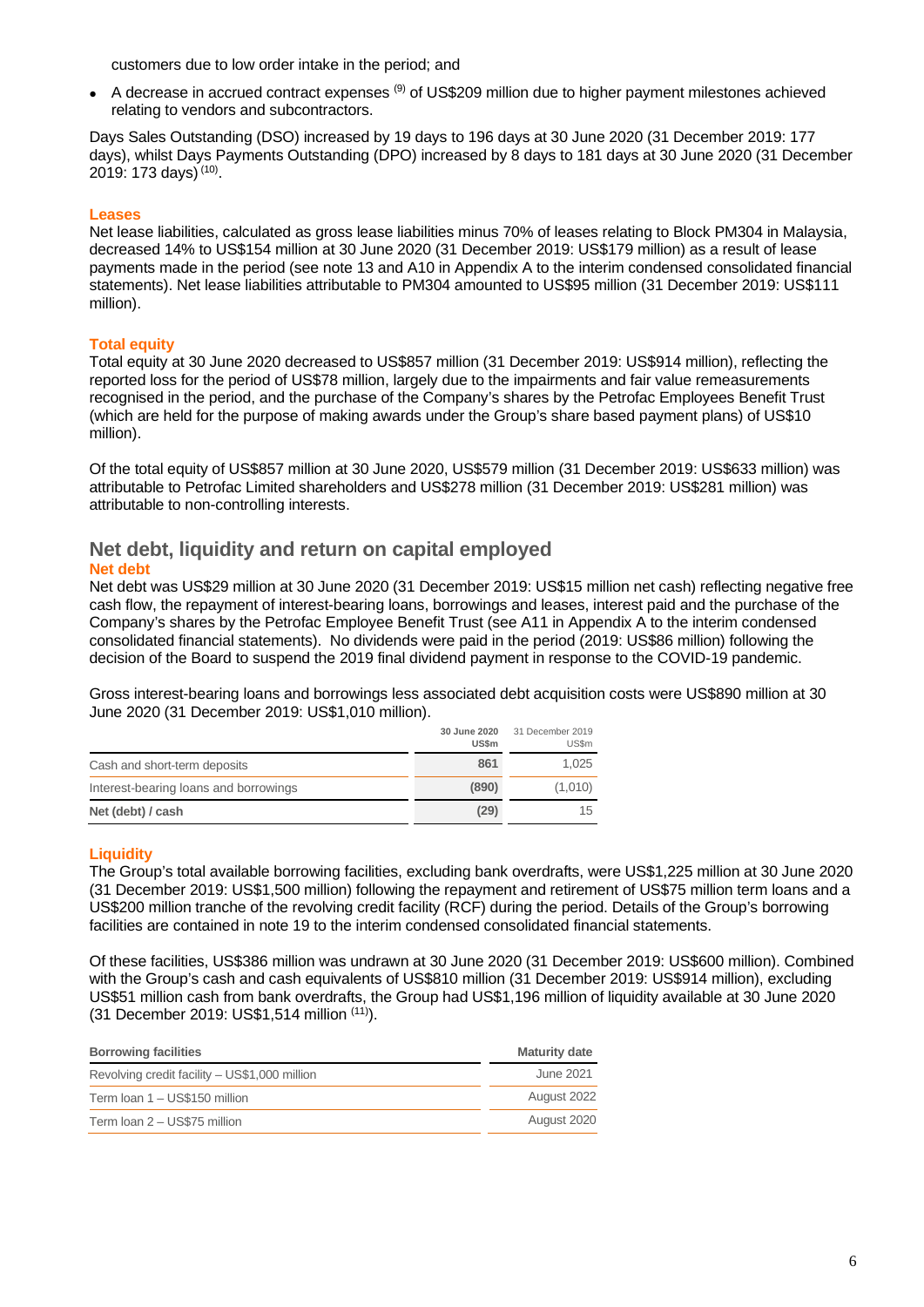### **BUSINESS REVIEW**

At 30 June 2020

The RCF and the term loans are subject to two financial covenants relating to leverage (net debt to EBITDA) and interest cover (EBITDA to net interest). At 30 June 2020, both covenants were in compliance, each with significant headroom to covenant limits:

|                       |       | Leverage Interest cover |
|-----------------------|-------|-------------------------|
| Covenant              | <3.0x | >3.0x                   |
| Ratio at 30 June 2020 | 0.5x  | 9.9x                    |

None of the Company's subsidiaries are subject to any material restrictions on their ability to transfer funds in the form of cash dividends, loans or advances to the Company.

The Group has a BBB- (negative outlook) credit rating from Fitch and BB+ (negative outlook) credit rating from S&P.

#### **Return on capital employed**

The Group's return on capital employed was 14% for the twelve months ended 30 June 2020 (12 months ended 30 June 2019: 26%), due to the reduction in business performance earnings before interest, tax and amortisation (EBITA). Details of this alternative performance metric calculation are contained in A8 in Appendix A to the interim condensed consolidated financial statements.

#### **Employees**

At 30 June 2020, the Group had approximately 10,700 employees, including long-term contractors (31 December 2019: 11,500).

#### **Dividends**

In April 2020, the Board suspended the payment of the final dividend in response to the COVID-19 pandemic. Whilst the Board recognises the importance of dividends to shareholders, it has decided to continue to suspend dividend payments and therefore not pay an interim dividend in 2020 (2019: 12.7 US cents per share) to conserve cash. At this time of considerable economic uncertainty, the Board is prioritising maintaining a strong balance sheet and does not expect to resume the payment of dividends until there is a sustained recovery in new order intake.

At 30 June 2020, Petrofac Limited had distributable reserves of US\$550 million (31 December 2019: US\$558 million).

### **Notes:**

- 1 This measurement is shown by Petrofac as a means of measuring underlying business performance, see note 4 to the interim condensed consolidated financial statements
- 2 Attributable to Petrofac Limited shareholders
- 3 On 1 January 2020, investment in associates i.e. PetroFirst Infrastructure Limited and PetroFirst Infrastructure 2 Limited were reorganised from Integrated Energy Services operating segment to Engineering & Production Services operating segment. Consequently, the share of net profit of associates of US\$13m, net profit attributable to Petrofac Limited shareholders of US\$13m and EBITDA of US\$13m were reclassified from the Integrated Energy Services operating segment to the Engineering & Production Services (EPS) operating segment to reflect the reclassification of investment in associates. The 2019 IES operating segment balance sheet has been restated resulting in a US\$25 million reduction to the 31 December 2019 carrying value.
- 4 51% share of net assets attributable to Petrofac Limited shareholders
- 5 The Group defines free cash flow as net cash flows generated from operating activities and investing activities, less interest paid and amounts received from non-controlling interests (see A6 in Appendix A to the interim condensed consolidated financial statements).
- 6 See note 14 to the interim condensed consolidated financial statements
- 7 See note 15 to the interim condensed consolidated financial statements
- 8 See note 21 to the interim condensed consolidated financial statements
- 9 See note 22 to the interim condensed consolidated financial statements
- 10 DSO and DPO calculations have been adjusted to include assets held for sale balances related to the Mexico assets. DSO (days sales outstanding) comprises [(Trade Receivables + Contract Assets - Contract Liabilities) / Revenue)] x 365. DPO (days payable outstanding) comprises [((Trade Payables + Accrued Expenses + Accrued Contract Expenses + Other Payables) – (Loans and Advances + Prepayments and Deposits)) / COS)] x 365
- 11 December 2019 liquidity restated from \$1,625 million to remove cash from overdrafts as these amounts are repayable on demand and as such do not meet the definition to be included within liquidity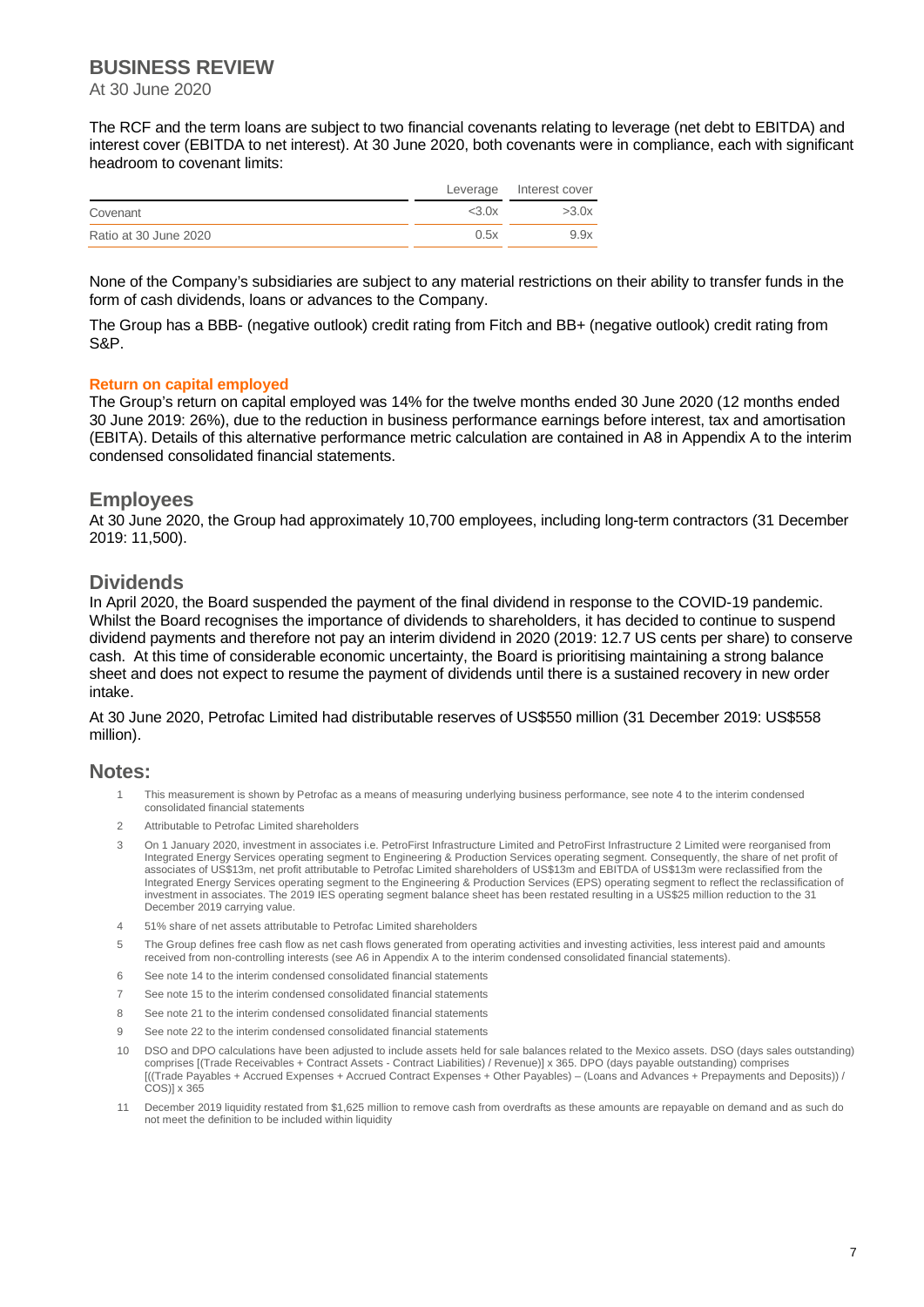## **Segmental analysis**

## The Group's business performance operating segment results were as follows:

| US\$ million                                                   | Revenue |       | Net profit <sup>1</sup> |                 |      | <b>EBITDA</b>   |
|----------------------------------------------------------------|---------|-------|-------------------------|-----------------|------|-----------------|
| For the six months ended 30 June                               | 2020    | 2019  | 2020                    | 2019 (restated) | 2020 | 2019 (restated) |
| Engineering & Construction                                     | 1,636   | 2.281 | 35                      | 148             | 83   | 217             |
| Engineering & Production Services                              | 426     | 448   | 17                      | 36              | 29   | 47              |
| <b>Integrated Energy Services</b>                              | 61      | 99    | (10)                    | (6)             | 22   | 45              |
| Corporate, others, consolidation<br>adjustments & eliminations | (20)    | (7)   | (21)                    | (24)            | (5)  | (4)             |
| Group                                                          | 2,103   | 2,821 | 21                      | 154             | 129  | 305             |
|                                                                |         |       |                         |                 |      |                 |

| %                                            | Revenue growth |        |        | Net margin      |      | <b>EBITDA margin</b> |
|----------------------------------------------|----------------|--------|--------|-----------------|------|----------------------|
| For the six months ended 30 June             | 2020           | 2019   | 2020   | 2019 (restated) | 2020 | 2019 (restated)      |
| Engineering & Construction                   | (28.3)         | 2.4    | 2.1    | 6.5             | 5.1  | 9.5                  |
| <b>Engineering &amp; Production Services</b> | (4.7)          | 4.2    | 4.0    | 8.1             | 6.8  | 10.5                 |
| <b>Integrated Energy Services</b>            | (38.6)         | (27.2) | (15.8) | (6.1)           | 35.6 | 45.5                 |
| Group                                        | (25.4)         | 1.3    | 1.0    | 5.5             | 6.1  | 10.8                 |

1 Attributable to Petrofac Limited shareholders.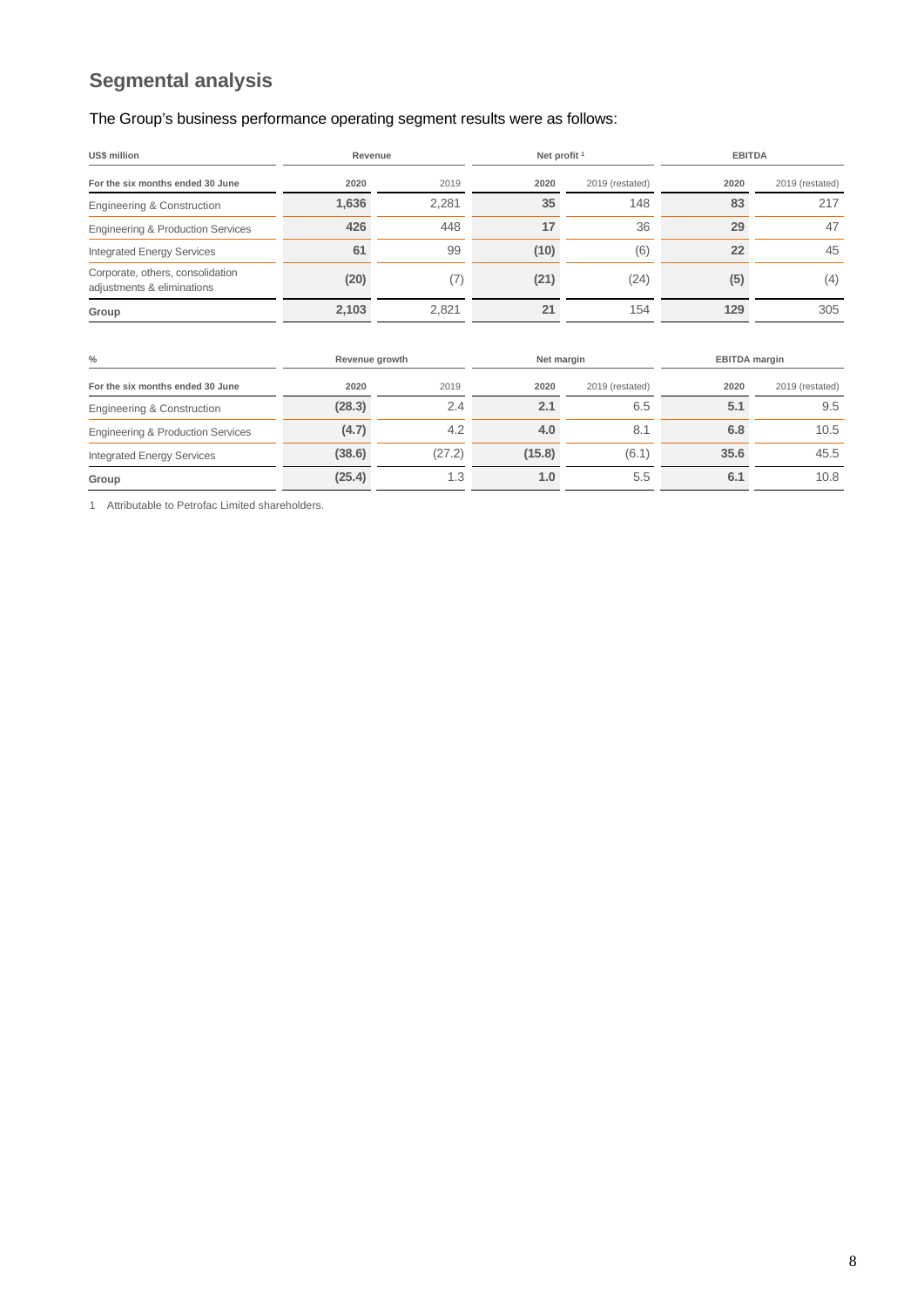### **BUSINESS REVIEW**

At 30 June 2020

#### *Engineering & Construction*

The Engineering & Construction (E&C) division delivers onshore and offshore engineering, procurement, construction, installation and commissioning services. Our services encompass both greenfield and brownfield developments in upstream and downstream sectors in addition to supporting renewable energy projects. Lumpsum turnkey is the predominant commercial model used, but we also offer our clients the flexibility of other models, such as providing services on a reimbursable basis through our engineering, procurement and construction management (EPCm) business. We have more than 38 years' expertise in engineering and construction.

E&C financial performance in the first half of 2020 has been materially impacted by the COVID-19 pandemic, which has disrupted project schedules and increased costs. Furthermore, the decline in oil prices has resulted in a contraction in capital spending by clients in the period, resulting in delays in tender awards, the termination of our Dalma project awards and a tighter commercial environment.

#### **New awards**

New order intake for the first half of the year totalled US\$0.4 billion, comprising the EPC contract for the Seagreen offshore wind project in Scotland and net variation orders. The \$1.65 billion Dalma project award, announced in February 2020, was subsequently terminated by the client in April in response to the fall in oil price.

#### **Seagreen project, United Kingdom**

In June 2020, we were awarded a contract with Seagreen Wind Energy Ltd to design, supply and install the High Voltage Alternating Current (HVAC) onshore and offshore substations for the Seagreen offshore wind farm project.

The wind farm, being developed by SSE Renewables, will be located 27 kilometres off the coast of Angus and once commissioned will be the largest in Scotland, providing around 1 million homes with low carbon energy. The full scope includes, on a lump-sum basis, the engineering, procurement, fabrication, transportation, installation and commissioning of the offshore substation platform, including the topside, jacket and piles. The onshore substation EPC scope includes all civil works and major equipment.

This award builds on Petrofac's strong track record in offshore wind, specialising to date in the engineering, procurement, construction, installation and commissioning of HVDC and HVAC offshore and onshore substations for major international wind farms.

#### **Results**

Revenue for the first half of the year decreased 28% to US\$1,636 million (2019: US\$2,281 million). Progress delivering our E&C projects in the first half of the year was significantly disrupted by COVID-19. Activity on our lump-sum projects in Iraq and India was suspended in response to Government-enforced lockdowns. Elsewhere, progress has been materially impaired due to stringent health protocols, supply chain disruption and travel restrictions.

Business performance EBITDA in E&C declined 62% to US\$83 million (2019: US\$217 million), reflecting lower revenue, commercial settlements and higher estimated costs to complete.

Business performance net profit in E&C decreased by 76% to US\$35 million (2019: US\$148 million). Net margin decreased to 2.1% (2019: 6.5%), largely reflecting COVID-19 related cost increases, changes in project mix and the non-recurring Jazan project commercial settlement at completion. These headwinds were partly offset by lower tax expense, lower project support costs and lower overheads.

E&C backlog decreased to US\$4.3 billion at 30 June 2020 (31 December 2019: US\$5.7 billion) as revenue burn exceeded new order intake.

E&C headcount decreased by 9% to 6,050 at 30 June 2020 (31 December 2019: 6,650).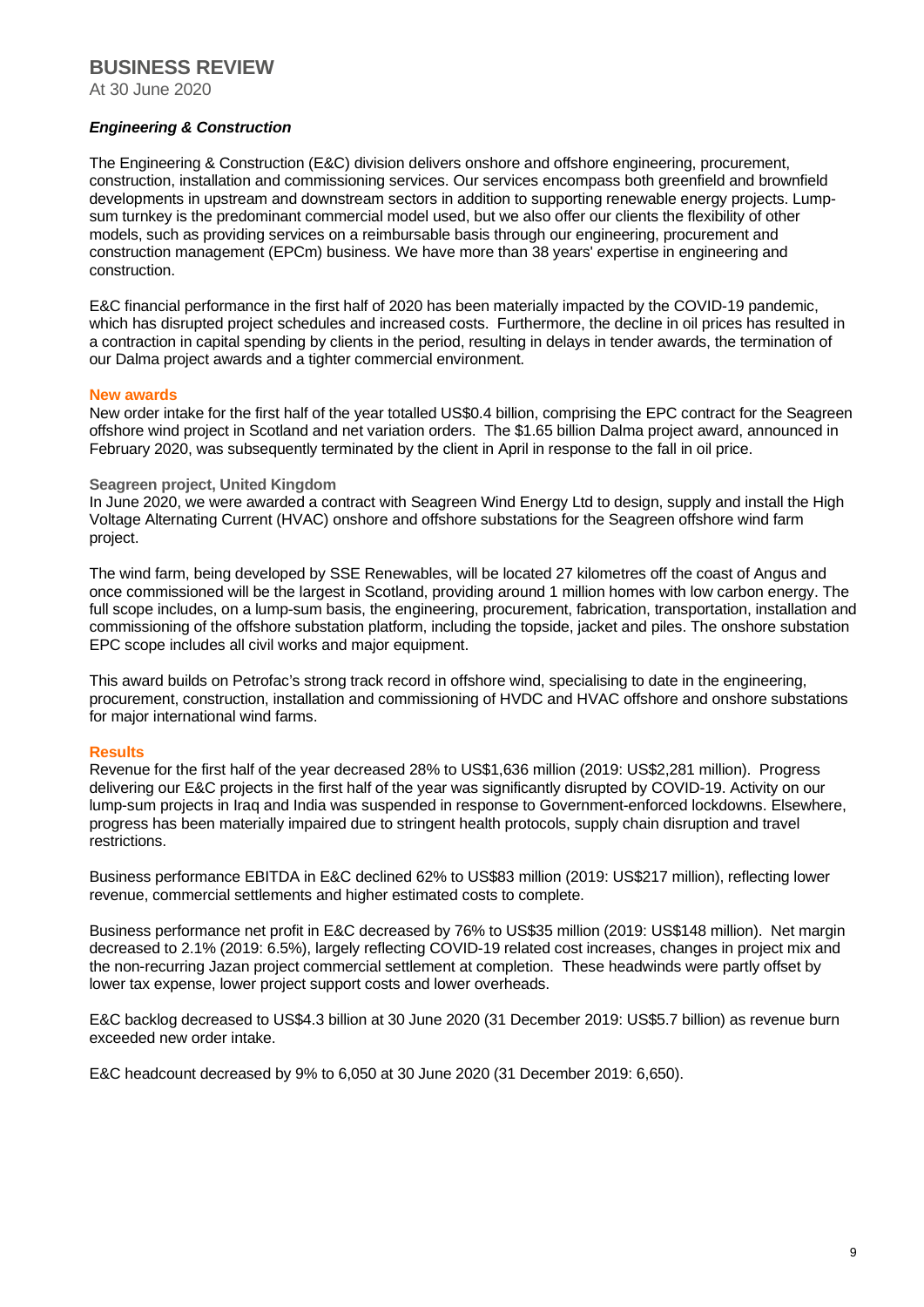#### *Engineering & Production Services*

The Engineering & Production Services (EPS) division brings together our services' capability across: brownfield projects and operations; greenfield projects through concept, feasibility and front-end engineering and full project delivery; as well as a range of operations, maintenance and engineering services for onshore and offshore projects. EPS also provides training and competence solutions to support industry requirements and promote local economies.

EPS' financial performance in the first half of 2020 benefitted from strong order intake and lower overhead costs, which helped mitigate the impacts of lower revenue, an expected decline in brownfield project margins and a lower contribution from associates.

#### **New awards**

EPS secured US\$0.6 billion of new orders in the first half of the year, representing a book-to-bill ratio of 1.5x, with contract awards and extensions in the UK North Sea, Iraq, Bahrain, the UAE and Kazakhstan. This positive start to the year included the award of an engineering and project management support contract for the Acorn Carbon Capture and Storage project, which will provide  $CO<sub>2</sub>$  mitigation infrastructure essential for meeting the Scottish and UK Government Net Zero targets.

#### **Results**

Revenue fell in the first half by 5% to US\$426 million (2019: US\$448 million), reflecting a decline in activity in Operations and the COVID-19 related closure of our training centres. Brownfield projects activity was broadly unchanged year-on-year despite the deterioration in market conditions.

Business performance EBITDA in EPS decreased 38% to US\$29 million (2019: restated US\$47 million), largely due to lower Operations revenue, lower brownfield project margins as historic contracts rolled-off, and a lower contribution from associates. The decline in net profit from associates of US\$10 million was mainly due to a fair valuation gain of US\$10 million in the prior year period, arising from the re-recognition of lease asset and lease liability due to changes in lease terms.

Business performance net profit decreased by 53% to US\$17 million (2019 restated: US\$36 million). Net margin decreased to 4.0% (2019 restated: 8.1%) reflecting the change in contract mix and margins, and lower contribution from associates, partly offset by overhead cost reductions and lower tax.

EPS backlog increased to US\$1.9 billion at 30 June 2020 (31 December 2019: US\$1.7 billion) reflecting strong order intake during the first half of the year.

EPS headcount decreased by 2% to 3,950 at 30 June 2020 (31 December 2019: 4,050).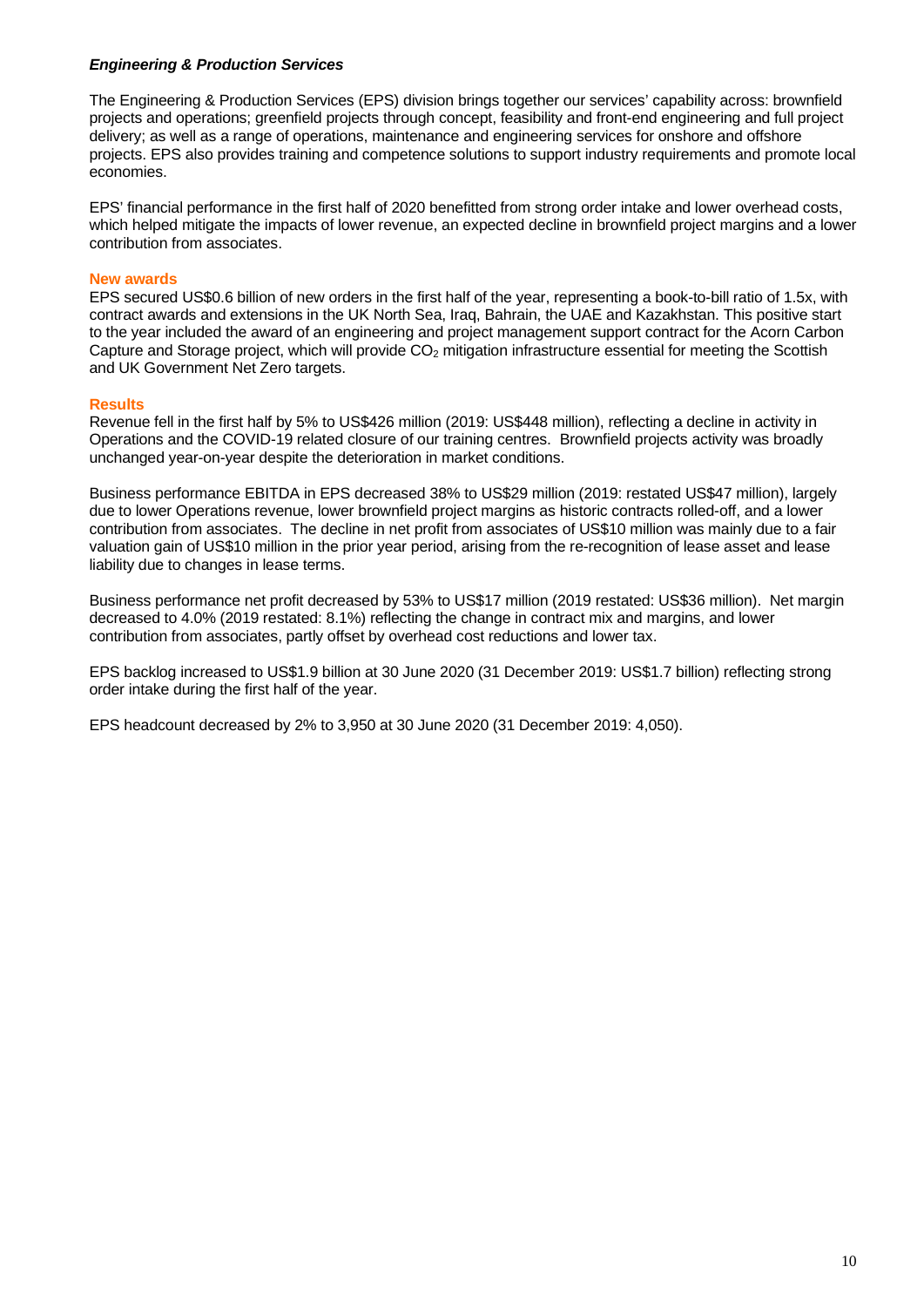### **BUSINESS REVIEW**

At 30 June 2020

#### *Integrated Energy Services*

Integrated Energy Services (IES) is Petrofac's upstream oil and gas business, providing an integrated service for clients under flexible commercial models that are aligned with their requirements. These range from Production Enhancement Contracts (PECs) to traditional Production Sharing Contracts (PSCs).

#### **Equity Upstream Investments**

Petrofac's equity upstream investments comprise interests in Block PM304, offshore Malaysia, and the Santuario PSC in Mexico. Net entitlement production from Petrofac's equity interests increased to 1.1 million barrels of oil equivalent (mboe) in the period (2019: 1.0 mboe) reflecting strong growth in production at Santuario.

#### **Production Enhancement Contracts**

Petrofac earns a tariff per barrel for an agreed level of baseline production and an enhanced tariff per barrel on incremental production from our Magallanes and Arenque PECs in Mexico. Tariff income in the first half of 2020 was stable at 1.1 mboe in the period (2019: 1.1 mboe).

#### **Divestment Update**

In April 2020, we received US\$57 million of deferred consideration from the sale of the Group's interests in the Greater Stella Area (GSA) development, earlier than the scheduled payment date of October 2020. The disposal of our interest in the GSA development to Ithaca Energy (UK) Limited was completed in 2018.

The disposal of our remaining 51% interest in our operations in Mexico to Perenco is expected to complete in the second half of 2020.

#### **Results**

Revenue decreased 38% to US\$61 million (2019: US\$99 million), with lower average realised oil prices and lower cost recovery in Mexico more than offsetting higher equity production. Average realised prices were US\$37 per barrel of oil equivalent for the first half of 2020 (2019: US\$69 per barrel of oil equivalent).

IES business Performance EBITDA decreased 51% to US\$22 million (2019 restated: US\$45 million) due to the decline in revenue and devaluation of the Mexican Peso, which more than offset a reduction in costs. EBITDA per barrel of oil equivalent from our equity interests decreased by 58% to US\$21 per barrel of oil equivalent (2019: US\$48 per barrel of oil equivalent), despite a material reduction in unit operating costs.

IES' business performance net loss for the first half of the year was US\$10 million (2019 restated: US\$6 million loss), with lower depreciation, lower tax and a higher non-controlling interest loss attribution mitigating the impact of lower EBITDA.

Exceptional items and certain re-measurements in IES totalled US\$87 million post-tax (2019: US\$1 million), comprising: an impairment of the carrying amount of Block PM304 (post-tax US\$64 million); fair value remeasurements of the carrying amount of contingent consideration for Panuco in Mexico (post-tax US\$8 million) and GSA (post-tax US\$9 million); and, an exceptional loss associated with the early settlement of deferred consideration receivable for GSA (post-tax US\$5 million).

IES headcount decreased by 18% to 450 at 30 June 2020 (31 December 2019: 550).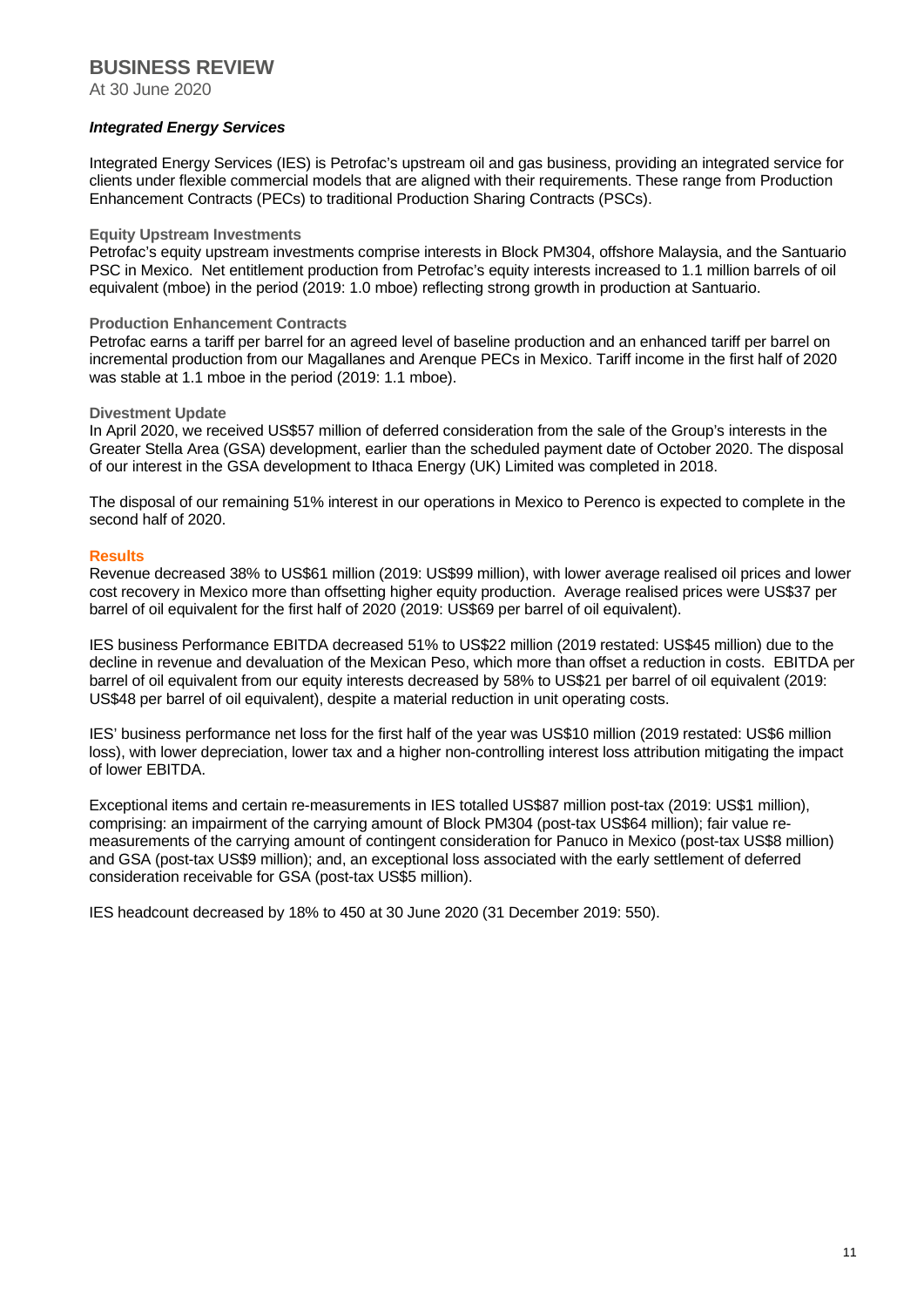### **Going Concern**

The Directors have performed a robust going concern assessment in preparing the financial statements, which has taken into account the Group's liquidity position and a range of severe but plausible downside scenarios. Based on this assessment, the Directors consider it appropriate for the going concern basis to be adopted in preparing the interim condensed consolidated financial statements for the six months ended 30 June 2020. Further information is provided in note 2 of the financial statements.

## **Principal risks and uncertainties**

Principal risks are those risks that, given the Group's current position, could materially threaten our business model, future performance, prospects, solvency, liquidity, reputation, or prevent us from delivering our strategic objectives.

We manage these risks through our systems of risk management and internal control, which are founded upon deployment of our Enterprise Risk Management Framework (based upon BS ISO 31000/2018) and our Internal Control Framework, details of which are included in the 2019 Annual Report and Accounts (pages 28 to 29 and 83 to 87).

The Board has oversight of enterprise risk management, including identifying and conducting a robust assessment of the principal risks facing the company and their connection to viability. Responsibility for monitoring and reviewing the integrity and effectiveness of the Group's overall systems of risk management and internal controls is delegated to the Audit Committee.

The Group Risk Committee and Audit Committee has reviewed these principal risks throughout the first half of 2019, concluding that the COVID-19 pandemic has increased a number of risks either directly, by impacting operational performance, or indirectly as lower oil prices have reduced demand for our services.

|    | <b>Principal Risk</b>                                                     | Change in 2020 | <b>Details</b>                                                                                                                                                                                                                                                         |
|----|---------------------------------------------------------------------------|----------------|------------------------------------------------------------------------------------------------------------------------------------------------------------------------------------------------------------------------------------------------------------------------|
|    | Adverse geo-political and<br>macroeconomic changes in key<br>geographies  | Increased      | We have expanded this principal risk definition to include changes in<br>macroeconomic conditions. The assessment of risk has increased<br>reflecting the potential economic impact of the COVID-19 pandemic and<br>decline in oil prices in the countries we operate. |
| 2  | Low order intake                                                          | Increased      | The risk of low order intake has increased due to reduced investment<br>appetite in the oil & gas sector as a result of the decline in oil prices.                                                                                                                     |
| 3  | Failure to deliver strategic initiatives                                  | No change      | COVID-19 has increased the risk to some of our strategic initiatives,<br>particularly in respect of accessing new markets. However, the overall<br>risk level remained stable.                                                                                         |
| 4  | Poor operational and project<br>performance                               | Increased      | COVID-19 has severely disrupted our E&C projects, resulting in material<br>delays in construction activity. The impact on our operations and<br>maintenance activities in EPS has been modest.                                                                         |
| 5  | <b>HSSEAI</b> incidents                                                   | No change      | COVID-19 continues to pose a health threat to our employees,<br>suppliers, sub-contractors and communities. However, effective<br>mitigation measures put in place by the Group has resulted in no<br>change to the overall risk assessment.                           |
| 6  | Insufficient IT resilience                                                | No change      | The Group has observed an increase in cyber threats in the period,<br>which has been managed through investment in in IT infrastructure,<br>cyber security and enhanced controls.                                                                                      |
| 7  | Loss of financial capacity                                                | Increased      | Risk assessment has increased reflecting a reduction in lending appetite<br>to the oil & gas sector (COVID-19, economic conditions and banks'<br>sustainability agendas) and pending debt maturities.                                                                  |
| 8  | Misstatement of financial information                                     | No change      | No change in risk assessment.                                                                                                                                                                                                                                          |
| 9  | Historic or future breaches of laws,<br>regulations and ethical standards | Decreased      | The risk of future breaches has reduced due to improvements in our<br>compliance system and related controls.                                                                                                                                                          |
| 10 | Inadequate leadership and talent<br>management                            | Increased      | The risk assessment has increased reflecting fragility in succession<br>planning.                                                                                                                                                                                      |

Our principal risks and corresponding change in 2020 are detailed in the table below.

The Group Risk Committee and the Board continuously review and monitor the impact of COVID-19 and other risks on our business. A robust and adaptive response has been defined and is being executed. This includes actions to structurally reduce costs, preserve cash and maintain our competitiveness.

## **Outlook**

We remain confident that the actions we have taken to strengthen the balance sheet, invest in our core capability and reduce structural costs will best position us for the recovery when it occurs. Whilst COVID-19 and low oil prices are continuing to disrupt business activity and delay project awards, there are early signs of improvements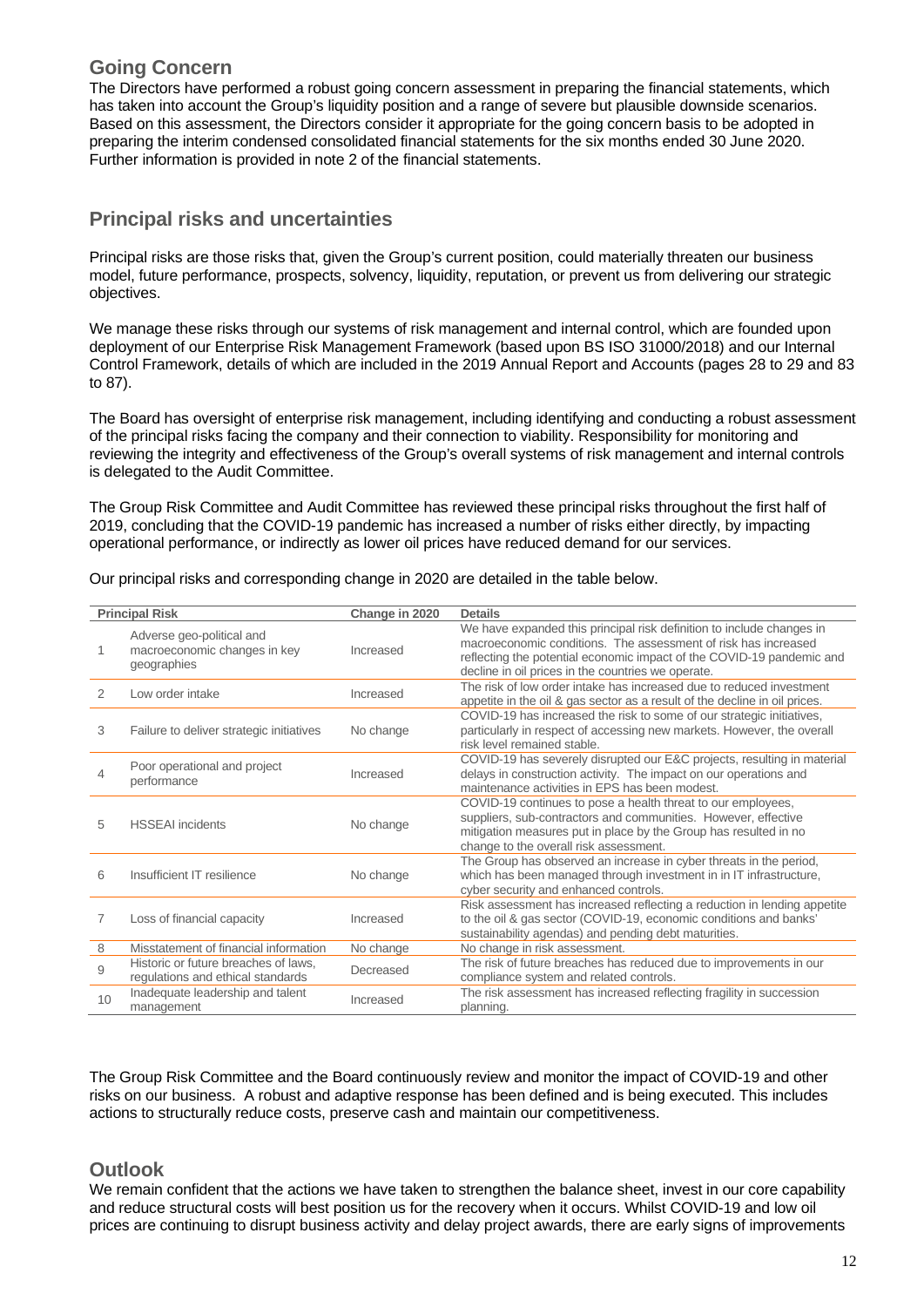## **BUSINESS REVIEW**

At 30 June 2020

#### in the supply chain and Government related restrictions are easing.

We are committed to maintaining a strong balance sheet by exercising capital discipline. We remain on track to reduce overhead and project support costs by at least US\$125 million in 2020 and by up to US\$200 million in 2021. Cost reductions, the suspension of the dividend payments in 2020 and a 40% reduction in capital investment will conserve at least an incremental US\$200 million of cash flow this year. Group reorganisation and redundancy costs for the full year are expected to be approximately US\$50 million.

In addition, we are focused on rebuilding our order book, which was US\$6.2 billion at 30 June 2020 (31 December 2019: US\$7.4 billion). This provides near-term revenue visibility with US\$1.7 billion scheduled for execution in the second half of 2020. The Group has a busy tendering pipeline with around US\$46 billion of opportunities scheduled for award by the end of 2021. Whilst we are actively bidding on several large opportunities and are maintaining strict bidding discipline, we are prudently assuming that capital discipline by clients will delay the majority of awards until 2021.

Longer term, we expect to continue to benefit from a strong competitive position and a differentiated in-country value proposition in the Middle East where the cost of production is low. Furthermore, our growth in the renewables and low-carbon sectors has been underpinned by recent offshore wind and carbon capture & storage awards. This has the potential to deliver attractive growth as markets recover and the energy transition evolves.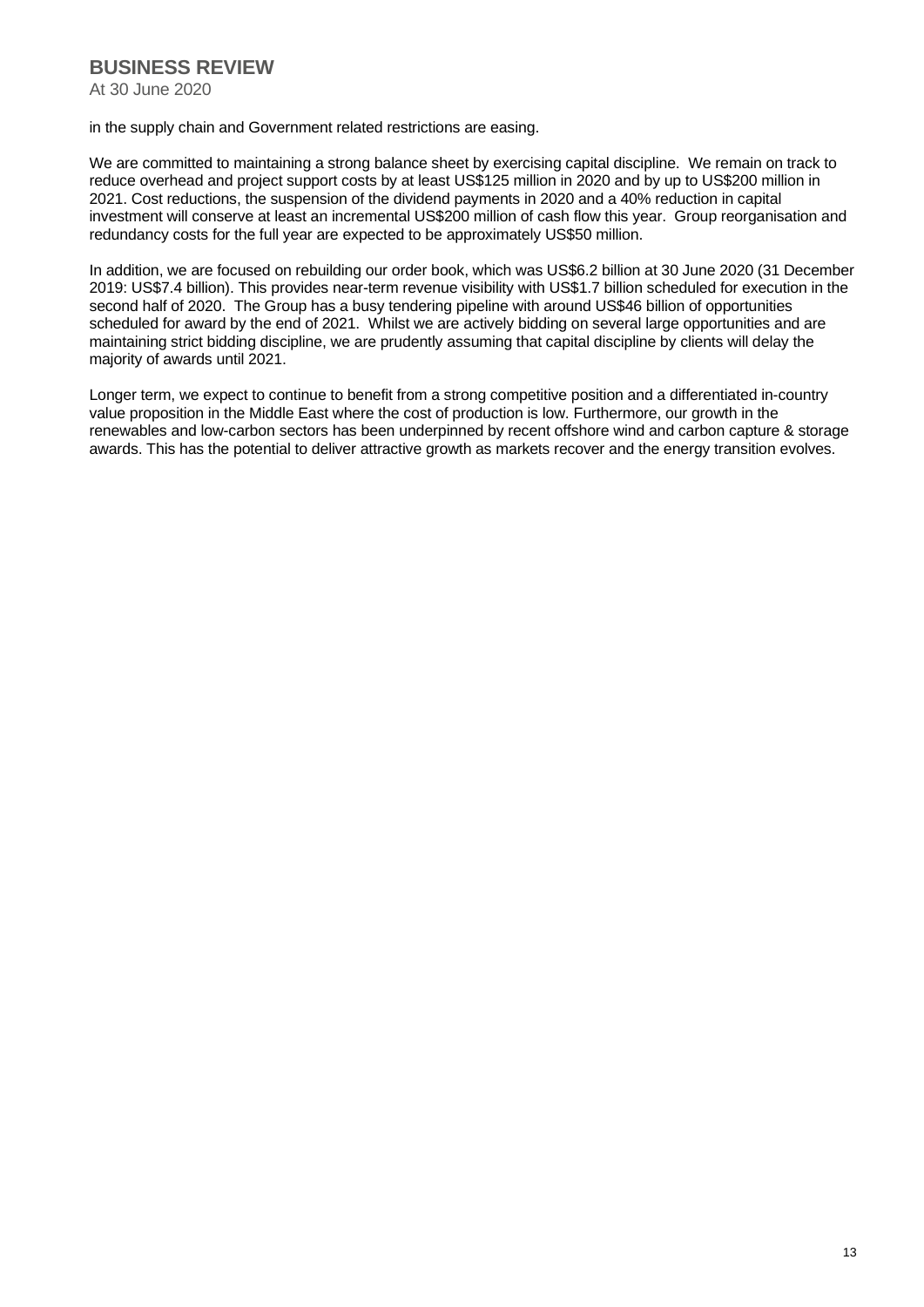## **INTERIM CONDENSED CONSOLIDATED FINANCIAL STATEMENTS**

For the six months ended 30 June 2020

|                                                                     | Page |
|---------------------------------------------------------------------|------|
| Interim condensed consolidated income statement                     | 15   |
| Interim condensed consolidated statement of<br>comprehensive income | 16   |
| Interim condensed consolidated balance sheet                        | 17   |
| Interim condensed consolidated statement of cash flows              | 18   |
| Interim condensed consolidated statement of changes in<br>equity    | 19   |
| Notes to the interim condensed consolidated financial<br>statements | 20   |
| Appendices                                                          | 40   |
| Statement of Directors' responsibilities                            | 46   |
| Shareholder information                                             | 47   |
|                                                                     |      |

|     | Notes to the interim condensed consolidated financial<br>statements | Page |
|-----|---------------------------------------------------------------------|------|
| 1.  | Corporate information                                               | 20   |
| 2.  | Summary of significant accounting policies                          | 20   |
| 3.  | Revenue from contracts with customers                               | 23   |
| 4.  | Segment information                                                 | 24   |
| 5.  | Selling, general and administration expenses                        | 25   |
| 6.  | Exceptional items and certain                                       | 26   |
|     | re-measurements                                                     |      |
| 7.  | Other operating expenses                                            | 27   |
| 8.  | Share of net profit of associates and joint ventures                | 27   |
| 9.  | Income tax                                                          | 28   |
| 10. | Earnings per share                                                  | 29   |
| 11. | Dividends paid                                                      | 29   |
| 12. | Property, plant and equipment                                       | 30   |
| 13. | Other financial assets and other financial liabilities              | 30   |
| 14. | Trade and other receivables                                         | 34   |
| 15. | Contract assets                                                     | 34   |
| 16. | Cash and short-term deposits                                        | 34   |
| 17. | Assets and liabilities held for sale                                | 35   |
| 18. | Other reserves                                                      | 36   |
| 19. | Interest-bearing loans and borrowings                               | 37   |
| 20. | Trade and other payables                                            | 37   |
| 21. | Contract liabilities                                                | 38   |
| 22. | Accrued contract expenses                                           | 38   |
| 23. | Related party transactions                                          | 38   |
| 24. | Commitments and contingent liabilities                              | 39   |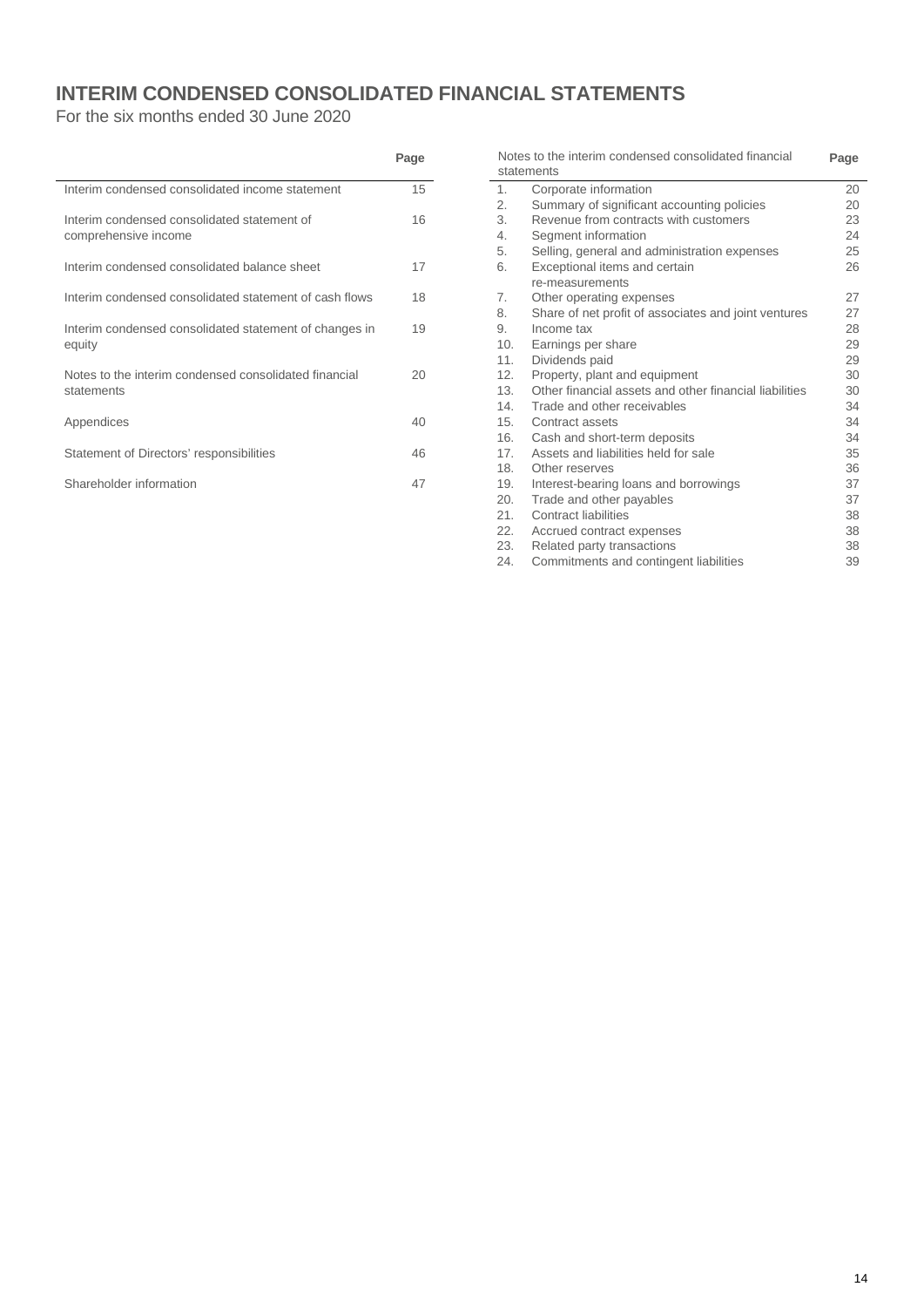## **INTERIM CONDENSED CONSOLIDATED INCOME STATEMENT**

For the six months ended 30 June 2020

| Notes to the<br>interim<br>condensed<br>consolidated<br>financial<br>statements | <b>Business</b><br>performance (1)<br>US\$m | Exceptional<br>items and certain<br>re-measurements<br>US\$m | Reported<br>six months<br>ended<br>30 June<br>2020<br>Unaudited<br>US\$m | <b>Business</b><br>performance <sup>(1)</sup><br>US\$m | Exceptional<br>items and certain<br>re-measurements<br>US\$m | Reported<br>six months<br>ended<br>30 June<br>2019<br>Unaudited<br>US\$m |
|---------------------------------------------------------------------------------|---------------------------------------------|--------------------------------------------------------------|--------------------------------------------------------------------------|--------------------------------------------------------|--------------------------------------------------------------|--------------------------------------------------------------------------|
| 3<br>Revenue                                                                    | 2,103                                       |                                                              | 2,103                                                                    | 2,821                                                  |                                                              | 2,821                                                                    |
| Cost of sales                                                                   | (1, 937)                                    |                                                              | (1, 937)                                                                 | (2, 491)                                               | $\overline{\phantom{a}}$                                     | (2,491)                                                                  |
| <b>Gross profit</b>                                                             | 166                                         |                                                              | 166                                                                      | 330                                                    |                                                              | 330                                                                      |
| Selling, general and<br>5<br>administration expenses                            | (83)                                        |                                                              | (83)                                                                     | (116)                                                  |                                                              | (116)                                                                    |
| Exceptional items and certain<br>6<br>re-measurements                           |                                             | (95)                                                         | (95)                                                                     |                                                        | (15)                                                         | (15)                                                                     |
| Other operating income                                                          | 15                                          |                                                              | 15                                                                       | 9                                                      | L.                                                           | 9                                                                        |
| $\overline{7}$<br>Other operating expenses                                      | (39)                                        |                                                              | (39)                                                                     | (5)                                                    |                                                              | (5)                                                                      |
| <b>Operating profit/(loss)</b>                                                  | 59                                          | (95)                                                         | (36)                                                                     | 218                                                    | (15)                                                         | 203                                                                      |
| Finance income                                                                  | $\overline{7}$                              |                                                              | $\overline{7}$                                                           | $\overline{7}$                                         |                                                              | $\overline{7}$                                                           |
| Finance expense                                                                 | (22)                                        |                                                              | (22)                                                                     | (30)                                                   |                                                              | (30)                                                                     |
| Share of net profit of associates and<br>8<br>joint ventures                    | 3                                           |                                                              | 3                                                                        | 13                                                     |                                                              | 13                                                                       |
| Profit/(loss) before tax                                                        | 47                                          | (95)                                                         | (48)                                                                     | 208                                                    | (15)                                                         | 193                                                                      |
| 9<br>Income tax expense                                                         | (29)                                        | (4)                                                          | (33)                                                                     | (58)                                                   |                                                              | (58)                                                                     |
| Net profit/(loss)                                                               | 18                                          | (99)                                                         | (81)                                                                     | 150                                                    | (15)                                                         | 135                                                                      |
| Attributable to:                                                                |                                             |                                                              |                                                                          |                                                        |                                                              |                                                                          |
| Petrofac Limited shareholders                                                   | 21                                          | (99)                                                         | (78)                                                                     | 154                                                    | (15)                                                         | 139                                                                      |
| Non-controlling interests                                                       | (3)                                         |                                                              | (3)                                                                      | (4)                                                    | $\overline{\phantom{a}}$                                     | (4)                                                                      |
|                                                                                 | 18                                          | (99)                                                         | (81)                                                                     | 150                                                    | (15)                                                         | 135                                                                      |
| Earnings/(loss) per share (US<br>cents)                                         |                                             |                                                              |                                                                          |                                                        |                                                              |                                                                          |
| 10<br><b>Basic</b>                                                              | 6.2                                         | (29.4)                                                       | (23.2)                                                                   | 45.7                                                   | (4.5)                                                        | 41.2                                                                     |
| 10<br><b>Diluted</b>                                                            | 6.2                                         | (29.4)                                                       | (23.2)                                                                   | 44.9                                                   | (4.4)                                                        | 40.5                                                                     |

Note: (1) This measurement is shown by the Group as a means of measuring underlying business performance, see note 2 on page 20 and Appendix A on page 40.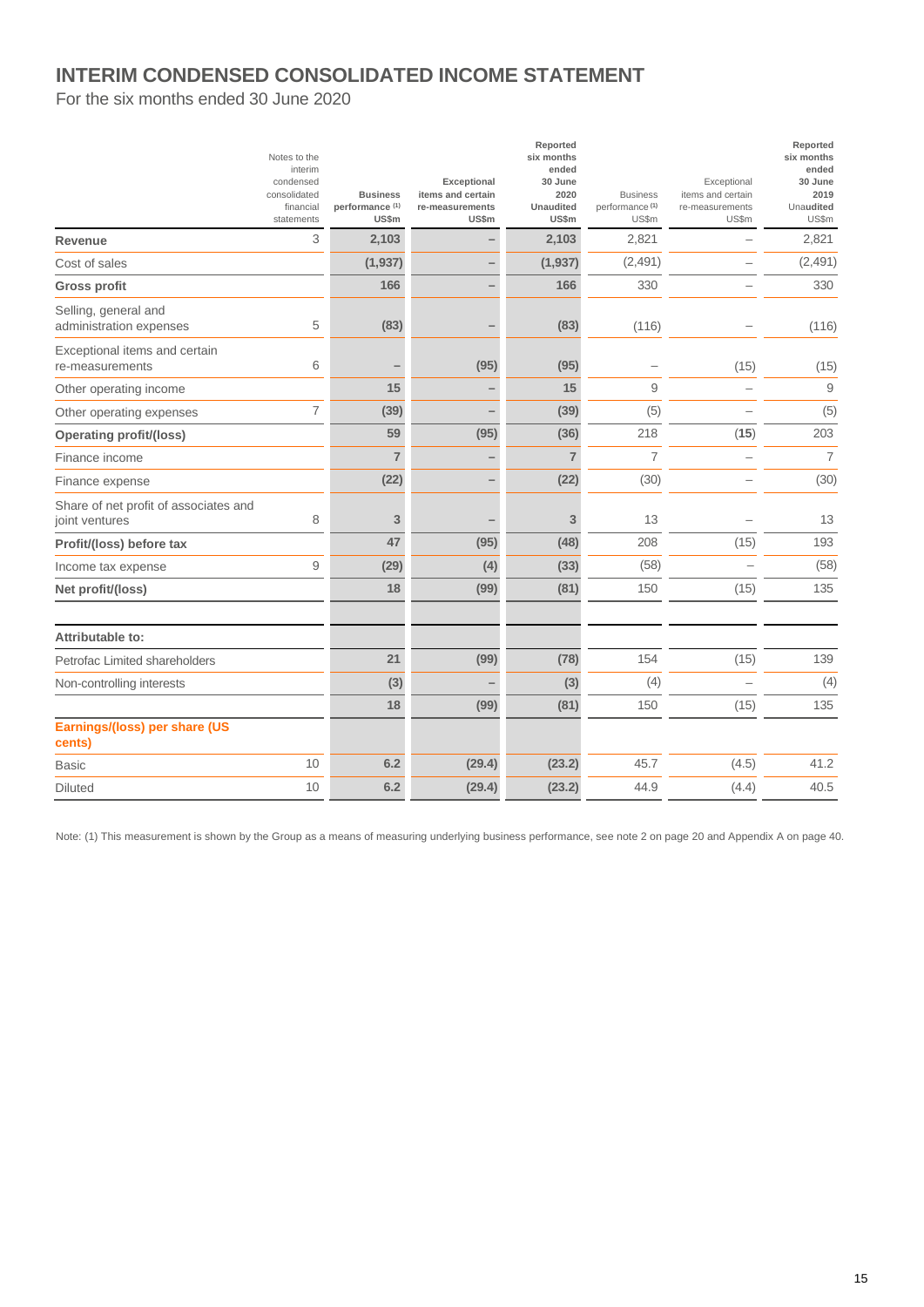## **INTERIM CONDENSED CONSOLIDATED STATEMENT OF COMPREHENSIVE INCOME**

For the six months ended 30 June 2020

|                                                                                                                               | Notes to the<br>interim<br>condensed<br>consolidated<br>financial<br>statements | Six months<br>ended<br>30 June<br>2020<br>Unaudited<br>US\$m | Six months<br>ended<br>30 June<br>2019<br>Unaudited<br>US\$m |
|-------------------------------------------------------------------------------------------------------------------------------|---------------------------------------------------------------------------------|--------------------------------------------------------------|--------------------------------------------------------------|
| Reported net (loss)/profit                                                                                                    |                                                                                 | (81)                                                         | 135                                                          |
|                                                                                                                               |                                                                                 |                                                              |                                                              |
| Other comprehensive income to be reclassified to the consolidated income statement in<br>subsequent periods                   |                                                                                 |                                                              |                                                              |
| Net changes in fair value of derivatives and financial assets designated as cash flow hedges                                  | 18                                                                              | (1)                                                          | 8                                                            |
| Foreign currency translation gains                                                                                            | 18                                                                              | 25                                                           | 4                                                            |
| Other comprehensive income to be reclassified to the interim condensed consolidated income<br>statement in subsequent periods |                                                                                 | 24                                                           | 12                                                           |
| Other comprehensive income/(loss) reclassified to the interim condensed consolidated<br>income statement                      |                                                                                 |                                                              |                                                              |
| Net (gains)/losses on maturity of cash flow hedges recycled in the period                                                     | 18                                                                              | (1)                                                          | 2                                                            |
| Other comprehensive (loss)/income reclassified to the interim condensed consolidated income<br>statement                      |                                                                                 | (1)                                                          | 2                                                            |
| Total comprehensive (loss)/income for the period                                                                              |                                                                                 | (58)                                                         | 149                                                          |
| Attributable to:                                                                                                              |                                                                                 |                                                              |                                                              |
| Petrofac Limited shareholders                                                                                                 |                                                                                 | (55)                                                         | 153                                                          |
| Non-controlling interests                                                                                                     |                                                                                 | (3)                                                          | (4)                                                          |
|                                                                                                                               |                                                                                 | (58)                                                         | 149                                                          |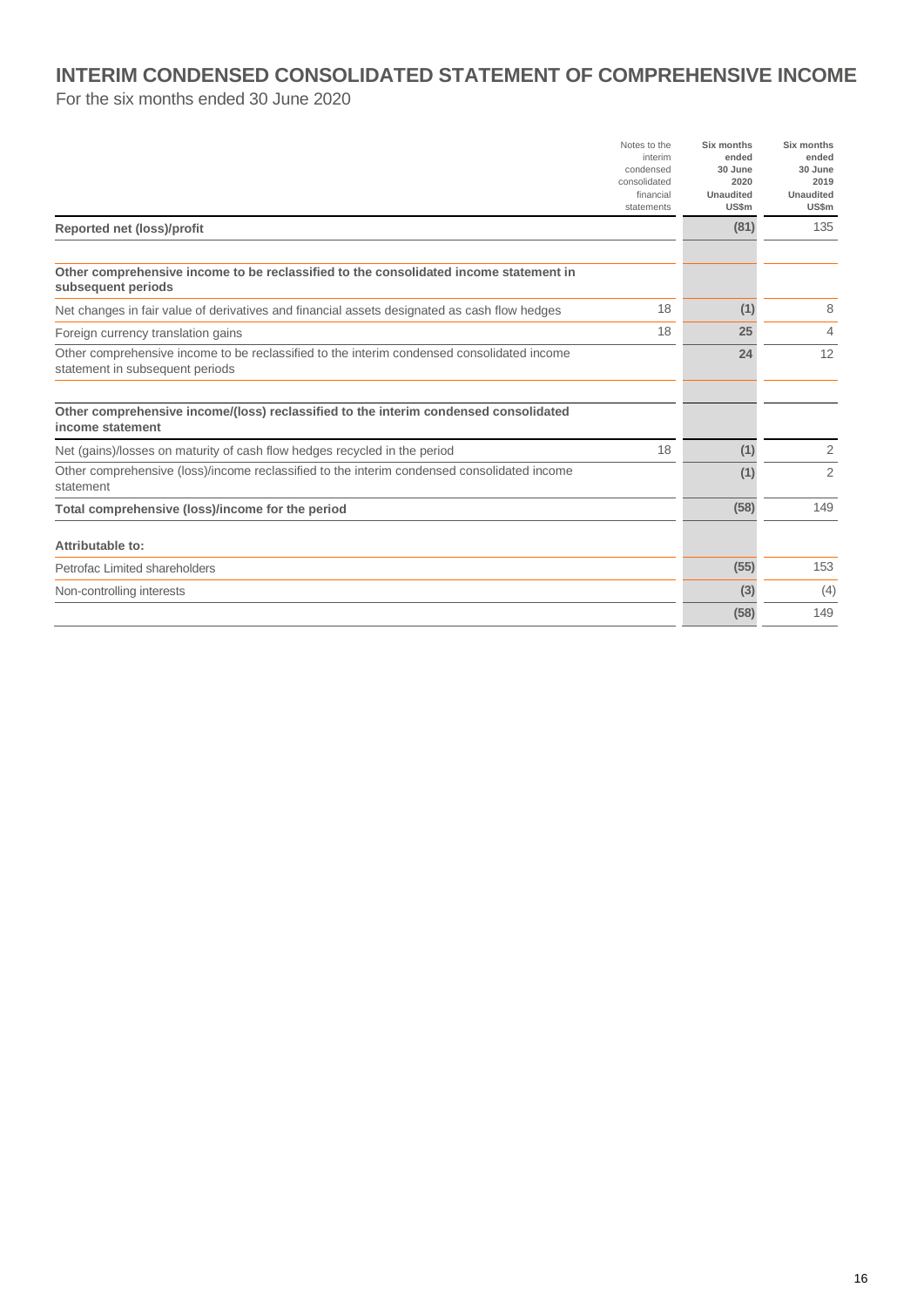## **INTERIM CONDENSED CONSOLIDATED BALANCE SHEET**

At 30 June 2020

|                                                                      | Notes to the<br>interim condensed<br>consolidated<br>financial<br>statements | 30 June<br>2020<br><b>Unaudited</b><br>US\$m | 31 December<br>2019<br>Audited<br>US\$m |
|----------------------------------------------------------------------|------------------------------------------------------------------------------|----------------------------------------------|-----------------------------------------|
| <b>Assets</b>                                                        |                                                                              |                                              |                                         |
| <b>Non-current assets</b>                                            |                                                                              |                                              |                                         |
| Property, plant and equipment                                        | 12                                                                           | 301                                          | 398                                     |
| Goodwill                                                             |                                                                              | 96                                           | 99                                      |
| Intangible assets                                                    |                                                                              | 72                                           | 66                                      |
| Investments in associates and joint ventures                         |                                                                              | 38                                           | 38                                      |
| Other financial assets                                               | 13                                                                           | 235                                          | 316                                     |
| Deferred consideration                                               |                                                                              | 58                                           | 61                                      |
| Deferred tax assets                                                  |                                                                              | 52                                           | 50                                      |
|                                                                      |                                                                              | 852                                          | 1028                                    |
| <b>Current assets</b>                                                |                                                                              |                                              |                                         |
| Inventories                                                          |                                                                              | 14                                           | 17                                      |
| Trade and other receivables                                          | 14                                                                           | 1,152                                        | 1,102                                   |
| Contract assets                                                      | 15                                                                           | 1,871                                        | 2,064                                   |
| Related party receivables                                            | 23                                                                           | 4                                            | 1                                       |
| Other financial assets                                               | 13                                                                           | 170                                          | 135                                     |
| Income tax receivable                                                |                                                                              | 3                                            | 4                                       |
| Cash and short-term deposits                                         |                                                                              |                                              |                                         |
|                                                                      | 16                                                                           | 861                                          | 1,025                                   |
| Assets held for sale                                                 |                                                                              | 4,075<br>533                                 | 4,348                                   |
|                                                                      | 17                                                                           |                                              | 600                                     |
| <b>Total assets</b>                                                  |                                                                              | 4,608                                        | 4,948                                   |
| <b>Equity and liabilities</b>                                        |                                                                              | 5.460                                        | 5,976                                   |
|                                                                      |                                                                              |                                              |                                         |
| <b>Equity</b>                                                        |                                                                              |                                              |                                         |
| Share capital                                                        |                                                                              | 7                                            | 7                                       |
| Share premium                                                        |                                                                              | $\overline{4}$                               | 4                                       |
| Capital redemption reserve                                           |                                                                              | 11                                           | 11                                      |
| Employee Benefit Trust shares                                        |                                                                              | (92)                                         | (110)                                   |
| Other reserves                                                       | 18                                                                           | 94                                           | 84                                      |
| Retained earnings                                                    |                                                                              | 555                                          | 637                                     |
| Equity attributable to Petrofac Limited shareholders                 |                                                                              | 579                                          | 633                                     |
| Non-controlling interests                                            |                                                                              | 278                                          | 281                                     |
| <b>Total equity</b>                                                  |                                                                              | 857                                          | 914                                     |
| <b>Non-current liabilities</b>                                       |                                                                              |                                              |                                         |
| Interest-bearing loans and borrowings<br>Other financial liabilities | 19                                                                           | 764                                          | 599                                     |
|                                                                      | 13                                                                           | 192                                          | 315                                     |
| Provisions<br>Deferred tax liabilities                               |                                                                              | 186                                          | 189                                     |
|                                                                      |                                                                              | 41                                           | 37                                      |
|                                                                      |                                                                              | 1,183                                        | 1,140                                   |
| <b>Current liabilities</b>                                           |                                                                              |                                              |                                         |
| Trade and other payables                                             | 20                                                                           | 1,122                                        | 1,075                                   |
| <b>Contract liabilities</b>                                          | 21                                                                           | 201                                          | 273                                     |
| Interest-bearing loans and borrowings                                | 19                                                                           | 126                                          | 411                                     |
| Other financial liabilities                                          | 13                                                                           | 201                                          | 166                                     |
| Income tax payable                                                   |                                                                              | 211                                          | 231                                     |
| Accrued contract expenses                                            | 22                                                                           | 1,390                                        | 1,599                                   |
| Provisions                                                           |                                                                              | 47                                           | 47                                      |
|                                                                      |                                                                              | 3,298                                        | 3,802                                   |
| Liabilities associated with assets held for sale                     | 17                                                                           | 122                                          | 120                                     |
|                                                                      |                                                                              | 3,420                                        | 3,922                                   |
| <b>Total liabilities</b>                                             |                                                                              | 4,603                                        | 5,062                                   |
| <b>Total equity and liabilities</b>                                  |                                                                              | 5,460                                        | 5,976                                   |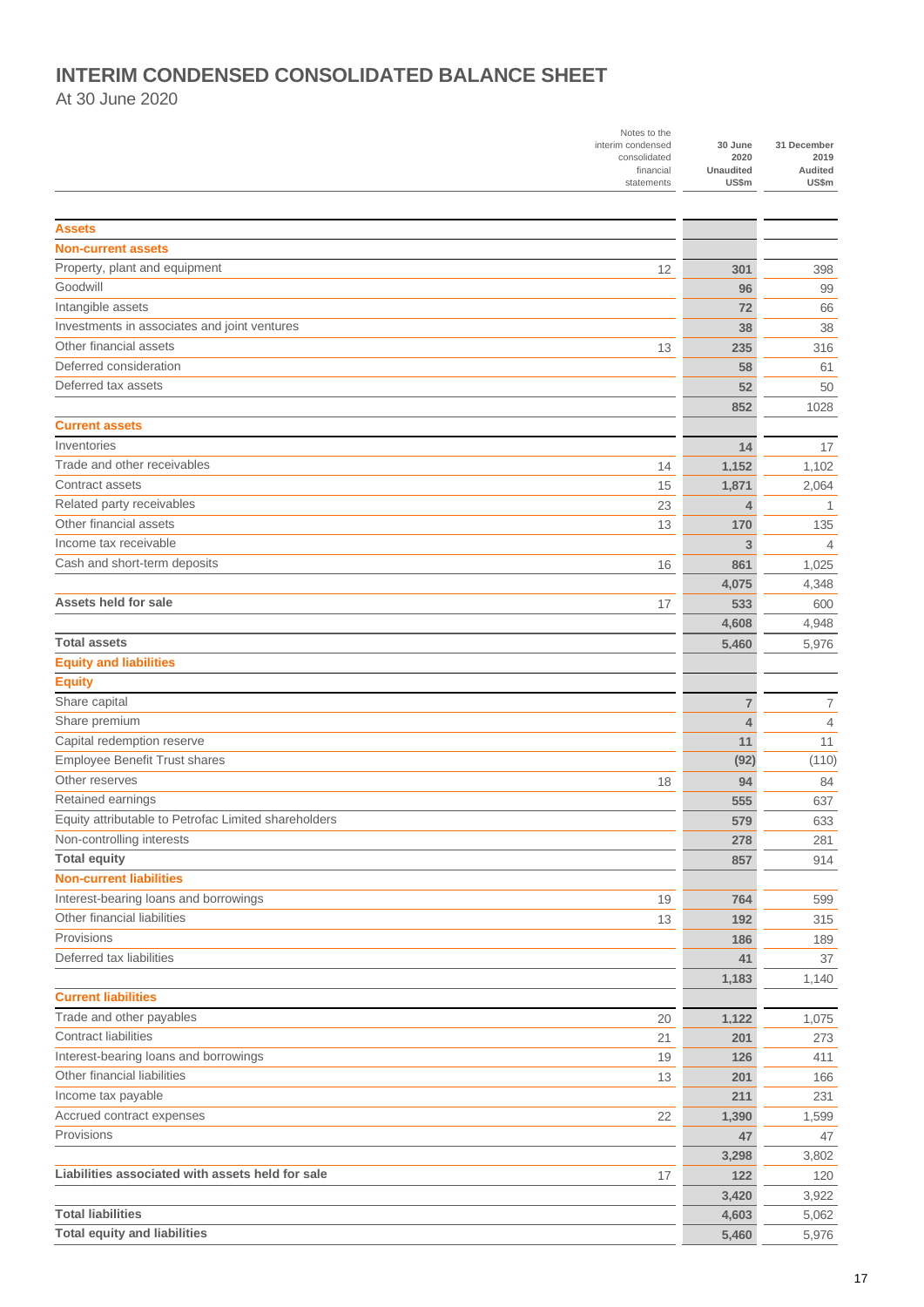## **INTERIM CONDENSED CONSOLIDATED STATEMENT OF CASH FLOWS**

For the six months ended 30 June 2020

|                                                                                                                                              | Notes to the<br>interim | Six months<br>ended      | Six months<br>ended      |
|----------------------------------------------------------------------------------------------------------------------------------------------|-------------------------|--------------------------|--------------------------|
|                                                                                                                                              | condensed               | June 30                  | 30 June                  |
|                                                                                                                                              | consolidated            | 2020<br><b>Unaudited</b> | 2019                     |
|                                                                                                                                              | financial<br>statements | US\$m                    | Unaudited<br>US\$m       |
| <b>Operating activities</b>                                                                                                                  |                         |                          |                          |
| Reported (loss)/profit before tax                                                                                                            |                         | (48)                     | 193                      |
| Exceptional items and certain re-measurements                                                                                                |                         | 95                       | 15                       |
| Profit before tax, exceptional items and certain re-measurements                                                                             |                         | 47                       | 208                      |
| Adjustments to reconcile profit before tax, exceptional items and certain re-measurements to net cash<br>flows:                              |                         |                          |                          |
| Depreciation, amortisation, impairment and write-offs                                                                                        | 4                       | 67                       | 74                       |
| Share-based payments                                                                                                                         |                         | $\overline{7}$           | 8                        |
| Difference between other long-term employment benefits paid and amounts recognised in the interim<br>condensed consolidated income statement |                         | (8)                      | 5                        |
| Net finance expense                                                                                                                          |                         | 15                       | 23                       |
| Provision for onerous contracts and other provisions                                                                                         |                         | 8                        | 8                        |
| Expected credit loss allowance recognised during the period                                                                                  |                         | $\overline{2}$           | 1                        |
| Share of net profit of associates and joint ventures                                                                                         |                         | (3)                      | (13)                     |
| Net other non-cash items                                                                                                                     |                         | 12                       | 6                        |
|                                                                                                                                              |                         | 147                      | 320                      |
| Working capital adjustments:                                                                                                                 |                         |                          |                          |
| Inventories                                                                                                                                  |                         | 3                        | 2                        |
| Trade and other receivables                                                                                                                  |                         | (35)                     | 32                       |
| Contract assets                                                                                                                              |                         | 191                      | (255)                    |
| Other current financial assets and liabilities                                                                                               |                         | (50)                     | 19                       |
| Assets and liabilities held for sale                                                                                                         |                         | 55                       |                          |
| Trade and other payables                                                                                                                     |                         | 58                       | 184                      |
| <b>Contract liabilities</b>                                                                                                                  |                         | (72)                     | (37)                     |
| Accrued contract expenses                                                                                                                    |                         | (207)                    | 44                       |
| Net working capital adjustments                                                                                                              |                         | (57)                     | (11)                     |
|                                                                                                                                              |                         | 90                       | 309                      |
| Net other non-current items                                                                                                                  |                         | $\mathbf 1$              | 1                        |
| Cash generated from operations                                                                                                               |                         | 91                       | 310                      |
| Restructuring, redundancy and other exceptional items paid                                                                                   |                         | (17)                     | (11)                     |
| Net income taxes paid                                                                                                                        |                         | (52)                     | (109)                    |
| Net cash flows generated from operating activities                                                                                           |                         | 22                       | 190                      |
| <b>Investing activities</b>                                                                                                                  |                         |                          |                          |
| Purchase of property, plant and equipment                                                                                                    |                         | (14)                     | (45)                     |
| Payments for intangible assets                                                                                                               |                         | (12)                     | (8)                      |
| Dividend received from associates and joint ventures                                                                                         |                         | $\overline{2}$           | 2                        |
| Contingent consideration paid associated with acquisition of a subsidiary                                                                    | 13                      | (3)                      | $\overline{\phantom{0}}$ |
| Loans provided to associates and joint ventures                                                                                              |                         | (1)                      | -                        |
| Proceeds from disposal of a subsidiary                                                                                                       |                         | 13                       | 2                        |
| Net disposal costs paid and proceeds from disposal of property, plant and equipment                                                          |                         | (1)                      | (6)                      |
| Interest received                                                                                                                            |                         | $\overline{2}$           | 3                        |
| Net cash flows used in investing activities                                                                                                  |                         | (14)                     | (52)                     |
| <b>Financing activities</b>                                                                                                                  |                         |                          |                          |
| Interest-bearing loans and borrowings, net of debt acquisition cost                                                                          |                         | 471                      | 775                      |
| Repayment of interest-bearing loans, borrowings and leases                                                                                   |                         | (556)                    | (567)                    |
| Interest paid                                                                                                                                |                         | (21)                     | (25)                     |
| Amounts received from non-controlling interest                                                                                               |                         |                          | 10                       |
| Purchase of Company's shares by Employee Benefit Trust                                                                                       |                         | (10)                     | (33)                     |
| Dividends paid                                                                                                                               |                         |                          | (86)                     |
| Net cash flows (used in)/generated from financing activities                                                                                 |                         | (116)                    | 74                       |
| Net (decrease)/increase in cash and cash equivalents                                                                                         |                         | (108)                    | 212                      |
| Net foreign exchange difference                                                                                                              |                         |                          |                          |
| Cash and cash equivalents at 1 January                                                                                                       |                         | 914<br>810               | 705<br>917               |
| Cash and cash equivalents at end of the reporting period                                                                                     | 16                      |                          |                          |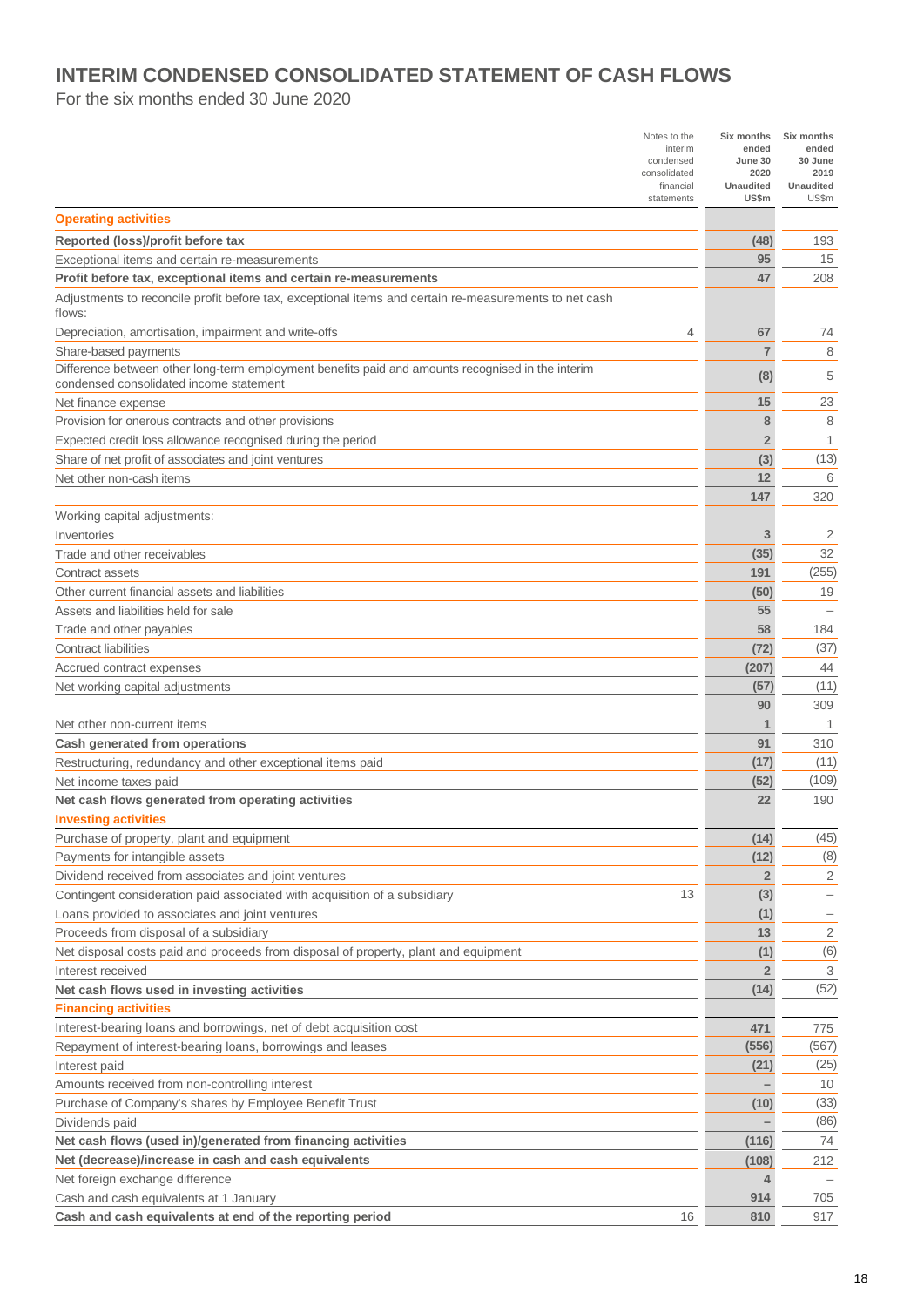## **INTERIM CONDENSED CONSOLIDATED STATEMENT OF CHANGES IN EQUITY**

For the six months ended 30 June 2020

|                                                                                           | Attributable to Petrofac Limited shareholders |                           |                                           |                                                                    |                                         |                               |                |                                           |                          |
|-------------------------------------------------------------------------------------------|-----------------------------------------------|---------------------------|-------------------------------------------|--------------------------------------------------------------------|-----------------------------------------|-------------------------------|----------------|-------------------------------------------|--------------------------|
|                                                                                           | Issued<br>share<br>capital<br>US\$m           | Share<br>premium<br>US\$m | Capital<br>redemption<br>reserve<br>US\$m | Employee<br><b>Benefit Trust</b><br>shares <sup>(1)</sup><br>US\$m | Other<br>reserves<br>US\$m<br>(note 18) | Retained<br>earnings<br>US\$m | Total<br>US\$m | Non-<br>controlling<br>interests<br>US\$m | Total<br>equity<br>US\$m |
| Balance at 1 January 2020 (audited)                                                       |                                               | 4                         | 11                                        | (110)                                                              | 84                                      | 637                           | 633            | 281                                       | 914                      |
| Net loss                                                                                  |                                               |                           |                                           |                                                                    | -                                       | (78)                          | (78)           | (3)                                       | (81)                     |
| Other comprehensive income                                                                |                                               |                           |                                           |                                                                    | 23                                      |                               | 23             |                                           | 23                       |
| Total comprehensive income                                                                |                                               |                           |                                           |                                                                    | 23                                      | (78)                          | (55)           | (3)                                       | (58)                     |
| Purchase of Company's shares by Employee<br><b>Benefit Trust</b>                          |                                               |                           |                                           | (10)                                                               |                                         |                               | (10)           |                                           | (10)                     |
| Issue of Company's shares by Employee Benefit<br>Trust                                    |                                               |                           |                                           | 28                                                                 | (24)                                    | (4)                           |                |                                           |                          |
| Transfer to share-based payments reserve for<br>Deferred Bonus Share Plan Invested Shares |                                               |                           |                                           |                                                                    | 4                                       |                               |                |                                           |                          |
| Credit to equity for share-based payments<br>charge                                       |                                               |                           |                                           |                                                                    | 7                                       |                               |                |                                           |                          |
| Balance at 30 June 2020 (unaudited)                                                       | 7                                             | 4                         | 11                                        | (92)                                                               | 94                                      | 555                           | 579            | 278                                       | 857                      |

#### **For the six months ended 30 June 2019**

|                                                                                           | Attributable to Petrofac Limited shareholders |                           |                                           |                                                                    |                                         |                               |                |                                           |                          |
|-------------------------------------------------------------------------------------------|-----------------------------------------------|---------------------------|-------------------------------------------|--------------------------------------------------------------------|-----------------------------------------|-------------------------------|----------------|-------------------------------------------|--------------------------|
|                                                                                           | Issued<br>share<br>capital<br>US\$m           | Share<br>premium<br>US\$m | Capital<br>redemption<br>reserve<br>US\$m | Employee<br><b>Benefit Trust</b><br>shares <sup>(1)</sup><br>US\$m | Other<br>reserves<br>US\$m<br>(note 18) | Retained<br>earnings<br>US\$m | Total<br>US\$m | Non-<br>controlling<br>interests<br>US\$m | Total<br>equity<br>US\$m |
| Balance at 1 January 2019 (audited)                                                       |                                               | 4                         | 11                                        | (107)                                                              | 95                                      | 697                           | 707            | 302                                       | 1,009                    |
| Net profit/(loss)                                                                         |                                               |                           |                                           |                                                                    | -                                       | 139                           | 139            | (4)                                       | 135                      |
| Other comprehensive income                                                                |                                               |                           |                                           |                                                                    | 14                                      |                               | 14             |                                           | 14                       |
| Total comprehensive income                                                                |                                               |                           |                                           |                                                                    | 14                                      | 139                           | 153            | (4)                                       | 149                      |
| Purchase of Company's shares by Employee<br><b>Benefit Trust</b>                          |                                               |                           |                                           | (33)                                                               |                                         |                               | (33)           |                                           | (33)                     |
| Issue of Company's shares by Employee Benefit<br>Trust                                    |                                               |                           |                                           | 25                                                                 | (23)                                    | (2)                           |                |                                           |                          |
| Transfer to share-based payments reserve for<br>Deferred Bonus Share Plan Invested Shares |                                               |                           |                                           |                                                                    | 12                                      |                               | 12             |                                           | 12                       |
| Credit to equity for share-based payments<br>charge                                       |                                               |                           |                                           |                                                                    | 8                                       |                               | 8              |                                           | 8                        |
| Dividends (note 11)                                                                       |                                               |                           |                                           |                                                                    | -                                       | (86)                          | (86)           |                                           | (86)                     |
| Balance at 30 June 2019 (unaudited)                                                       | 7                                             | 4                         | 11                                        | (115)                                                              | 106                                     | 748                           | 761            | 298                                       | 1,059                    |
|                                                                                           |                                               |                           |                                           |                                                                    |                                         |                               |                |                                           |                          |

Note: (1) Shares held by Petrofac Employee Benefit Trust.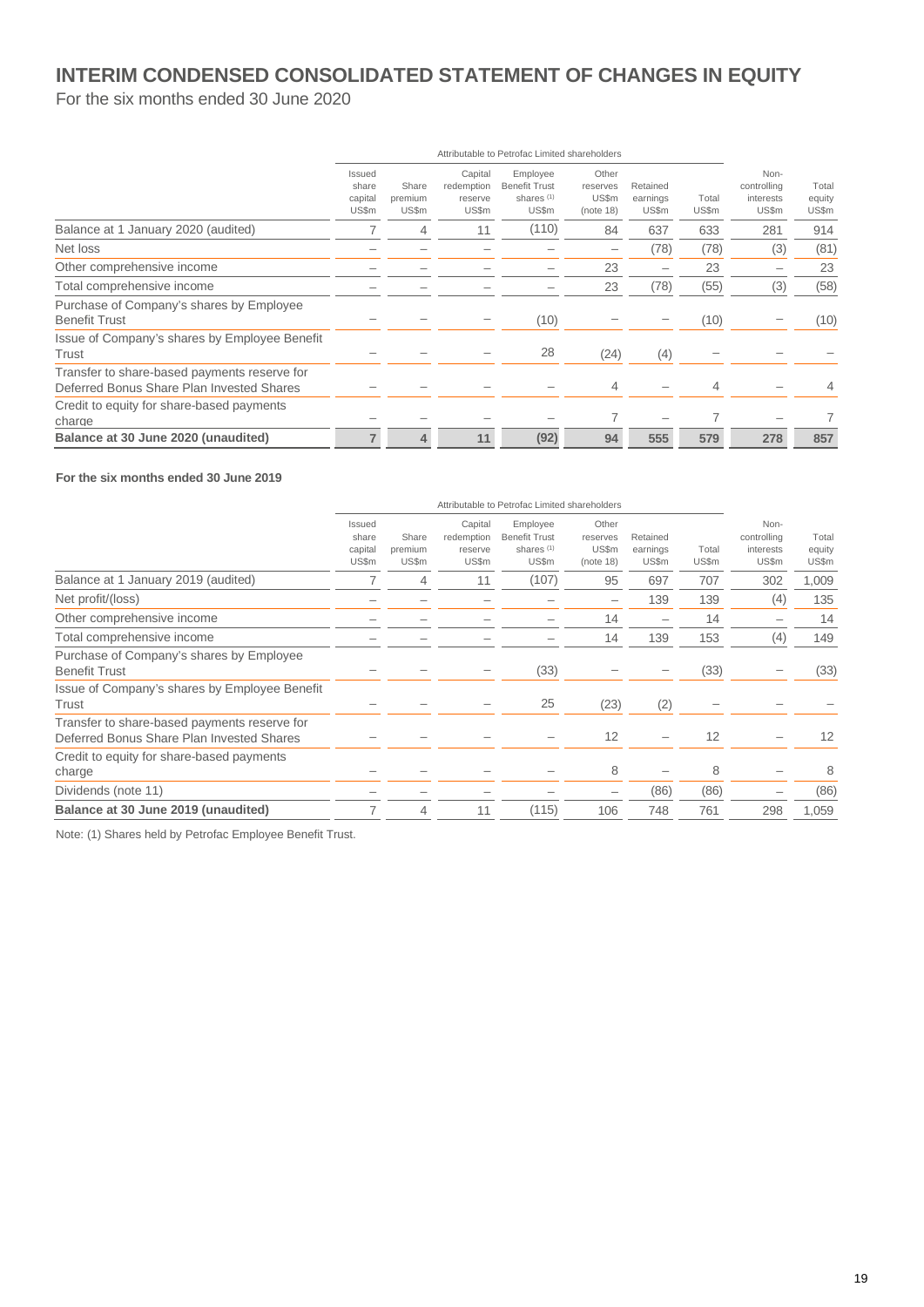For the six months ended 30 June 2020

#### **1 Corporate information**

Petrofac Limited (the 'Company') is a limited liability company registered and domiciled in Jersey under the Companies (Jersey) Law 1991 and is the holding company for the international group of Petrofac subsidiaries. Petrofac Limited and its subsidiaries at 30 June 2020 comprised the Petrofac Group (the 'Group'). The Group's principal activity is to design, build, manage and maintain infrastructure for the energy industries.

The Group's interim condensed consolidated financial statements for the six months ended 30 June 2020 were authorised for issue in accordance with a resolution of the Board of Directors on 10 August 2020.

#### **2 Summary of significant accounting policies**

#### **2.1 Basis of preparation**

The interim condensed consolidated financial statements of the Group have been prepared in accordance with IAS 34 'Interim Financial Reporting' and applicable requirements of Jersey law. The interim condensed consolidated financial statements do not include all the information and disclosures required in the annual consolidated financial statements and should be read in conjunction with the Group's annual consolidated financial statements for the year ended 31 December 2019.

The interim condensed consolidated financial statements are presented in United States dollars and all values are rounded to the nearest million ("US\$m"), except where otherwise indicated.

#### **2.2 Presentation of results**

The Group uses Alternative Performance Measures ("APMs") when assessing and discussing the Group's financial performance, financial position and cash flows that are not defined or specified under IFRS. The Group uses these APMs, which are not considered to be a substitute for or superior to IFRS measures, to provide stakeholders with additional useful information by adjusting for exceptional items and certain re-measurements which impact upon IFRS measures or, by defining new measures, to aid the understanding of the Group's financial performance, financial position and cash flows (refer note 6 on page 26 and Appendix A on page 40 for details).

For the six months ended 30 June 2020, the items below directly related to the COVID-19 pandemic were also presented within exceptional items and certain re-measurements to provide users of the interim condensed consolidated financial statements with a clear and consistent presentation of underlying business performance.

- the staff costs of US\$3m associated with the Group employees on furlough in the United Kingdom; and
- associated recovery claims from HMRC in the United Kingdom of US\$2m, resulting in a net expense of US\$1m presented as an exceptional item in the Engineering & Production Services operating segment, see note 6

#### **2.3 Adoption of new financial reporting standards, amendments and interpretations**

#### New standards, interpretations and amendments adopted by the **Group**

The accounting policies adopted in the preparation of the interim condensed consolidated financial statements are consistent with those followed in the preparation of the Group's annual consolidated financial statements for the year ended 31 December 2019, except for the adoption of new standards effective as of 1 January 2020. The Group has not early adopted any standard, interpretation or amendment that has been issued but is not yet effective.

The following amendments apply for the first time in 2020, but do not have an impact on the interim condensed consolidated financial statements of the Group:

- Amendments to IFRS 3: Definition of a Business
- Amendments to IFRS 7, IFRS 9 and IAS 39: Interest Rate Benchmark Reform
- Amendments to IAS 1 and IAS 8: Definition of Material

#### **Going concern**

The Directors have performed a robust going concern assessment. This included reviewing and challenging downside scenarios considered to be severe but plausible based on the principal risks and uncertainties, as set out on pages 30 to 35 of the Group's annual report and accounts for the year ended 31 December 2019 - revised to reflect COVID-19 pandemic sub-risks, impacts and mitigations at 30 June 2020 (see page 12) - to validate the continued application of the going concern basis of financial statements preparation.

Management monitors the Group's funding position and liquidity risk throughout the year to ensure it has ready access to liquidity, sufficient for the Group to meet its obligations over at least the next 12 months. In assessing whether the going concern assumption is appropriate, the Directors performed the following procedures:

- reviewed the Group's forecast cash flows, liquidity and borrowing requirements over the 18-month period ended 31 December 2021. Cash flow and liquidity assumptions take into account the estimated potential impact of the COVID-19 pandemic and lower oil prices and are based on management's best estimates, subject to estimation uncertainty, of future commodity prices, new order intake, project schedule, estimated cost to complete, commercial settlements, oil & gas production, capital expenditure and the Group's borrowing **facilities**
- evaluated a range of severe but plausible downside scenarios to reflect uncertainties inherent in forecasting future operational and financial performance, including the impact of the COVID-19 pandemic and changes in geo-political or macro-economic environments. These include, but are not limited to, lower order intake, lower realised oil prices, cost overruns, adverse commercial settlements, and a deterioration in net working capital;
- appraised the mitigation strategies available to management in the next 18 months including, but not limited to, taking measures to reduce costs and preserve cash. Under each scenario, mitigating actions are in the control of management and would not necessitate a significant structural change to the business; and,
- assessed a range of funding scenarios and the impact of each on forecast liquidity under the range of severe but plausible downside scenarios. Funding scenarios only consider financings under negotiation and take account of expressed lending appetite from relationship and other lenders.

The three risks that had the greatest aggregated negative impact on cash flow during the assessment period were: deterioration in net working capital driven by an increase in Days Sales Outstanding (DSO) negatively impacting cash flow by around US\$220m; cost overruns from higher estimate to complete costs in the E&C portfolio negatively impacting cash flow by around US\$60m; and, lower E&C new order intake of US\$2.8 billion in 2020 and 2021 negatively impacting cash flow by around US\$50m.

The largest difference between the severe but plausible mitigated downside case (pre-funding), a scenario in which all the downside levers were applied in aggregate, and forecast cash flow was US\$207m at December 2020. This scenario, in which all severe but plausible downside risks crystallise simultaneously, is considered by the Directors to be a remote outcome.

The Directors concluded, after rigorously evaluating relevant, available information, that there were no material uncertainties concerning events or conditions that may cast significant doubt on the Group's ability to continue as a going concern for a period of at least 12 months from the date of approval of the interim condensed consolidated financial statements. This conclusion required significant judgement concerning the loss of financial capacity; a principal risk disclosed on page 33 of the Group's annual report and accounts for the year ended 31 December 2019. The significant judgement focused upon access to funding - e.g. nature, amount, timing, duration, pricing, terms and conditions etc. - to maintain adequate liquidity and was prompted by the Company's funding maturity profile and reduced lending appetite generally, and to the oil & gas and related sectors in particular.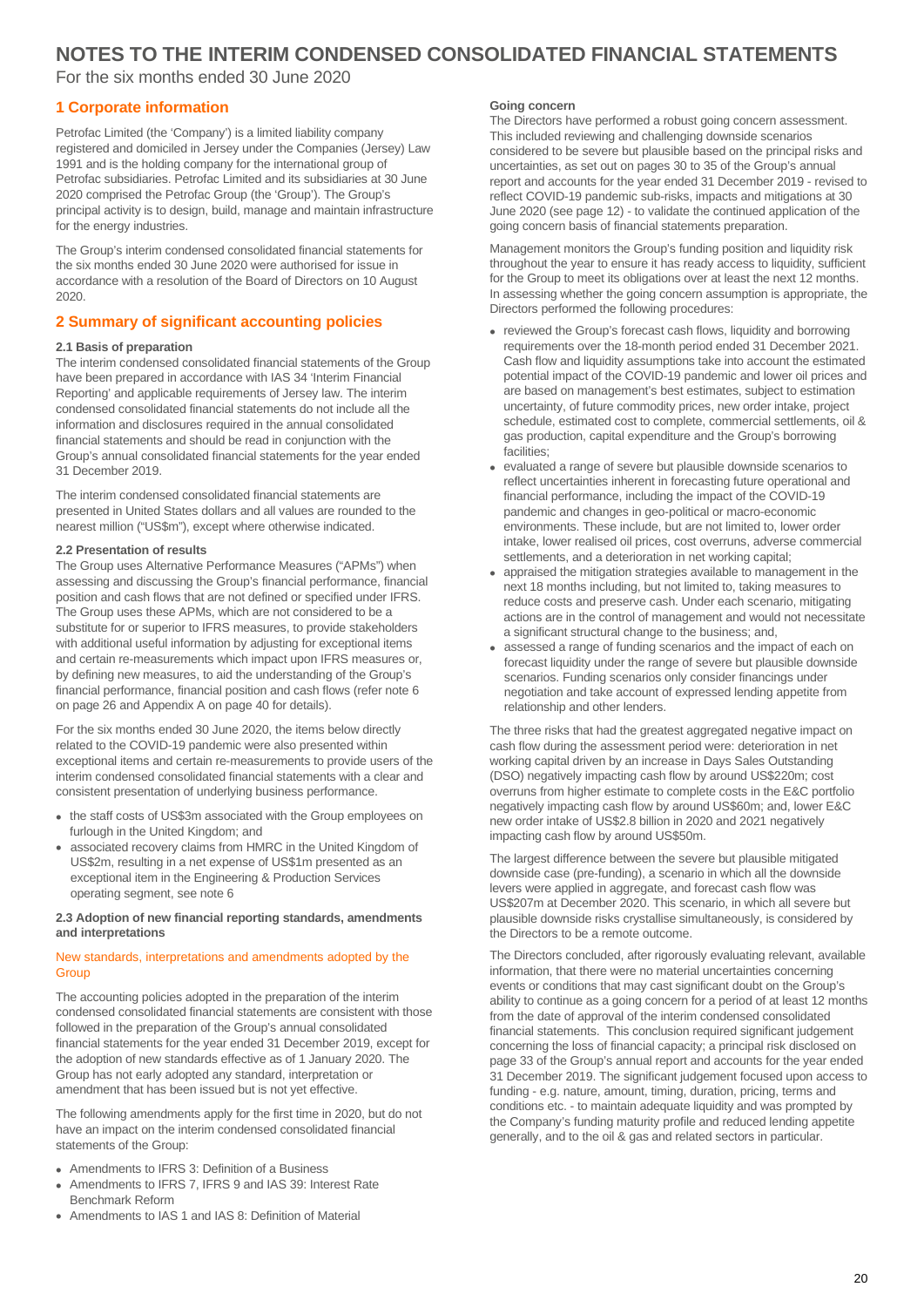The significant judgement applied by the Directors in the assessment of going concern is that there is a realistic expectation that the Group will be able to secure - or extend existing facilities by - at least US\$450m of committed facilities by June 2021 in the severe but plausible mitigated downside case. This judgement was predicated upon the following key factors:

- the Group's strong balance sheet and credit metrics. At 30 June 2020, the Group had cash and cash equivalents of US\$810m, net debt of US\$29m and liquidity of US\$1.2 billion. Furthermore, it retained an investment grade credit rating of BBB- (negative outlook) from Fitch and a BB+ (negative outlook) from S&P and was fully compliant with its covenant requirements, with 0.5x net debt to EBITDA being substantially below the maximum threshold of 3.0x;
- management's financing track record, with US\$600m of committed and uncommitted facilities having been refinanced or extended in the last 18 months;
- the status of discussions with lenders to secure up to US\$1.6 billion in new or extended facilities with tenors of up to five years; and,
- indications of support from lenders.

The Directors also considered the following factors in its going concern assessment. Historic and forecast profitability, which takes account of management's best estimates of the impacts of the COVID-19 pandemic and the decline in oil prices. The Group's order backlog of US\$6.2 billion at 30 June 2020, which provides near-term revenue visibility, together with a tendering pipeline of approximately US\$46 billion of opportunities currently scheduled for award over the next 18 months. In addition, the Group is on track to deliver its announced range of cost cutting measures announced in April 2020. These include measures expected to reduce overhead and project support costs by at least US\$125m in 2020 and by up to US\$200m in 2021, as well as measures to conserve cash and liquidity including but not limited to cutting capital expenditure by 40% (US\$60m) in 2020 and suspending the 2019 final dividend of 25.3 US cents (US\$85m).

Based on this comprehensive assessment, the Directors consider it appropriate for the going concern basis to be adopted in preparing the interim condensed consolidated financial statements for the six months ended 30 June 2020.

#### **Significant judgements and estimates, including impact of COVID-19 pandemic and sharp fall in oil prices**

The outbreak of ongoing COVID-19 pandemic and the associated economic slowdown could have an impact on Group's financial performance, financial position, cash flows and prospects as a result of a sharp fall in oil prices and lower demand for oil and gas services in the next twelve months.

Management's significant judgements and estimates, including the impact of COVID-19 pandemic and sharp fall in oil prices, where applicable, are as follows:

- Revenue recognition on fixed-price engineering, procurement and construction ("EPC") contracts: the Group measures progress and recognises revenue on its fixed-price EPC contracts using the input method, based on the actual cost of work performed at the end of the reporting period as a percentage of the estimated total contract costs at completion. The lock down measures applied by governments, in various jurisdictions in which the Group operates, predominantly impacted procurement and construction activities on the Group's fixed-price EPC contracts, which resulted in lower than expected progress at the end of the reporting period. This affected the timing and amount of revenue recognised for the six months ended 30 June 2020. The continued prevalence of the COVID-19 pandemic presents an uncertainty that could have an additional impact on the timing and the amount of revenue recognised, may involve additional costs to be incurred, and consequently would impact financial performance and cash flows for future periods.
- Recognition of assessed variation orders pending customer approval ("AVOs"): an AVO is a management estimated right of payment due from the customer resulting from a customer instructed change in the contractual scope of work or for the reimbursement of costs not included in the contract price. The Group did not recognise any assessed variation order associated with additional costs resulting from the COVID-19 pandemic induced project delays, due to the uncertainty associated with the recoverability of such amounts.
- Liquidated damages ("LDs"): no liquidated damages, resulting from progress delays associated with the COVID-19 pandemic, for Group's fixed-price EPC contracts, were recognised, since management judged these to be excusable delays in accordance with the terms and conditions of the contracts with customers. Any unfavourable outcome compared to management's current expectation may affect the revenue to be recognised in the future periods and consequently would impact the financial performance and cash flows for future periods.
- Estimate at completion contract costs: at the end of the reporting period the Group is required to estimate costs at completion on fixed-price EPC contracts, based on the work to be performed beyond the reporting period. At 30 June 2020, the estimate at completion contract costs represented managements best estimate of contract costs, including where applicable costs associated with COVID-19 pandemic induced delays. In addition, cost reduction measures taken by the Group in response to COVID-19 pandemic were also included in the estimate at completion contract costs. The continued prevalence of COVID-19 pandemic may result in additional estimate at completion contract costs and consequently could impact financial performance and cash flows for future periods.
- No new provision or contingent liability arising from COVID-19 pandemic was identified during the six months ended 30 June 2020.
- Significant judgements associated with classifying assets held for sale and presenting discontinued operations: management assessed that there was no likely impact as a result of the
- COVID-19 pandemic, the Group continues to classify assets and liabilities associated with its Mexican operations as held for sale. Completion of the disposal transaction is subject to the approval of relevant Mexican authorities and is expected to complete in the second half of 2020, see note 17.
- Income tax and deferred tax: internal and external impairment indicators existed at 30 June 2020, predominantly arising from the COVID-19 pandemic and sharp fall in oil prices. Consequently, management performed an impairment review of the carrying amount of deferred tax balance associated with Group's oil and gas asset in Malaysia which resulted in a deferred tax impairment charge of US\$3m (six months ended 30 June 2019: US\$nil) in the Integrated Energy Services operating segment, see note 6.
- Recoverable amount of net assets relating to the Group's operations in Mexico, including contingent consideration arising from the disposal (note 13): the carrying amount of the assets and liabilities held for sale in relation to Group's operations in Mexico, excluding cash, was US\$411m at 30 June 2020 (30 December 2019: US\$480m). Contingent consideration receivable associated with the 49% disposal of Group's operations in Mexico was US\$42m (30 December 2019: US\$42m). Not related to COVID-19 pandemic, there remains considerable uncertainty concerning the timing and outcome of the contingent consideration receivable where the pay-out conditions are based on migrations of the Production Enhancement Contracts ("PECs") to other forms of contract, the terms achieved in those future migrations, and the outcome of future field developments. Management has therefore considered alternative scenarios to estimate the recoverability of the contingent consideration, including but not limited to the impact of delay in migration or renegotiation to another form of contract. This was a significant accounting estimate made by management to determine the fair value of the contingent consideration at 30 June 2020. A fair value loss and/or impairment of up to US\$61m would be recognised in the consolidated income statement, in the next reporting period or in the longer-term, if the actual outcome of the migration or commercial negotiation is less favourable than management's current estimate, see note 17.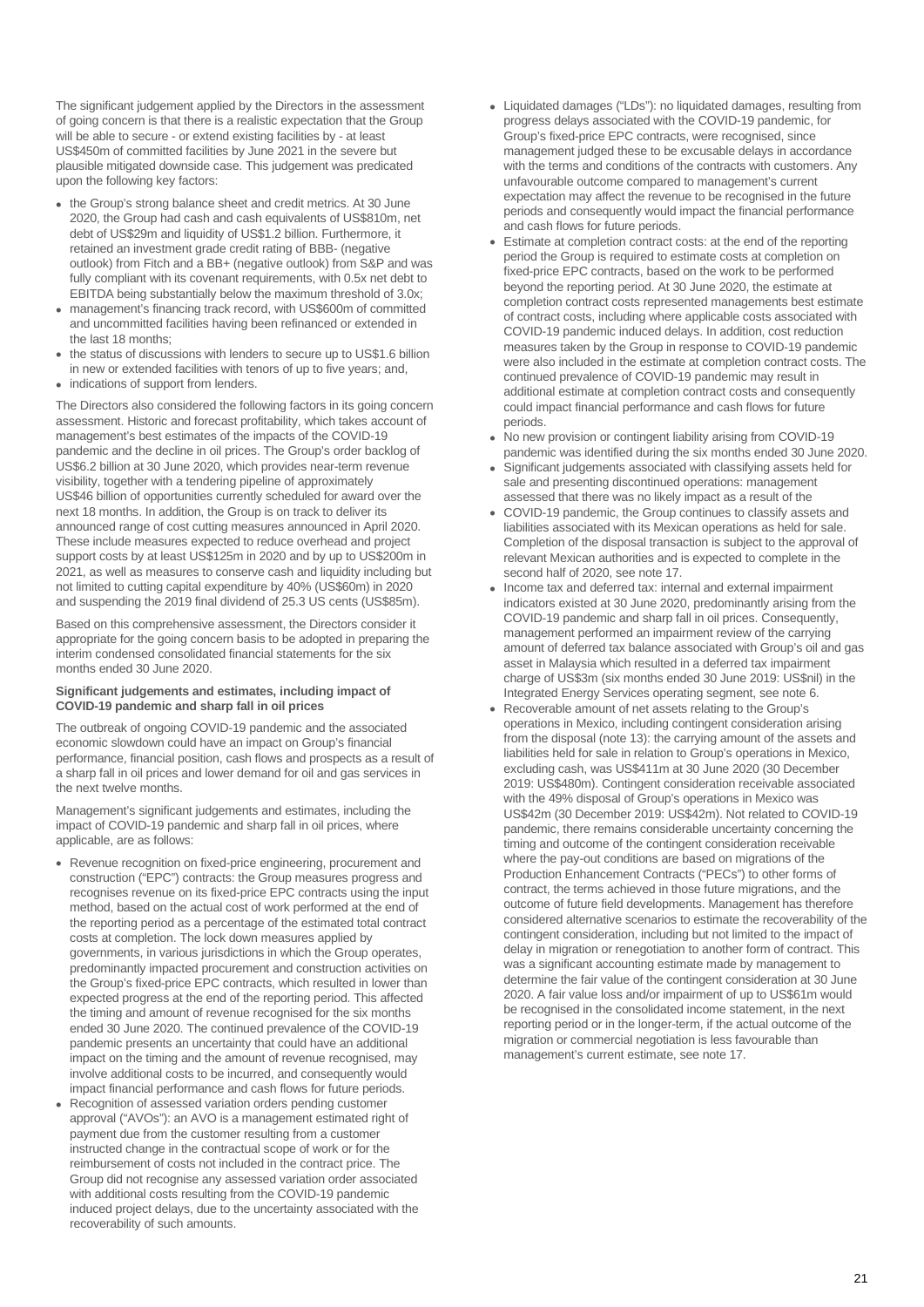#### For the six months ended 30 June 2020

- Recoverable amount of the Group's oil and gas asset in Malaysia: internal and external impairment indicators existed at 30 June 2020, predominantly arising from the COVID-19 pandemic and sharp fall in oil prices. Consequently, management performed an impairment review of the carrying amount of the Group's oil and gas asset in Malaysia on a fair value less cost of disposal basis (Level 3 of the 'fair value hierarchy' contained within IFRS 13 'Fair Value Measurement'), which resulted in a pre-tax impairment charge of US\$64m, post-tax US\$64m (six months ended 30 June 2019: US\$nil) in the Integrated Energy Services operating segment, see note 6. The Group's fair value less cost of disposal estimate includes an assessment of future field performance, the likelihood of a license extension beyond 2026 and future oil price assumptions. The oil price assumption was the most sensitive input in determining the fair value less cost of disposal, a further 10% decrease in oil prices would result in an additional pre-tax impairment charge of US\$35m (post-tax US\$35m).
- Recoverable amount of the deferred consideration relating to disposal of JSD6000 installation vessel (the "vessel"): due to the forecast reduced demand for oil and gas services and sharp fall in oil and gas prices, that could be associated with the ongoing COVID-19 pandemic. At 30 June 2020, management reviewed the carrying amount of the deferred consideration associated with the disposal of JSD6000 installation vessel that was recognised as a non-current asset in the interim condensed consolidated balance sheet. Consequently, a downward fair value adjustment of US\$3m (post-tax US\$3m) was recognised as an exceptional item in the Engineering & Construction operating segment (six months ended 30 June 2019: US\$nil). A further 10% decrease in the valuation of the vessel would result in additional negative fair value change of US\$6m. The continued impact of the COVID-19 pandemic on global demand for oil and gas could have an adverse impact on the fair valuation of the vessel, that may result in additional negative fair value changes recognised in the consolidated income statement in future periods.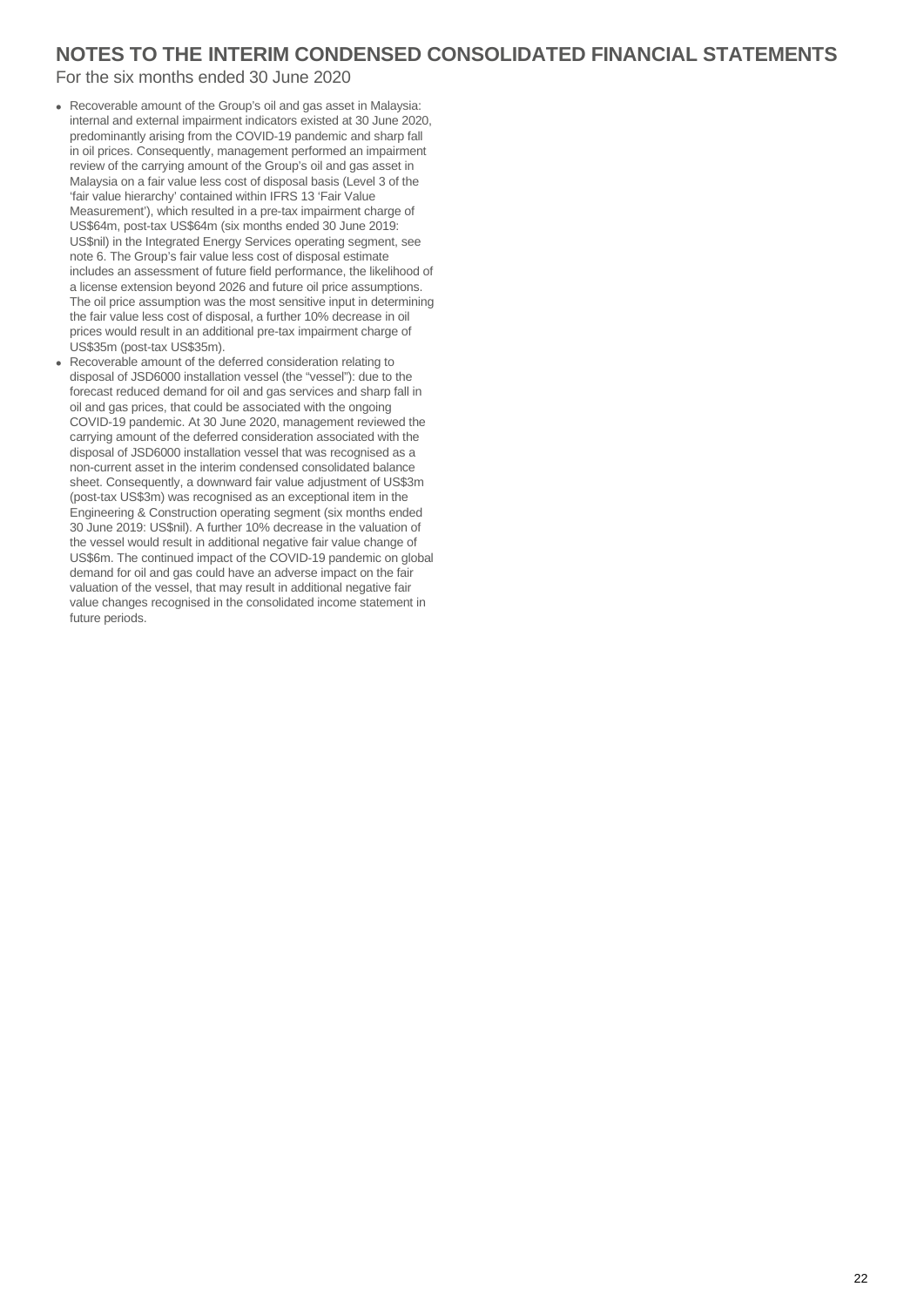#### **3 Revenue from contracts with customers**

|                           | Six months       | Six months    |
|---------------------------|------------------|---------------|
|                           | ended 30 June    | ended 30 June |
|                           | 2020             | 2019          |
|                           | <b>Unaudited</b> | Unaudited     |
|                           | US\$m            | US\$m         |
|                           |                  |               |
| Rendering of services     | 2,063            | 2,748         |
| Sale of crude oil and gas | 40               | 73            |

Revenues from rendering of services include "pass-through" revenues with zero or low margins amounting to US\$53m (six months ended 30 June 2019: US\$34m) in the Engineering & Construction operating segment and US\$49m (six months ended 30 June 2019: US\$89m) in the Engineering & Production services operating segment.

The decrease in revenue of US\$718m is mainly due to lower progress achieved on Group's fixed-price engineering, procurement and construction contracts in the Engineering & Construction operating segment, due primarily to the ongoing COVID-19 pandemic, that affected the timing and amount of revenue recognised for the six months ended 30 June 2020. The progress delays on customer contracts were primarily due to lock down measures applied by the governments in various jurisdictions in which the Group operates which impacted procurement and construction activity. For further details, see business review on page 3.

Set out below is the disaggregation of the Group's revenue from contracts with customers:

|                                                |                                        | Six months ended 30 June 2020 (unaudited)        |                                           |                                                     | Six months ended 30 June 2019 (unaudited) |                                                  |                                           |                                              |
|------------------------------------------------|----------------------------------------|--------------------------------------------------|-------------------------------------------|-----------------------------------------------------|-------------------------------------------|--------------------------------------------------|-------------------------------------------|----------------------------------------------|
|                                                | Engineering &<br>Construction<br>US\$m | Engineering<br>& Production<br>Services<br>US\$m | Integrated<br>Energy<br>Services<br>US\$m | Six months<br>ended 30<br><b>June 2020</b><br>US\$m | Engineering<br>&<br>Construction<br>US\$m | Engineering<br>& Production<br>Services<br>US\$m | Integrated<br>Energy<br>Services<br>US\$m | Six months<br>ended 30<br>June 2019<br>US\$m |
| <b>Geographical markets</b>                    |                                        |                                                  |                                           |                                                     |                                           |                                                  |                                           |                                              |
| Oman                                           | 447                                    | 6                                                |                                           | 453                                                 | 667                                       | 10                                               |                                           | 677                                          |
| Kuwait                                         | 177                                    | 6                                                |                                           | 183                                                 | 507                                       | 3                                                |                                           | 510                                          |
| Saudi Arabia                                   | (50)                                   |                                                  |                                           | (50)                                                | 280                                       | $\overline{\phantom{0}}$                         |                                           | 280                                          |
| United Kingdom                                 | 56                                     | 226                                              |                                           | 282                                                 |                                           | 273                                              |                                           | 273                                          |
| <b>United Arab Emirates</b>                    | 144                                    | 26                                               | $\overline{\phantom{0}}$                  | 170                                                 | 205                                       | 8                                                |                                           | 213                                          |
| India                                          | 43                                     | $\overline{\phantom{0}}$                         | -                                         | 43                                                  | 162                                       | $\overline{\phantom{0}}$                         | -                                         | 162                                          |
| Iraq                                           | 66                                     | 86                                               | $\overline{\phantom{0}}$                  | 152                                                 | 62                                        | 94                                               | -                                         | 156                                          |
| Turkey                                         | 21                                     | 1                                                | $\overline{\phantom{0}}$                  | 22                                                  | 128                                       | 2                                                |                                           | 130                                          |
| Russia                                         | 98                                     | 2                                                |                                           | 100                                                 | 114                                       | $\overline{2}$                                   |                                           | 116                                          |
| Malaysia                                       | 8                                      | 6                                                | 16                                        | 30                                                  | 27                                        | 6                                                | 40                                        | 73                                           |
| Thailand                                       | 272                                    | 8                                                | $\qquad \qquad -$                         | 280                                                 | 47                                        | 8                                                | 5                                         | 60                                           |
| Germany                                        | 12                                     | -                                                |                                           | 12                                                  | 27                                        | -                                                |                                           | 27                                           |
| Mexico                                         |                                        | -                                                | 39                                        | 39                                                  | -                                         | -                                                | 50                                        | 50                                           |
| Algeria                                        | 288                                    | -                                                | $\qquad \qquad -$                         | 288                                                 | 42                                        | $\mathbf{1}$                                     |                                           | 43                                           |
| <b>Bahrain</b>                                 |                                        | 1                                                | -                                         | 1                                                   | -                                         | 18                                               |                                           | 18                                           |
| Singapore                                      |                                        |                                                  | 6                                         | 6                                                   | L.                                        | 2                                                | 4                                         | 6                                            |
| <b>United States of America</b>                | $\overline{\phantom{0}}$               | 18                                               | $\overline{\phantom{0}}$                  | 18                                                  |                                           | $\overline{\phantom{0}}$                         |                                           |                                              |
| Netherlands                                    | 36                                     |                                                  |                                           | 36                                                  |                                           | $\overline{\phantom{a}}$                         |                                           |                                              |
| Others                                         | 15                                     | 23                                               | $\overline{\phantom{0}}$                  | 38                                                  | 9                                         | 18                                               |                                           | 27                                           |
| Total revenue from contracts with<br>customers | 1,633                                  | 409                                              | 61                                        | 2,103                                               | 2,277                                     | 445                                              | 99                                        | 2,821                                        |
| Type of goods or service                       |                                        |                                                  |                                           |                                                     |                                           |                                                  |                                           |                                              |
| Fixed-price                                    | 1,552                                  | 91                                               |                                           | 1,643                                               | 2,209                                     | 85                                               | $\overline{\phantom{0}}$                  | 2,294                                        |
| Reimbursable                                   | 81                                     | 318                                              | 21                                        | 420                                                 | 68                                        | 360                                              | 26                                        | 454                                          |
| Sale of crude oil and gas                      |                                        |                                                  | 40                                        | 40                                                  |                                           |                                                  | 73                                        | 73                                           |
| Total revenue from contracts with<br>customers | 1,633                                  | 409                                              | 61                                        | 2,103                                               | 2,277                                     | 445                                              | 99                                        | 2,821                                        |
| <b>Customer type</b>                           |                                        |                                                  |                                           |                                                     |                                           |                                                  |                                           |                                              |
| Government                                     | 1,066                                  | 80                                               | 39                                        | 1,185                                               | 1,679                                     | 88                                               | 55                                        | 1,822                                        |
| Non-government                                 | 567                                    | 329                                              | 22                                        | 918                                                 | 598                                       | 357                                              | 44                                        | 999                                          |
| Total revenue from contracts with<br>customers | 1,633                                  | 409                                              | 61                                        | 2,103                                               | 2,277                                     | 445                                              | 99                                        | 2,821                                        |
| Timing of revenue recognition                  |                                        |                                                  |                                           |                                                     |                                           |                                                  |                                           |                                              |
| Services transferred over time                 | 1,633                                  | 409                                              | 21                                        | 2,063                                               | 2,277                                     | 445                                              | 26                                        | 2,748                                        |
| Goods transferred at a point in time           |                                        |                                                  | 40                                        | 40                                                  |                                           |                                                  | 73                                        | 73                                           |
| Total revenue from contracts with<br>customers | 1,633                                  | 409                                              | 61                                        | 2,103                                               | 2,277                                     | 445                                              | 99                                        | 2,821                                        |
|                                                |                                        |                                                  |                                           |                                                     |                                           |                                                  |                                           |                                              |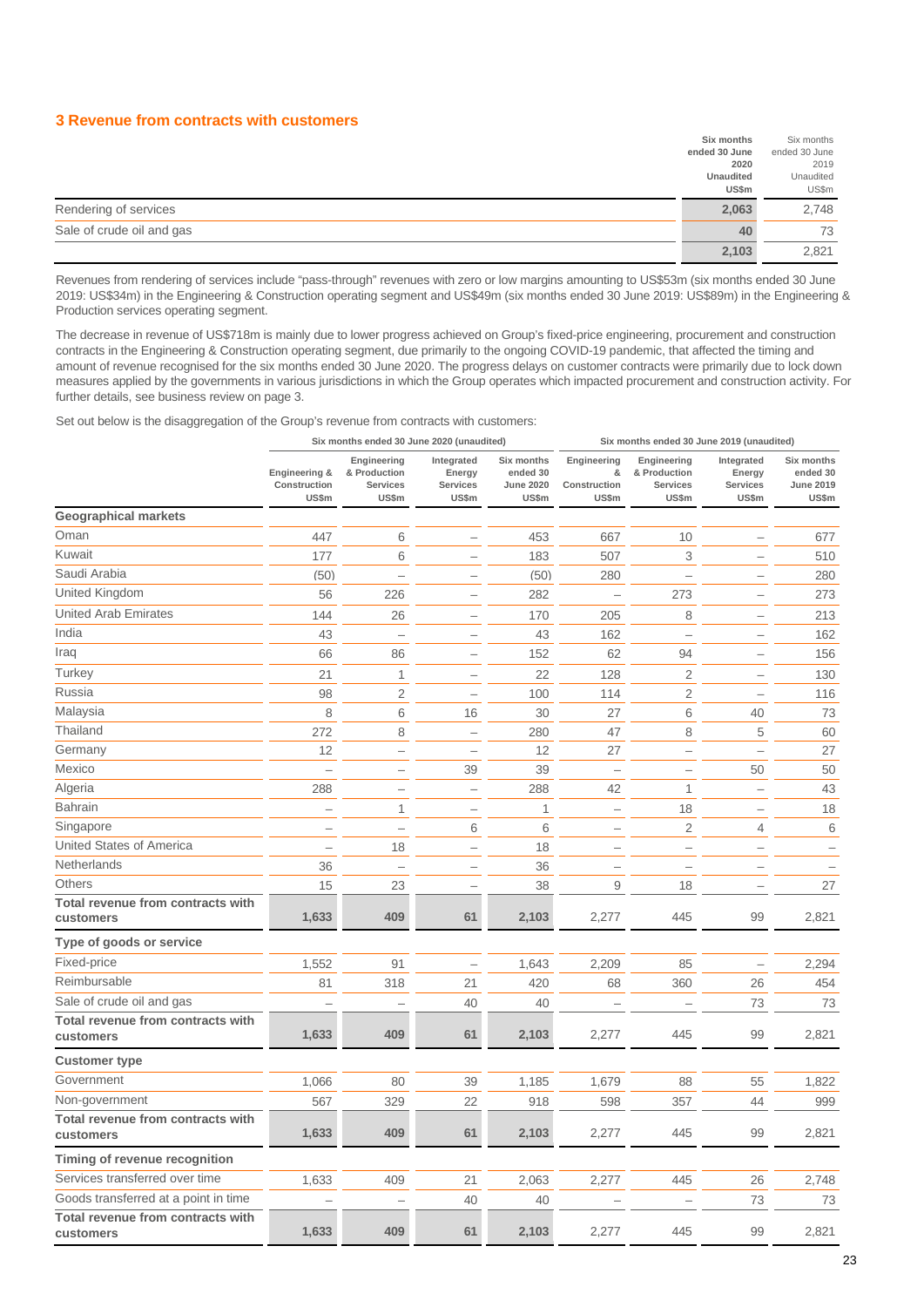For the six months ended 30 June 2020

#### **4 Segment information**

The Group organisational structure comprises the following three operating segments:

- Engineering & Construction (E&C), which provides fixed-price engineering, procurement and construction project execution services and reimbursable engineering, procurement and construction management services to energy industries
- Engineering & Production Services (EPS), which includes all reimbursable engineering and production services to energy industries • Integrated Energy Services (IES), which is focused on delivering value from the existing asset portfolio

The Chief Operating Decision Maker (CODM) regularly reviews the performance of the operating segments to make decisions about resource allocations and to assess financial performance. Finance expense and income arising from borrowings and cash balances, which are not directly attributable to individual operating segments, are allocated to Corporate. In addition, certain shareholder services related costs, intra-group financing and consolidation adjustments are managed at Corporate and are not allocated to operating segments.

The Group's financial performance presented below also separately identifies the effect of exceptional items and certain remeasurements to provide users of the interim condensed consolidated financial statements with a clear and consistent presentation of the underlying business performance of the Group; refer to note 6 on page 26 and appendix A on page 40 for details.

The following tables represent revenue and profit/(loss) information relating to the Group's operating segments for the six months ended 30 June 2020 and the comparative information for the six months ended 30 June 2019:

#### **Six months ended 30 June 2020 (unaudited)**

|                                                                                             | Engineering &<br>Construction<br>US\$m | Engineering<br>& Production<br><b>Services</b><br>US\$m | Integrated<br>Energy<br><b>Services</b><br>US\$m | Corporate<br>& others<br><b>US\$m</b> | Consolidation<br>adjustments &<br>eliminations<br>US\$m | <b>Business</b><br>performance<br>US\$m | Exceptional<br>items and certain<br>re-measurements<br>US\$m | Reported<br>US\$m |
|---------------------------------------------------------------------------------------------|----------------------------------------|---------------------------------------------------------|--------------------------------------------------|---------------------------------------|---------------------------------------------------------|-----------------------------------------|--------------------------------------------------------------|-------------------|
| Revenue                                                                                     |                                        |                                                         |                                                  |                                       |                                                         |                                         |                                                              |                   |
| <b>External sales</b>                                                                       | 1,633                                  | 409                                                     | 61                                               |                                       |                                                         | 2,103                                   |                                                              | 2,103             |
| Inter-segment sales                                                                         | 3                                      | 17                                                      |                                                  |                                       | (20)                                                    |                                         |                                                              |                   |
| <b>Total revenue</b>                                                                        | 1,636                                  | 426                                                     | 61                                               |                                       | (20)                                                    | 2,103                                   |                                                              | 2,103             |
| Operating profit/(loss)                                                                     | 65                                     | 20                                                      | (18)                                             | (8)                                   |                                                         | 59                                      | (95)                                                         | (36)              |
| Finance income                                                                              |                                        | $\overline{2}$                                          | $\overline{2}$                                   | $\overline{2}$                        |                                                         | $\overline{7}$                          |                                                              | $\overline{7}$    |
| Finance expense                                                                             | (1)                                    | (1)                                                     | (4)                                              | (16)                                  |                                                         | (22)                                    |                                                              | (22)              |
| Share of net profit of associates<br>and joint ventures                                     |                                        | 3                                                       |                                                  |                                       |                                                         | 3                                       |                                                              | 3                 |
| Profit/(loss) before tax                                                                    | 65                                     | 24                                                      | (20)                                             | (22)                                  |                                                         | 47                                      | (95)                                                         | (48)              |
| Income tax (expense)/credit                                                                 | (30)                                   | (6)                                                     | 6                                                |                                       |                                                         | (29)                                    | (4)                                                          | (33)              |
| Net profit/(loss)                                                                           | 35                                     | 18                                                      | (14)                                             | (21)                                  |                                                         | 18                                      | (99)                                                         | (81)              |
| Non-controlling interests                                                                   |                                        | (1)                                                     | 4                                                |                                       |                                                         | 3                                       |                                                              | 3                 |
| Net profit/(loss) for the period<br>attributable to Petrofac<br><b>Limited shareholders</b> | 35                                     | 17                                                      | (10)                                             | (21)                                  |                                                         | 21                                      | (99)                                                         | (78)              |
| EBITDA <sup>(1)</sup>                                                                       | 83                                     | 29                                                      | 22                                               | (5)                                   |                                                         | 129                                     |                                                              |                   |

Note: (1) Earnings before interest, tax, depreciation and amortisation.

|                                                                    | Engineering &<br>Construction<br>US\$m | Engineering<br>& Production<br><b>Services</b><br>US\$m | Integrated<br>Energy<br><b>Services</b><br>US\$m | Corporate<br>& others<br>US\$m | Consolidation<br>adjustments &<br>eliminations<br>US\$m | Total<br>US\$m |
|--------------------------------------------------------------------|----------------------------------------|---------------------------------------------------------|--------------------------------------------------|--------------------------------|---------------------------------------------------------|----------------|
| Other segment information                                          |                                        |                                                         |                                                  |                                |                                                         |                |
| Depreciation (note 12)                                             | 18                                     | 5                                                       | 19                                               |                                |                                                         | 43             |
| Amortisation, business performance impairment and write off        |                                        |                                                         | 21                                               |                                |                                                         | 24             |
| Exceptional items and certain re-measurements, pre-tax (note<br>6) |                                        | (1)                                                     | 87                                               |                                |                                                         | 95             |
| Expected credit loss allowance charge/(credit)                     | Д.                                     | (4)                                                     |                                                  |                                |                                                         | $\overline{2}$ |
| Other long-term employment benefits                                | 9                                      |                                                         |                                                  |                                |                                                         | 11             |
| Share-based payments                                               | 4                                      |                                                         |                                                  |                                |                                                         |                |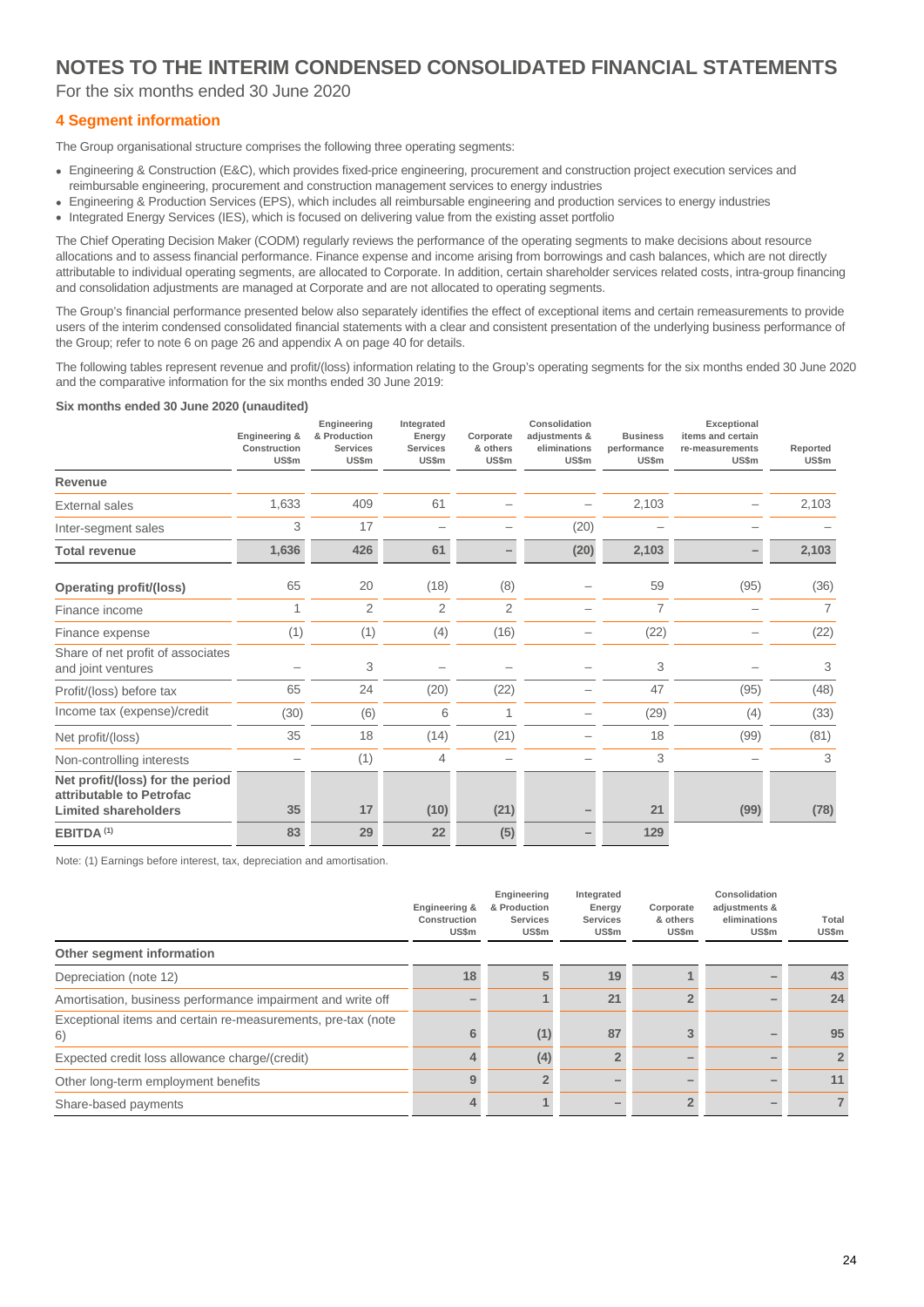#### **4 Segment information** continued

#### **Six months ended 30 June 2019 (unaudited and restated)**

|                                                                                             | Engineering &<br>Construction<br>US\$m | Engineering<br>& Production<br>Services <sup>(2)</sup><br>US\$m | Integrated<br>Energy<br>Services <sup>(2)</sup><br>US\$m | Corporate<br>& others<br>US\$m | Consolidation<br>adjustments &<br>eliminations<br>US\$m | <b>Business</b><br>performance<br>US\$m | Exceptional<br>items and certain<br>re-measurements<br>US\$m | Reported<br>US\$m |
|---------------------------------------------------------------------------------------------|----------------------------------------|-----------------------------------------------------------------|----------------------------------------------------------|--------------------------------|---------------------------------------------------------|-----------------------------------------|--------------------------------------------------------------|-------------------|
| Revenue                                                                                     |                                        |                                                                 |                                                          |                                |                                                         |                                         |                                                              |                   |
| <b>External sales</b>                                                                       | 2,277                                  | 445                                                             | 99                                                       |                                |                                                         | 2,821                                   |                                                              | 2,821             |
| Inter-segment sales                                                                         | 4                                      | 3                                                               |                                                          |                                | (7)                                                     |                                         |                                                              |                   |
| <b>Total revenue</b>                                                                        | 2,281                                  | 448                                                             | 99                                                       |                                | (7)                                                     | 2,821                                   |                                                              | 2,821             |
| <b>Operating profit/(loss)</b>                                                              | 196                                    | 30                                                              |                                                          | (8)                            |                                                         | 218                                     | (15)                                                         | 203               |
| Finance income                                                                              |                                        | 1                                                               | 3                                                        | 3                              |                                                         | $\overline{7}$                          |                                                              | $\overline{7}$    |
| Finance expense                                                                             | (1)                                    | (1)                                                             | (7)                                                      | (21)                           |                                                         | (30)                                    |                                                              | (30)              |
| Share of net profit of associates<br>and joint ventures                                     |                                        | 13                                                              |                                                          |                                |                                                         | 13                                      |                                                              | 13                |
| Profit/(loss) before tax                                                                    | 195                                    | 43                                                              | (4)                                                      | (26)                           |                                                         | 208                                     | (15)                                                         | 193               |
| Income tax (expense)/credit                                                                 | (51)                                   | (7)                                                             | (2)                                                      | 2                              |                                                         | (58)                                    |                                                              | (58)              |
| Net profit/(loss)                                                                           | 144                                    | 36                                                              | (6)                                                      | (24)                           |                                                         | 150                                     | (15)                                                         | 135               |
| Non-controlling interests                                                                   | 4                                      |                                                                 |                                                          |                                |                                                         | 4                                       |                                                              | 4                 |
| Net profit/(loss) for the period<br>attributable to Petrofac<br><b>Limited shareholders</b> | 148                                    | 36                                                              | (6)                                                      | (24)                           |                                                         | 154                                     | (15)                                                         | 139               |
| EBITDA <sup>(1)</sup>                                                                       | 217                                    | 47                                                              | 45                                                       | (4)                            |                                                         | 305                                     |                                                              |                   |

Notes

(1) Earnings before interest, tax, depreciation and amortisation.

(2) On 1 January 2020, investment in associates i.e. PetroFirst Infrastructure Limited and PetroFirst Infrastructure 2 Limited were reorganised from Integrated Energy Services operating segment to Engineering & Production Services operating segment. Consequently, the share of net profit of associates of US\$13m, net profit attributable to Petrofac Limited shareholders of US\$13m and EBITDA of US\$13m were reclassified from the Integrated Energy Services operating segment to the Engineering & Production Services (EPS) operating segment to reflect the reclassification of investment in associates.

|                                                                    | Engineering &<br>Construction<br>US\$m | Engineering<br>& Production<br>Services<br>US\$m | Integrated<br>Energy<br>Services<br>US\$m | Corporate<br>& others<br>US\$m | Consolidation<br>adjustments &<br>eliminations<br>US\$m | Total<br>US\$m |
|--------------------------------------------------------------------|----------------------------------------|--------------------------------------------------|-------------------------------------------|--------------------------------|---------------------------------------------------------|----------------|
| Other segment information                                          |                                        |                                                  |                                           |                                |                                                         |                |
| Depreciation (note 12)                                             | 21                                     | 4                                                | 40                                        | 3                              |                                                         | 68             |
| Amortisation and write off                                         |                                        |                                                  | 5                                         |                                |                                                         | 6              |
| Exceptional items and certain re-measurements, pre-tax (note<br>6) | 6                                      |                                                  |                                           | 8                              |                                                         | 15             |
| Expected credit loss allowance charge                              |                                        |                                                  | 4                                         |                                |                                                         | 5              |
| Other long-term employment benefits                                | 12                                     |                                                  |                                           |                                |                                                         | 13             |
| Share-based payments                                               | 5                                      |                                                  |                                           |                                |                                                         | 8              |

#### **5 Selling, general and administration expenses**

The decrease in selling, general and administration expenses of US\$33m was mainly due to the reduction in staff cost of US\$15m and the reduction in operating expenses of US\$11m, primarily due to cost reduction measures taken by the Group in response to ongoing COVID-19 pandemic and sharp fall in oil prices; and due to a reduction in the expected credit loss allowance charge for the six months ended 30 June 2020 of US\$2m in the Integrated Energy services operating segment..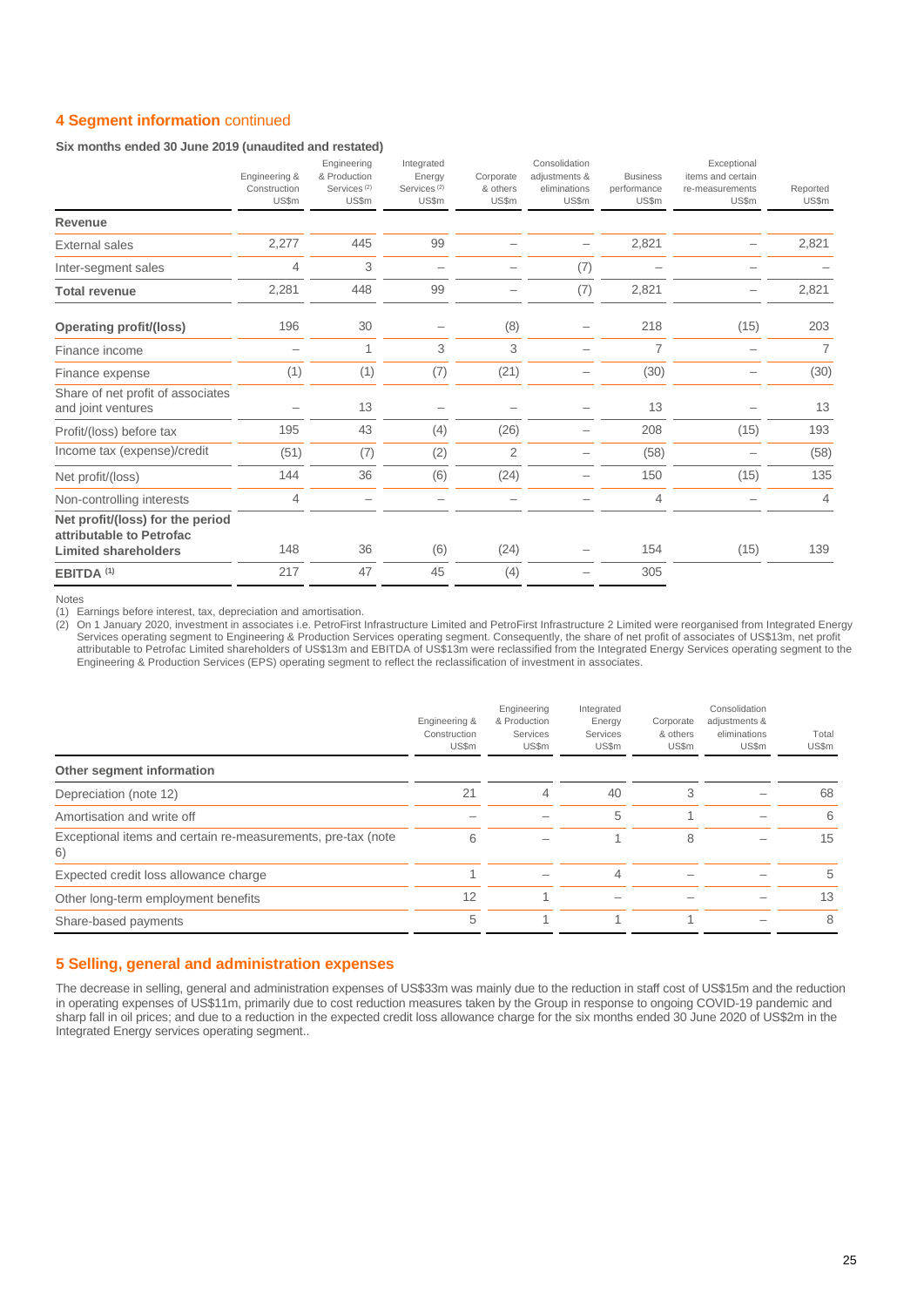#### For the six months ended 30 June 2020

#### **6 Exceptional items and certain re-measurements**

|                                                                                       | Six months<br>ended 30 June<br>2020<br><b>Unaudited</b><br>US\$m | Six months<br>ended 30 June<br>2019<br>Unaudited<br>US\$m |
|---------------------------------------------------------------------------------------|------------------------------------------------------------------|-----------------------------------------------------------|
| Impairment of assets                                                                  | 67                                                               |                                                           |
| Fair value re-measurements                                                            | 12                                                               |                                                           |
| Group reorganisation and redundancy costs                                             | 8                                                                | $\overline{4}$                                            |
| Other exceptional items                                                               | 8                                                                | 11                                                        |
|                                                                                       | 95                                                               | 15                                                        |
| Deferred tax impairment and foreign exchange translation loss on deferred tax balance | ⊿                                                                |                                                           |
|                                                                                       |                                                                  |                                                           |
| Interim condensed consolidated income statement charge for the period                 | 99                                                               | 15                                                        |

See note 2 on page 20 and appendix A on page 40 for further details on APMs

At each reporting date, the Group reviews the carrying amounts of its non-current assets including goodwill to assess whether there is an indication that those assets may be impaired. If any such indication exists, the Group makes an estimate of the asset's recoverable amount. An asset's recoverable amount is the higher of its fair value less costs of disposal and its value in use. At 30 June 2020, both internal and external impairment indicators existed, that predominantly arose from the ongoing COVID-19 pandemic and sharp fall in oil prices. The Group performed an impairment analysis for all its non-current assets including goodwill at 30 June 2020. This resulted in an impairment charge of US\$67m, post-tax US\$67m (six months ended 30 June 2019: US\$nil) being recognised for the six months ended 30 June 2020, see further details in same section below.

#### **Impairment of assets**

At 30 June 2020, the Group reviewed the carrying amount of its Block PM304 oil and gas assets on a fair value less cost of disposal basis (Level 3 of the 'fair value hierarchy' contained within IFRS 13 'Fair Value Measurement'), which resulted in a pre-tax impairment charge of US\$64m (post-tax US\$64m) in the Integrated Energy Services operating segment (six months ended 30 June 2019: US\$nil). The review involved assessing the field operational performance; robustness of the future development plans; oil price and licence extension assumptions and the recoverability of deferred tax asset carrying amount. As a result of this review an impairment charge of US\$64m was recognised and allocated proportionately to property, plant and equipment (US\$60m; see note 12) and intangible oil and gas assets (US\$4m). The oil price assumptions used by management were US\$40 per barrel from 1 July 2020 to 31 December 2020, US\$45 per barrel for 2021, US\$50 per barrel for 2022, US\$55 per barrel for 2023, US\$60 per barrel for 2024, and a 2.0% oil price escalation for the period 2025 and beyond. The oil price assumption was the most sensitive input in determining the fair value less cost of disposal, a further 10% decrease in oil prices would result in an additional pre-tax impairment charge of US\$35m (post-tax US\$35m).

Fair value less costs of disposal is determined by discounting the post-tax cash flows expected to be generated from oil and gas production net of disposal costs considering assumptions that market participants would typically use in estimating fair values. Post-tax cash flows are derived from projected production profiles for each asset considering forward market commodity prices over the relevant period. As each field has different reservoir characteristics and contractual terms, the post-tax cash flows for each asset are calculated using individual economic models, which include assumptions around the amount of recoverable reserves, production costs, life of the field/licence period and the selling price of the commodities produced.

At 30 June 2020, the Group also reviewed the carrying amount of its remaining property, plant and equipment including its right-of-use assets using the value-in-use basis. The value-in-use was calculated for the period of the lease using the latest approved cash flow forecast for 2020 and 2021 and a 3.5% increase for the period 2022 and beyond. The review resulted in a pre-tax impairment charge of US\$3m (post-tax US\$3m) in the Engineering & Production Services operating segment (six months ended 30 June 2019: US\$nil) relating to the right-of-use asset associated with a facility in the United Kingdom having a carrying amount of US\$7m and a recoverable amount of US\$4m.

#### **Fair value re-measurements**

At 30 June 2020, management reviewed the carrying amount of the Pánuco contingent consideration and as a result of this review recognised a downward fair value adjustment of US\$8m (post-tax US\$8m) in the Integrated Energy Services operating segment (six months ended 30 June 2019: US\$nil). The downward fair value adjustment was recognised in response to a confirmation received from the acquirer during 2020 to relinquish the Pánuco Production Enhancement Contract ("PEC") to its customer. The carrying amount of the Pánuco contingent consideration at 30 June 2020, after the downward fair value adjustment, was US\$nil (note 13).

At 30 June 2020, management reviewed the carrying amount of the contingent consideration receivable from the GSA acquirer and as a result of this review recognised a downward fair value adjustment of US\$9m (post-tax US\$9m) in the Integrated Energy Services operating segment (six months ended 30 June 2019: US\$nil). At 31 December 2019, the contingent consideration receivable from the GSA acquirer was fair valued at US\$9m based on the most recent information available, including production volumes reported from when the well was brought on stream. Since this assessment, an audited independent reserves report for 31 December 2019 was received on 28 May 2020 based on the latest drilling production and operational performance that has shown a greater decline in production than expected and consequently provided evidence that the contingent consideration performance targets were unlikely to be met. The carrying amount of contingent consideration receivable from the acquirer at 30 June 2020, after the downward fair value adjustment, was US\$nil (note 13).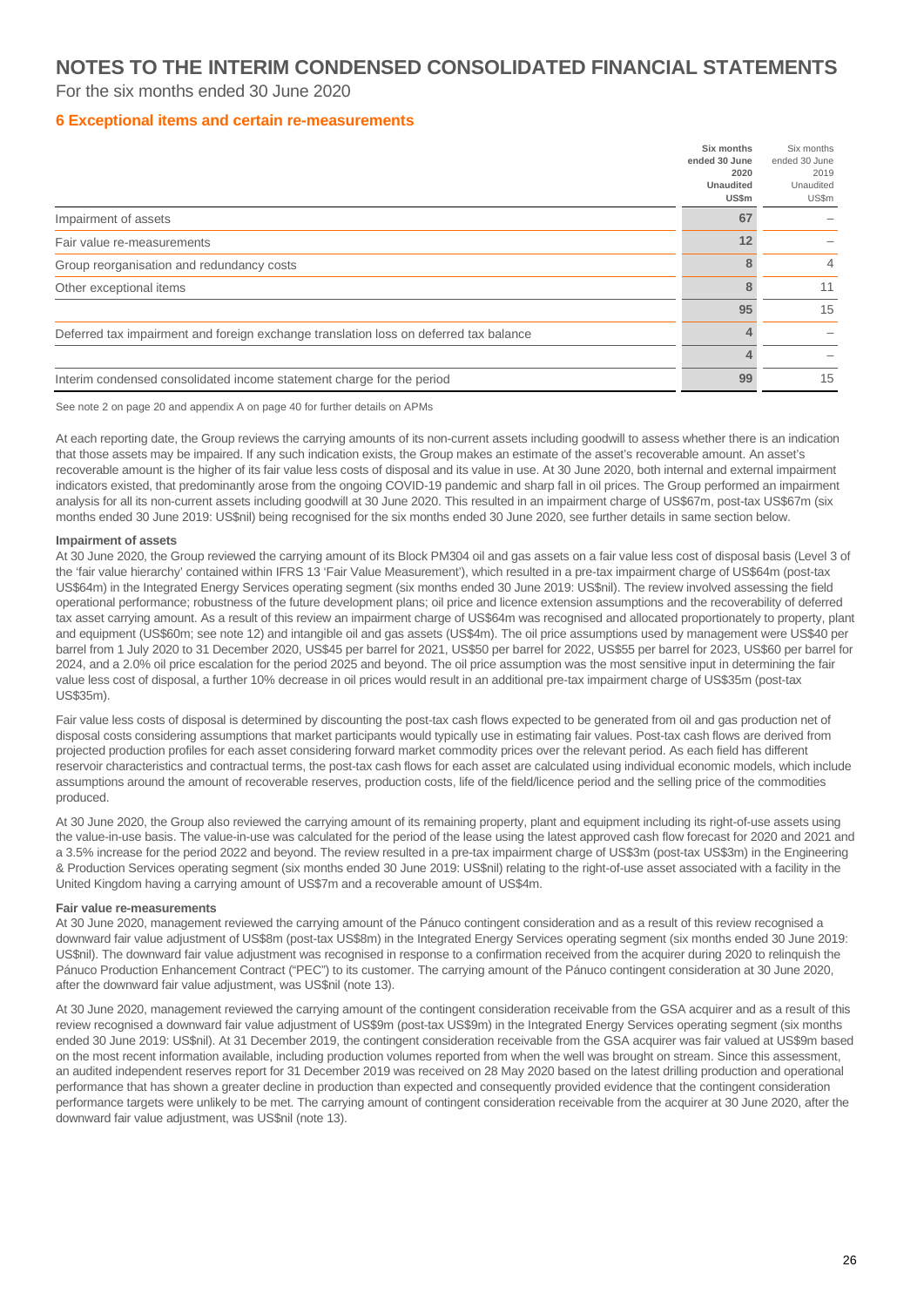At 30 June 2020, management reviewed the carrying amount of the deferred consideration associated with the disposal of JSD6000 installation vessel (the "vessel") that was recognised as a non-current asset in the interim condensed consolidated balance sheet. The fair value of the deferred consideration took into consideration, amongst other factors, an independent broker's valuation of the vessel (a Level 3 measurement of the 'fair value hierarchy' contained within IFRS 13 'Fair Value Measurement'). A downward fair value adjustment of US\$3m (post-tax US\$3m) was recognised as an exceptional item in the Engineering & Construction operating segment (six months ended 30 June 2019: US\$nil), which reduced the deferred consideration to US\$58m at the end of the reporting period. A further 10% decrease in the valuation of the vessel would result in additional downward fair value adjustment of US\$6m. The continued impact of the COVID-19 pandemic on global demand for oil and gas could have an adverse impact on the fair valuation of the vessel that may result in additional negative fair value changes recognised in the consolidated income statement in the future periods.

The fair value of the deferred consideration, with management's current involvement and recent discussions with the Group's partner in the construction of the vessel, is based on the assumption that the Group's partner has the continued intent and the required capabilities to complete the construction and commissioning of the vessel within the due timeframe subject to potential COVID-19 related delays. The recoverable amount is also subject to change based on changes in the market value of similar specification deep-water vessels. At the end of each reporting period, management reviews its assessment of the Group's partner's ability to complete the construction and commissioning of the vessel and the circumstances that may impair the Group's partner's ability to complete these activities, a fair value downward adjustment would be recognised in the consolidated income statement, in the next reporting period or in the longer term.

At 30 June 2020, management reviewed the carrying amount of the contingent consideration payable associated with the acquisition of W&W Energy Services Inc ("W&W"). At the end of the reporting period, the fair value of contingent consideration payable was calculated using the expected value pay-out approach applying a discount rate of 11.6% (Level 3 of the 'fair value hierarchy' contained within IFRS 13 'Fair Value Measurement'). The fair value represented management's best estimate based on the expected financial performance targets that will be achieved by W&W, over the twoyear evaluation period i.e. 2020 and 2021 starting from the acquisition date of 29 November 2019. The financial performance targets for the two-year evaluation period based on the latest approved forecast of W&W were expected to be negatively impacted, by the sharp fall in oil and gas prices and lower demand for oil and gas services, in part prompted by the COVID-19 induced economic slowdown. Consequently, a fair value gain of US\$8m (post-tax US\$8m) was recognised in the Engineering & Production Services operating segment (six months ended 30 June 2019: US\$nil). A 10% reduction in performance targets would result in an additional fair value gain of US\$466,000 (note 13).

#### **Group reorganisation and redundancy costs**

In accordance with the actions announced by management in response to COVID-19 on 6 April 2020, a voluntary redundancy programme was implemented for Group employees in certain locations. Consequently, incremental redundancy costs associated with the programme of US\$3m (posttax US\$3m) were recognised in the Engineering & Construction operating segment and US\$4m (post-tax US\$4m) were recognised in the Engineering & Production Services operating segment (six months ended 30 June 2019: US\$3m, post-tax US\$3m of professional services fees in the Corporate reporting segment and US\$1m, post-tax US\$1m of staff redundancy costs associated with the Integrated Energy Services operating segment).

Additionally, the staff costs of US\$3m and associated recovery claims from HMRC in the United Kingdom of US\$2m for the Group employees on furlough relating to COVID-19 pandemic, were also recognised within exceptional items in the Engineering & Production Services operating segment.

#### **Other exceptional items**

Other exceptional items comprised US\$3m (post-tax US\$3m) of professional services fees relating to Corporate reporting segment and US\$5m (posttax US\$5m) loss associated with early settlement of deferred consideration receivable (note 13) in the Integrated Energy Services operating segment (six months ended 30 June 2019: professional services fees of US5m, post-tax US\$5m and additional disposal costs associated with the disposal of JSD6000 installation vessel US\$6m, post-tax US\$6m).

#### **Taxation**

At 30 June 2020, the Group reviewed the carrying amount of its deferred tax assets associated with Block PM304 in Malaysia and as a result of this review a deferred tax asset impairment of US\$3m was recognised in the Integrated Energy Services operating segment. In addition, US\$1m of foreign exchange loss on the retranslation of deferred tax balances denominated in Malaysian ringgits were also recognised during the period in respect of oil and gas activities in Malaysia, relating to the Integrated Energy Services operating segment, due to an approximate 5% weakening in the Malaysian ringgit against the United States dollar (six months ended 30 June 2019: US\$nil).

#### **7 Other operating expenses**

The increase in other operating expenses of US\$34m was mainly due to an impairment charge recognised for six months ended 30 June 2020 of US\$21m (six months ended 30 June 2019: US\$nil), relating to asset held for sale associated with Group's operations in Mexico (note 17) and a foreign exchange loss of US\$7m associated with the translation of value added tax receivables relating to the Group's operation in Mexico, due to an approximate 18% weakening in the Mexican pesos against the United States dollar.

#### **8 Share of net profit of associates and joint ventures**

The decrease in the share of net profit of associates and joint ventures of US\$10m was mainly due to a fair valuation gain of US\$10m recognised for an associate for the six months ended 30 June 2019, arising from re-recognition of lease asset and lease liability due to changes in lease terms. No fair valuation gain was recognised for the six months ended 30 June 2020.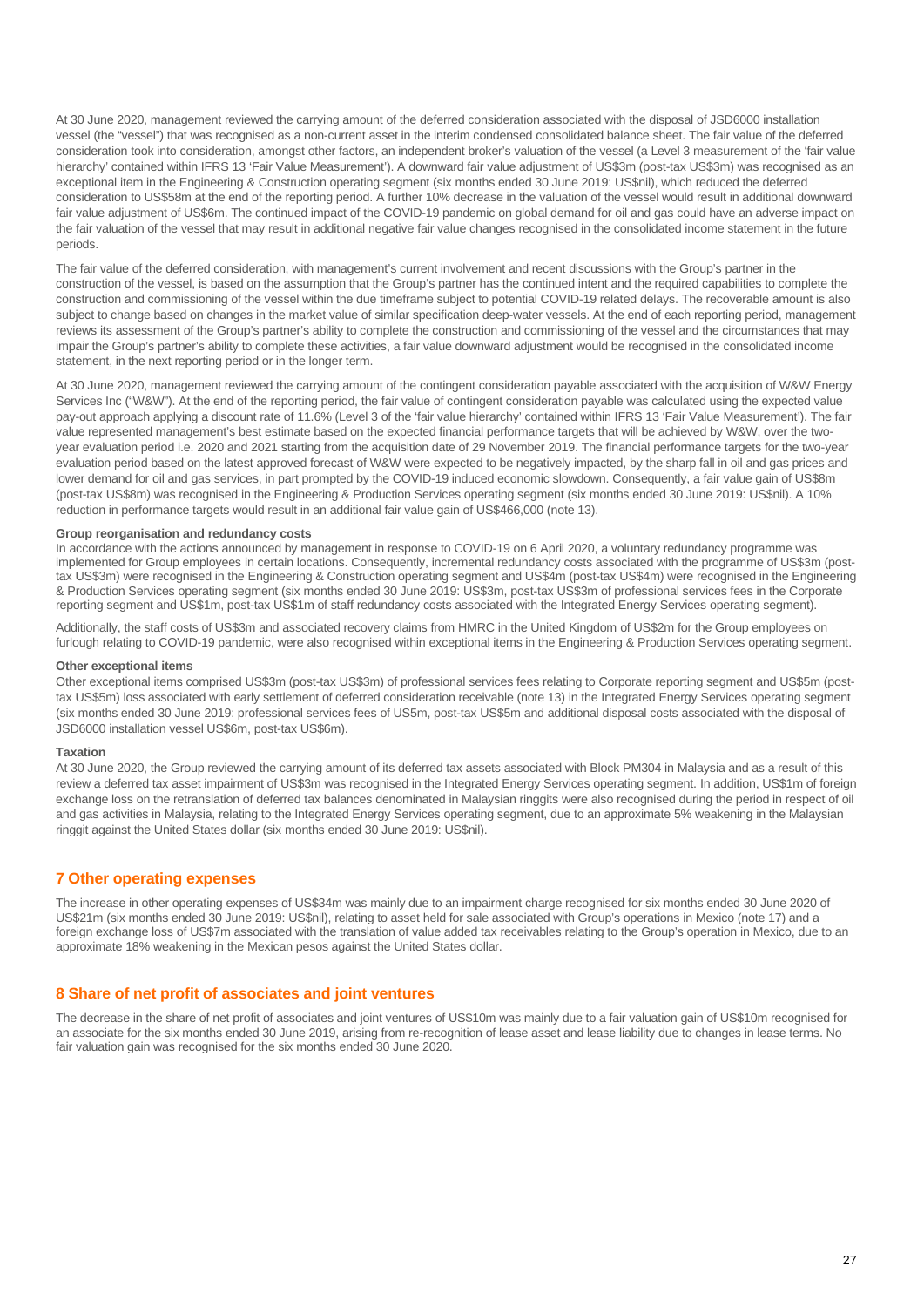For the six months ended 30 June 2020

#### **9 Income tax**

Income tax expense or credit is recognised based on management's best estimate of the income tax rate applicable to the profit or loss before tax for the six months ended 30 June 2020. The major components of the income tax expense or credit are as follows:

|                                                                                                   | <b>Business</b><br>Performance <sup>(1)</sup><br>US\$m | Exceptional<br>items and certain<br>re-measurements<br>US\$m | Reported<br>six months<br>ended<br>30 June<br>2020<br>Unaudited<br>US\$m | <b>Business</b><br>performance <sup>(1)</sup><br>US\$m | Exceptional<br>items and certain<br>re-measurements<br>US\$m | Reported<br>six months<br>ended<br>30 June<br>2019<br><b>Unaudited</b><br>US\$m |
|---------------------------------------------------------------------------------------------------|--------------------------------------------------------|--------------------------------------------------------------|--------------------------------------------------------------------------|--------------------------------------------------------|--------------------------------------------------------------|---------------------------------------------------------------------------------|
| <b>Current income tax</b>                                                                         |                                                        |                                                              |                                                                          |                                                        |                                                              |                                                                                 |
| Current income tax expense                                                                        | 34                                                     |                                                              | 34                                                                       | 50                                                     |                                                              | 50                                                                              |
| Adjustments in respect of previous periods                                                        |                                                        |                                                              |                                                                          |                                                        |                                                              |                                                                                 |
| Deferred tax                                                                                      |                                                        |                                                              |                                                                          |                                                        |                                                              |                                                                                 |
| Relating to origination and reversal of<br>temporary differences                                  | (5)                                                    | 4                                                            | (1)                                                                      |                                                        |                                                              |                                                                                 |
| Income tax expense/(credit) reported in the<br>interim condensed consolidated income<br>statement | 29                                                     | 4                                                            | 33                                                                       | 58                                                     |                                                              | 58                                                                              |

Note: (1) This measurement is shown by the Group as a means of measuring underlying business performance, see note 2 on page 20 and appendix A on page 40.

The Group's business performance effective tax rate for the six months ended 30 June 2020 was 61.7% (six months ended 30 June 2019: 27.9%) and reported effective tax rate was negative 68.8% (six months ended 30 June 2019: 30.0%).

The Group's effective tax rate is dependent upon several factors, including the timing of profit recognition between the first and second halves of the year on contracts, as well as the mix of jurisdictions in which contracts profit before tax is generated within the Engineering & Construction and the Integrated Energy Services operating segments. The high effective tax rate is driven by the recognition of losses in Saudi Arabia, for which no associated tax credit is available.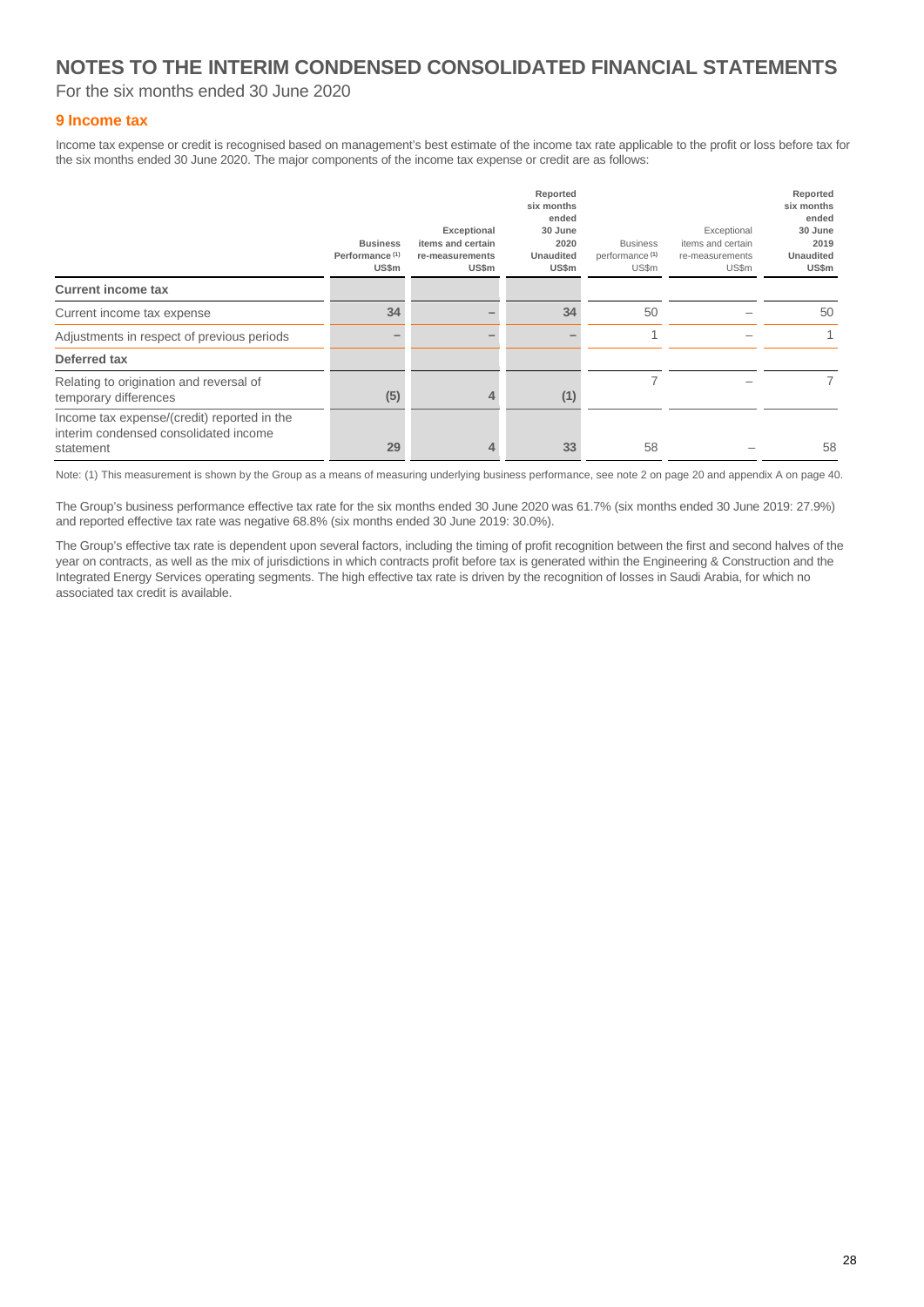#### **10 Earnings per share**

Basic earnings per share is calculated by dividing the profit for the period attributable to Petrofac Limited shareholders by the weighted average number of ordinary shares outstanding during the period.

Diluted earnings per share is calculated by dividing the profit attributable to Petrofac Limited shareholders, after adjusting for any dilutive effect, by the weighted average number of ordinary shares outstanding during the period, adjusted for the effects of ordinary shares granted under the share-based payment plans which are held in Employee Benefit Trust.

**Six months**

**Six months**

The following reflects the profit and share data used in calculating basic and diluted earnings per share:

|                                                                                                                                                                                                                                                                                                                                                                                         | ended<br>30 June<br>2020                                                      | ended<br>30 June<br>2019                                               |
|-----------------------------------------------------------------------------------------------------------------------------------------------------------------------------------------------------------------------------------------------------------------------------------------------------------------------------------------------------------------------------------------|-------------------------------------------------------------------------------|------------------------------------------------------------------------|
|                                                                                                                                                                                                                                                                                                                                                                                         | <b>Unaudited</b><br>US\$m                                                     | <b>Unaudited</b><br><b>US\$m</b>                                       |
| Business performance net profit attributable to Petrofac Limited shareholders for basic and diluted earnings per<br>share                                                                                                                                                                                                                                                               | 21                                                                            | 154                                                                    |
| Reported net (loss)/profit attributable to Petrofac Limited shareholders for basic and diluted earnings per share                                                                                                                                                                                                                                                                       | (78)                                                                          | 139                                                                    |
|                                                                                                                                                                                                                                                                                                                                                                                         | At 30 June<br>2020<br><b>Shares</b><br><b>Unaudited</b><br>million            | At 30 June<br>2019<br>Shares<br>Unaudited<br>Million                   |
| Weighted average number of ordinary shares for basic earnings per share (1)                                                                                                                                                                                                                                                                                                             | 337                                                                           | 337                                                                    |
| Effect of dilutive potential ordinary shares granted under share-based payment plans (2)                                                                                                                                                                                                                                                                                                |                                                                               | 6                                                                      |
| Adjusted weighted average number of ordinary shares for diluted earnings per share                                                                                                                                                                                                                                                                                                      | 337                                                                           | 343                                                                    |
|                                                                                                                                                                                                                                                                                                                                                                                         | Six months<br>ended<br>30 June<br>2020<br><b>Unaudited</b><br><b>US cents</b> | Six months<br>ended<br>30 June<br>2019<br><b>Unaudited</b><br>US cents |
| Basic earnings per share                                                                                                                                                                                                                                                                                                                                                                |                                                                               |                                                                        |
| <b>Business performance</b>                                                                                                                                                                                                                                                                                                                                                             | 6.2                                                                           | 45.7                                                                   |
| Reported                                                                                                                                                                                                                                                                                                                                                                                | (23.2)                                                                        | 41.2                                                                   |
| Diluted earnings per share (2)                                                                                                                                                                                                                                                                                                                                                          |                                                                               |                                                                        |
| <b>Business performance</b>                                                                                                                                                                                                                                                                                                                                                             | 6.2                                                                           | 44.9                                                                   |
| Reported                                                                                                                                                                                                                                                                                                                                                                                | (23.2)                                                                        | 40.5                                                                   |
| <b>Notes</b><br>(1) The weighted number of issued ordinary shares excludes those held by the Employee Benefit Trust.<br>For the six months ended 30 June 2020, potentially issuable ordinary shares under the share-based payment plans are excluded from the diluted earnings per<br>(2)<br>ordinary share calculation, as their inclusion would decrease the loss per ordinary share. |                                                                               |                                                                        |

#### **11 Dividends paid**

| Declared and paid during the period          | Six months<br>ended<br>30 June<br>2020<br><b>Unaudited</b><br>US\$m | Six months<br>ended<br>30 June<br>2019<br><b>Unaudited</b><br>US\$m |
|----------------------------------------------|---------------------------------------------------------------------|---------------------------------------------------------------------|
| Equity dividends on ordinary shares:         |                                                                     |                                                                     |
| Final dividend for 2018: US\$0.253 per share |                                                                     | 86                                                                  |

In April 2020, the Board agreed to suspend the final 2019 ordinary share dividend payments, which had previously been announced as part of the year-end results for 2019, to preserve balance sheet strength in response to the challenges presented by the COVID-19 pandemic. The Board has also decided to suspend the 2020 interim dividend (2019 interim dividend: 12.7 US cents per share) to prudently conserve cash in this unprecedented market environment. However, the Board recognises the importance of dividends to our shareholders and will seek to reinstate them as soon as it is appropriate to do so. This will be contingent on both a market recovery and confidence that the dividend can be paid sustainably whilst retaining a strong balance sheet and liquidity.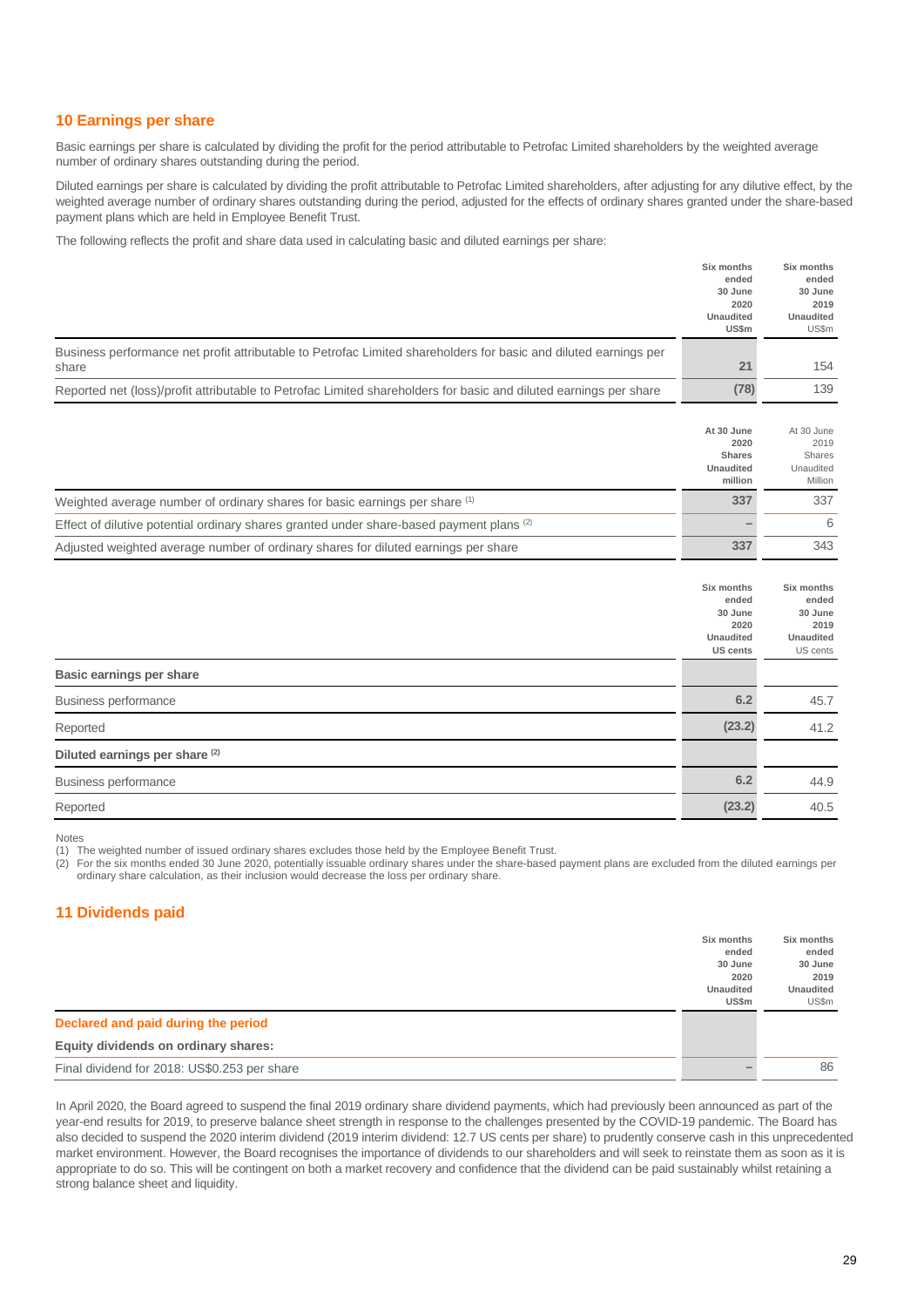#### For the six months ended 30 June 2020

#### **12 Property, plant and equipment**

The decrease in property, plant and equipment of US\$97m (six months ended 30 June 2019: US\$28m) was mainly due to an impairment of US\$60m (six months ended 30 June 2019: US\$nil) recognised in the Integrated Energy Services operating segment associated with Group's oil and gas assets in Malaysia (note 6); an impairment of right-of-use asset of US\$3m recognised in the Engineering & Production Services operating segment (note 6); and a depreciation charge for the six months ended 30 June 2020 of US\$43m (six months ended 30 June 2019: US\$68m).

#### **13 Other financial assets and other financial liabilities**

|                                                                                         |                                    | At 30 June<br>2020<br><b>Unaudited</b> | At 31 December<br>2019<br>Audited |
|-----------------------------------------------------------------------------------------|------------------------------------|----------------------------------------|-----------------------------------|
| <b>Other financial assets</b>                                                           | <b>Classification</b>              | US\$m                                  | US\$m                             |
| Non-current                                                                             |                                    |                                        |                                   |
| Receivable from joint operation partners for leases                                     | Amortised cost                     | 96                                     | 170                               |
| Deferred consideration receivable from Ithaca Energy UK Ltd                             | Amortised cost                     | 46                                     | 45                                |
| Advances relating to decommissioning provision                                          | Amortised cost                     | 22                                     | 23                                |
| Bank guarantee receivable                                                               | Amortised cost                     | 23                                     | 22                                |
| Receivable from Shanghai Zhenhua Heavy Industries Co Ltd                                | Amortised cost                     | 5                                      | 5                                 |
| Contingent consideration arising from the disposal of Group's operations<br>in Mexico   | Fair value through profit and loss | 42                                     | 42                                |
| Pánuco contingent consideration                                                         | Fair value through profit and loss |                                        | 8                                 |
| Forward currency contracts designated as cash flow hedges                               | Designated as cash flow hedges     | 1                                      | 1                                 |
|                                                                                         |                                    | 235                                    | 316                               |
| Current                                                                                 |                                    |                                        |                                   |
| Receivable from joint operation partners for leases                                     | Amortised cost                     | 125                                    | 89                                |
| Deferred consideration receivable from Ithaca Energy UK Ltd                             | Amortised cost                     |                                        | 19                                |
| Restricted cash                                                                         | Amortised cost                     | 32                                     | 8                                 |
| Contingent consideration receivable from Ithaca Energy UK Ltd                           | Fair value through profit and loss |                                        | 9                                 |
| Forward currency contracts undesignated as hedges                                       | Fair value through profit and loss | 10                                     | 5                                 |
| Forward currency contracts designated as cash flow hedges                               | Designated as cash flow hedges     | 3                                      | 5                                 |
|                                                                                         |                                    | 170                                    | 135                               |
| <b>Other financial liabilities</b>                                                      |                                    |                                        |                                   |
| Non-current                                                                             |                                    |                                        |                                   |
| Lease liabilities                                                                       | Loans and borrowings               | 186                                    | 298                               |
| Contingent consideration payable arising from acquisition of W&W Energy<br>Services Inc | Fair value through profit and loss | 4                                      | 15                                |
| <b>Others</b>                                                                           | Amortised cost                     | $\overline{2}$                         | $\overline{2}$                    |
|                                                                                         |                                    | 192                                    | 315                               |
| <b>Current</b>                                                                          |                                    |                                        |                                   |
| Lease liabilities                                                                       | Loans and borrowings               | 189                                    | 140                               |
| Interest payable                                                                        | Loans and borrowings               | 4                                      | 5                                 |
| Forward currency contracts undesignated as hedges                                       | Fair value through profit and loss | 4                                      | 13                                |
| Forward currency contracts designated as cash flow hedges                               | Designated as cash flow hedges     | 3                                      | 6                                 |
| Interest rate swap                                                                      | Designated as cash flow hedges     | 1                                      | 2                                 |
|                                                                                         |                                    | 201                                    | 166                               |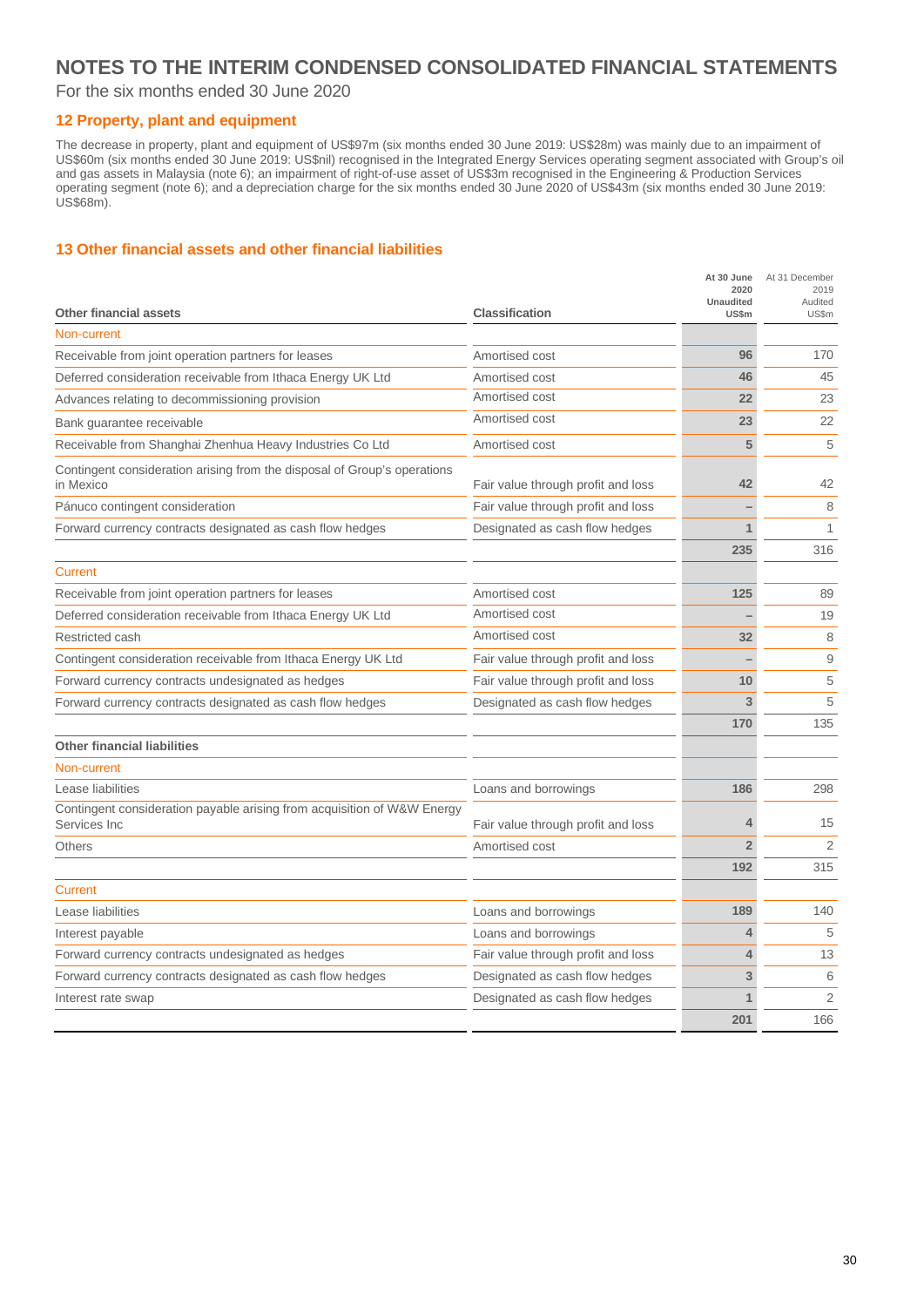#### **Receivable from joint operation partners for leases**

The current and non-current receivables from joint operation partners represented 70% of the lease liability in respect of oil and gas facilities, office building, vehicles and transport vessels in Malaysia that are recognised 100% in the Group's interim condensed consolidated balance sheet. This treatment is necessary to reflect the legal position of the Group as the contracting counterparty for such leases. The Group's 30% share of this liability was US\$95m (31 December 2019: US\$111m). At 30 June 2020, management concluded that no expected credit loss allowance against the receivable from joint operation partners for leases was necessary, since under the joint operating agreement any default by the joint operation partners is fully recoverable through a recourse available to the non-defaulting partner through a transfer or an assignment of defaulting partner's equity interest.

#### **Deferred consideration receivable from Ithaca Energy UK Ltd**

The deferred consideration, recoverable over a period of four years under the terms of the Sales and Purchase Agreement, from Ithaca Energy UK Ltd relating to the disposal of Petrofac GSA Holdings Limited, is measured at amortised cost using a discount rate of 8.4%. Unwinding of the discount on the deferred consideration of US\$2m was recognised during the six months ended 30 June 2020, within the finance income line item of the interim condensed consolidated income statement (six months ended 30 June 2019: US\$3m). An increase in the credit risk for this financial asset resulted in expected credit loss allowance of US\$2m being recognised for the six months ended 30 June 2020 (six months ended 30 June 2019: US\$nil).

During April 2020, an early settlement was agreed with Ithaca Energy UK Ltd for amounts expected to mature in October 2020. Upon early settlement the Group recognised a loss of US\$5m (six months ended 30 June 2019: US\$nil) which was recognised as an exceptional item in the Integrated Energy Services operating segment (note 6).

|                                           | At 30 June<br>2020<br>Unaudited<br>US\$m | At 31 December<br>2019<br>Audited<br>US\$m |
|-------------------------------------------|------------------------------------------|--------------------------------------------|
| Opening balance (non-current and current) | 64                                       | 59                                         |
| Unwinding of discount                     |                                          | 5                                          |
| Expected credit loss allowance            | (2)                                      |                                            |
| Loss on early settlement (note 6)         | (5)                                      |                                            |
| Receipts                                  | (13)                                     |                                            |
| As at end of the reporting period         | 46                                       | 64                                         |

#### **Pánuco contingent consideration**

A reconciliation of the fair value measurement of the Pánuco contingent consideration is presented below:

|                                   | At 30 June       | At 31 December |
|-----------------------------------|------------------|----------------|
|                                   | 2020             | 2019           |
|                                   | <b>Unaudited</b> | Audited        |
|                                   | US\$m            | US\$m          |
| Opening balance                   |                  | 45             |
| Fair value loss (note 6)          | (8)              | (37)           |
| As at end of the reporting period |                  | 8              |

The downward fair value adjustment of US\$8m (six months ended 30 June 2019: US\$nil) was recognised as an exceptional item in response to a confirmation received from the acquirer during 2020 to relinquish the Pánuco Production Enhancement Contract ("PEC") to the customer (note 6).

#### **Contingent consideration arising from the disposal of the Group's operations in Mexico**

At 30 June 2020, the fair value of contingent consideration receivable arising from the disposal of the Group's operations in Mexico was US\$42m (31 December 2019: US\$42m). No fair value movement was recognised during the period. The fair value of the contingent consideration took into consideration management's expectation of future field development programme and migration terms to the Group's Magallanes and Arenque Production Enhancement Contracts by applying a risk factor (a Level 3 measurement of the 'fair value hierarchy' contained within IFRS 13 'Fair Value Measurement') to the maximum contingent consideration receivable. A 10% increase in risk factor would result in a downward fair value adjustment of US\$7m. Management has also considered alternative scenarios to assess the recoverability of the contingent consideration receivable from the acquirer including, but not limited to, the impact of delay in migration or renegotiation of the contingent consideration in the event of migration to another form of contract. This is a significant accounting estimate made by management to determine the fair value of the contingent consideration at 30 June 2020. A fair value loss could be recognised as an exceptional item in the consolidated income statement if the outcome of the migration is less beneficial to the Group than management's current expectation (note 17).

#### **Advances relating to provision for decommissioning liability**

Advances relating to decommissioning provisions represent advance payments to a regulator for future decommissioning liabilities relating to the Group's assets in Malaysia.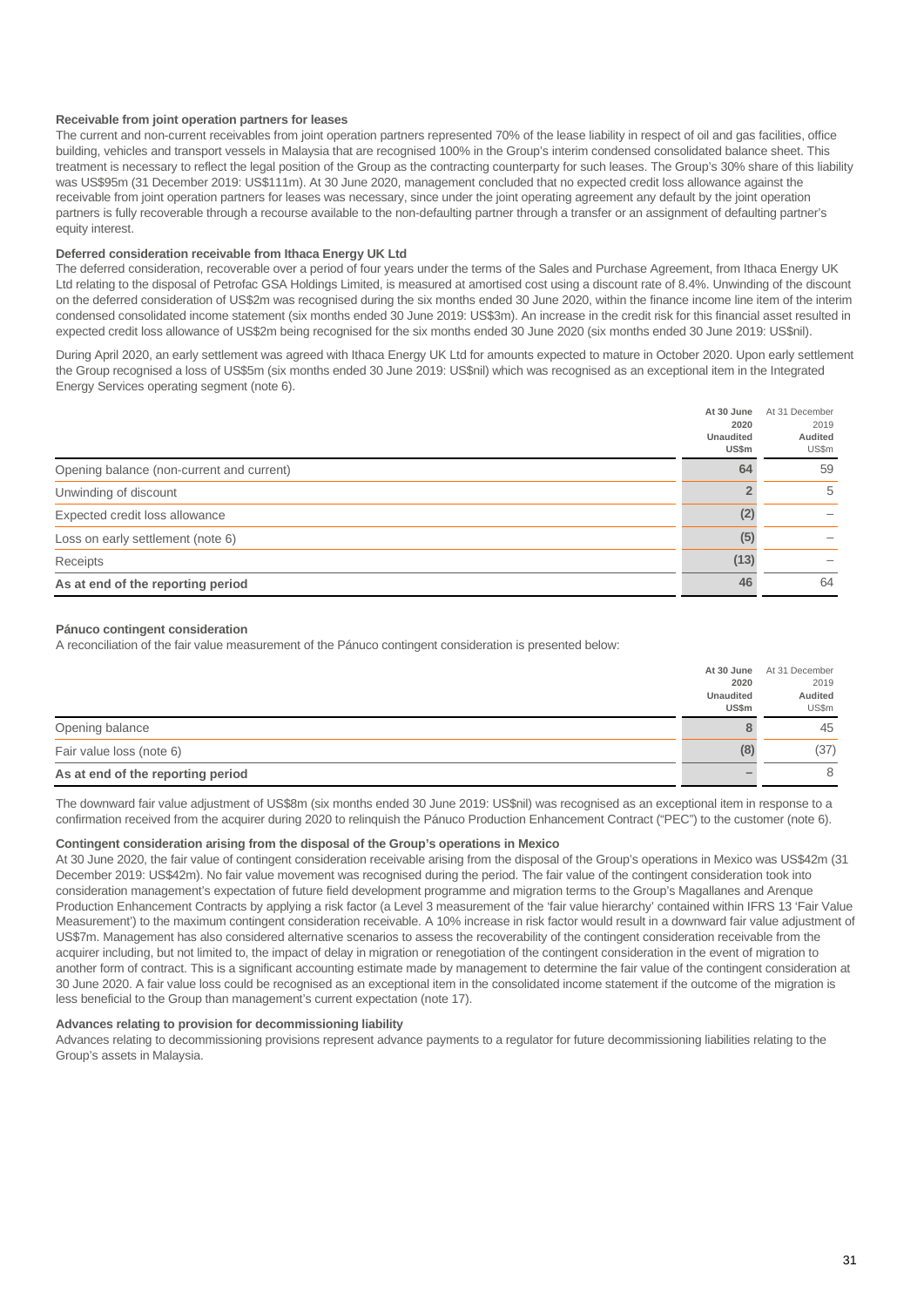#### For the six months ended 30 June 2020

#### **Contingent consideration receivable from Ithaca Energy UK Ltd**

A reconciliation of the fair value movement of contingent consideration arising from the disposal of Petrofac GSA Holdings Limited is presented below:

|                                   | At 30 June                | At 31 December   |
|-----------------------------------|---------------------------|------------------|
|                                   | 2020                      | 2019             |
|                                   | <b>Unaudited</b><br>US\$m | Audited<br>US\$m |
|                                   |                           |                  |
| Opening balance                   |                           | 19               |
| Fair value loss (note 6)          | (9)                       |                  |
| Receipts                          |                           | (10)             |
| As at end of the reporting period |                           | 9                |

The downward fair value adjustment of US\$9m (six months ended 30 June 2019: US\$nil) was recognised as an exceptional item for the six months ended 30 June 2020 (note 6).

#### **Contingent consideration payable arising from acquisition of W&W Energy Services Inc**

A reconciliation of the fair value movement of contingent consideration payable arising from acquisition of W&W Energy Services Inc is presented below:

|                                   | At 30 June<br>2020<br>Unaudited<br>US\$m | At 31 December<br>2019<br>Audited<br>US\$m |
|-----------------------------------|------------------------------------------|--------------------------------------------|
| Opening balance                   | 15                                       |                                            |
| Initial recognition               |                                          | 15                                         |
| Fair value gain (note 6)          | (8)                                      |                                            |
| Payments                          | (3)                                      |                                            |
| As at end of the reporting period |                                          | 15                                         |

At the end of the reporting period, the fair value of contingent consideration payable was calculated using expected value pay-out approach using a discount rate of 11.6% (Level 3 of the 'fair value hierarchy' contained within IFRS 13 'Fair Value Measurement'). The fair value represented management's best estimate based on the expected financial performance targets that will be achieved by W&W, over the two-year evaluation period i.e. 2020 and 2021 starting from the acquisition date of 29 November 2019. The financial performance targets for the two-year evaluation period based on the latest approved forecast of W&W were expected to be negatively impacted, by the sharp fall in oil and gas prices and lower demand for oil and gas services, in part prompted by the COVID-19 induced economic slowdown. Consequently, a fair value gain of US\$8m (post-tax US\$8m) was recognised in the Engineering & Production Services operating segment (six months ended 30 June 2019: US\$nil). A 10% reduction in performance targets would result in an additional fair value gain of US\$466,000.

#### **Restricted cash**

The Group had outstanding letters of guarantee, including performance, advance payments and bid bonds against which the Group had pledged or restricted cash balances.

#### **Fair value measurement**

The following financial instruments are measured at fair value using the hierarchy below for determination and disclosure of their respective fair values:

Level 1: Unadjusted quoted prices in active markets for identical financial assets or liabilities

Level 2: Inputs other than quoted prices included within Level 1 that are observable for the asset or liability, either directly (i.e. as prices) or indirectly (i.e. derived from prices)

Level 3: Valuation techniques for which the lowest level input that is significant to the fair value measurement is unobservable

Set out below is a comparison of the carrying amounts and fair values of financial instruments as at:

|                                                              | Level   | Carrying amount                              |                                         | Fair value                            |                                         |
|--------------------------------------------------------------|---------|----------------------------------------------|-----------------------------------------|---------------------------------------|-----------------------------------------|
|                                                              |         | 30 June<br>2020<br><b>Unaudited</b><br>US\$m | 31 December<br>2019<br>Audited<br>US\$m | 30 June<br>2020<br>Unaudited<br>US\$m | 31 December<br>2019<br>Audited<br>US\$m |
| <b>Financial assets</b>                                      |         |                                              |                                         |                                       |                                         |
| Measured at amortised cost                                   |         |                                              |                                         |                                       |                                         |
| Cash and short-term deposits                                 | Level 2 | 861                                          | 1,025                                   | 861                                   | 1,025                                   |
| Restricted cash                                              | Level 2 | 32                                           | 8                                       | 32                                    | 8                                       |
| Receivable from joint operation partners for leases          | Level 2 | 221                                          | 259                                     | 221                                   | 259                                     |
| Deferred consideration receivable from Ithaca Energy UK Ltd  | Level 2 | 46                                           | 64                                      | 6                                     | 64                                      |
| Advances relating to provision for decommissioning liability | Level 2 | 22                                           | 23                                      | 23                                    | 23                                      |
| Bank quarantee receivable                                    | Level 2 | 23                                           | 22                                      | 22                                    | 22                                      |
| Receivable from Shanghai Zhenhua Heavy Industries Co Ltd     | Level 2 | 5                                            | 5                                       | 5                                     | 5                                       |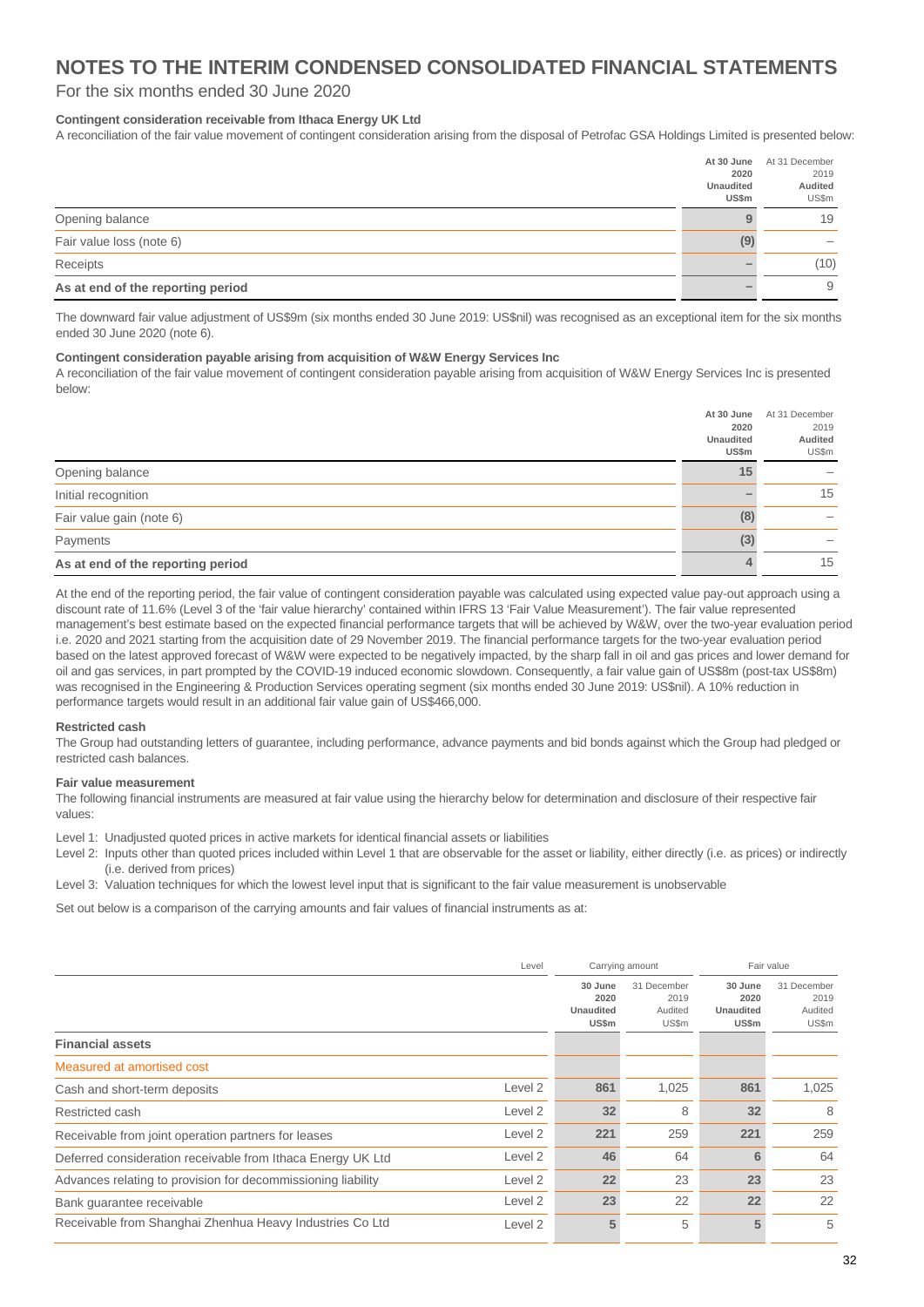|                                                                                           | Level              | Carrying amount                              |                                         | Fair value                                   |                                         |
|-------------------------------------------------------------------------------------------|--------------------|----------------------------------------------|-----------------------------------------|----------------------------------------------|-----------------------------------------|
|                                                                                           |                    | 30 June<br>2020<br><b>Unaudited</b><br>US\$m | 31 December<br>2019<br>Audited<br>US\$m | 30 June<br>2020<br><b>Unaudited</b><br>US\$m | 31 December<br>2019<br>Audited<br>US\$m |
| Measured at fair value through profit and loss                                            |                    |                                              |                                         |                                              |                                         |
| Pánuco contingent consideration                                                           | Level 3            |                                              | 8                                       |                                              | 8                                       |
| Contingent consideration arising from the disposal of the Group's operations<br>in Mexico | Level 3            | 42                                           | 42                                      | 42                                           | 42                                      |
| Contingent consideration receivable from Ithaca Energy UK Ltd                             | Level 3            |                                              | 9                                       |                                              | 9                                       |
| Sterling forward currency contracts – undesignated                                        | Level <sub>2</sub> | 5                                            | 3                                       | 5                                            | 3                                       |
| Euro forward currency contracts – undesignated                                            | Level 2            | 5                                            | 2                                       | 5                                            | $\overline{2}$                          |
| Designated as cash flow hedges                                                            |                    |                                              |                                         |                                              |                                         |
| Euro forward currency contracts                                                           | Level 2            | 3                                            | 3                                       | 3                                            | 3                                       |
| Kuwaiti dinar forward currency contracts                                                  | Level 2            | $\mathbf{1}$                                 | $\overline{\phantom{0}}$                | $\mathbf{1}$                                 | ÷                                       |
| Russian ruble forward currency contracts                                                  | Level 2            |                                              | 2                                       |                                              | $\overline{2}$                          |
| Sterling forward currency contracts                                                       | Level 2            |                                              | $\mathbf{1}$                            |                                              | $\mathbf{1}$                            |
| <b>Financial liabilities</b>                                                              |                    |                                              |                                         |                                              |                                         |
| <b>Measured at amortised cost</b>                                                         |                    |                                              |                                         |                                              |                                         |
| Interest-bearing loans and borrowings                                                     |                    |                                              |                                         |                                              |                                         |
| <b>Revolving Credit Facility</b>                                                          | Level <sub>2</sub> | 614                                          | 599                                     | 614                                          | 600                                     |
| Term loans                                                                                | Level 2            | 225                                          | 300                                     | 225                                          | 300                                     |
| <b>Bank overdrafts</b>                                                                    | Level 2            | 51                                           | 111                                     | 51                                           | 111                                     |
| Lease liabilities                                                                         | Level <sub>2</sub> | 375                                          | 438                                     | 375                                          | 438                                     |
| Interest payable                                                                          | Level 2            | $\overline{4}$                               | 5                                       | 4                                            | 5                                       |
| <b>Others</b>                                                                             | Level 2            | $\overline{2}$                               | 2                                       | $\overline{2}$                               | $\overline{2}$                          |
| Measured at fair value through profit and loss                                            |                    |                                              |                                         |                                              |                                         |
| Contingent consideration payable                                                          | Level 3            | $\overline{4}$                               | 15                                      | 4                                            | 15                                      |
| Sterling forward currency contracts - undesignated                                        | Level <sub>2</sub> | $\overline{2}$                               | 12                                      | $\overline{2}$                               | 12                                      |
| Euro forward currency contracts - undesignated                                            | Level 2            | $\overline{2}$                               | $\mathbf{1}$                            | $\overline{2}$                               | $\mathbf{1}$                            |
| Designated as cash flow hedges                                                            |                    |                                              |                                         |                                              |                                         |
| Euro forward currency contracts                                                           | Level <sub>2</sub> | $\mathbf{1}$                                 | 3                                       | $\mathbf{1}$                                 | 3                                       |
| Kuwaiti dinar forward currency contracts                                                  | Level <sub>2</sub> | $\overline{2}$                               | $\mathbf{1}$                            | $\overline{2}$                               | $\mathbf{1}$                            |
| Russian ruble forward currency contracts                                                  | Level 2            |                                              | $\mathbf{1}$                            |                                              | 1                                       |
| Sterling forward currency contracts                                                       | Level 2            |                                              | 1                                       |                                              | 1                                       |
| Interest rate swap                                                                        | Level 2            | $\mathbf{1}$                                 | $\overline{2}$                          | $\mathbf{1}$                                 | $\overline{2}$                          |

Management assessed the carrying amounts of trade and other receivables and trade and other payables to approximate their fair values largely due to the short-term maturities of these instruments.

When the fair values of financial assets and financial liabilities recognised in the interim condensed consolidated balance sheet cannot be measured based on quoted prices in active markets, their fair value is measured using valuation techniques including discounted cash flow ("DCF") model. The inputs to these models are taken from observable markets where possible, but where such information is not available, a degree of judgement is required in establishing fair values. Judgements include considerations of inputs such as liquidity risk, credit risk and volatility. Changes in assumptions relating to these factors could affect the recognised fair value of financial instruments and are discussed further below.

The following methods and assumptions were used to estimate the fair values for material financial instruments:

- The Group enters into derivative financial instruments with various counterparties, principally financial institutions with investment grade credit ratings. Foreign exchange forward contracts and commodity forward contracts are valued using valuation techniques, which employ the use of market observable inputs. The most frequently applied valuation techniques include forward pricing using present value calculations. The models incorporate various inputs including the credit quality of counterparties, foreign exchange spot and forward rates, yield curves of the respective currencies, currency basis spreads between the respective currencies, interest rate curves and forward rate curves of the underlying commodity. The changes in counterparty credit risk had no material effect on the hedge effectiveness assessment for derivatives designated in hedge relationships and other financial instruments recognised at fair value.
- The fair value of deferred consideration receivable from Ithaca Energy UK Ltd is equivalent to its amortised costs determined as the present value of discounted future cash flows using the discount rate of 8.4% which includes the counterparty's risk of default.
- The fair value of long-term interest-bearing loans and borrowings, lease creditors and receivable from joint operation partners for leases are equivalent to their amortised costs determined as the present value of discounted future cash flows using the effective interest rate.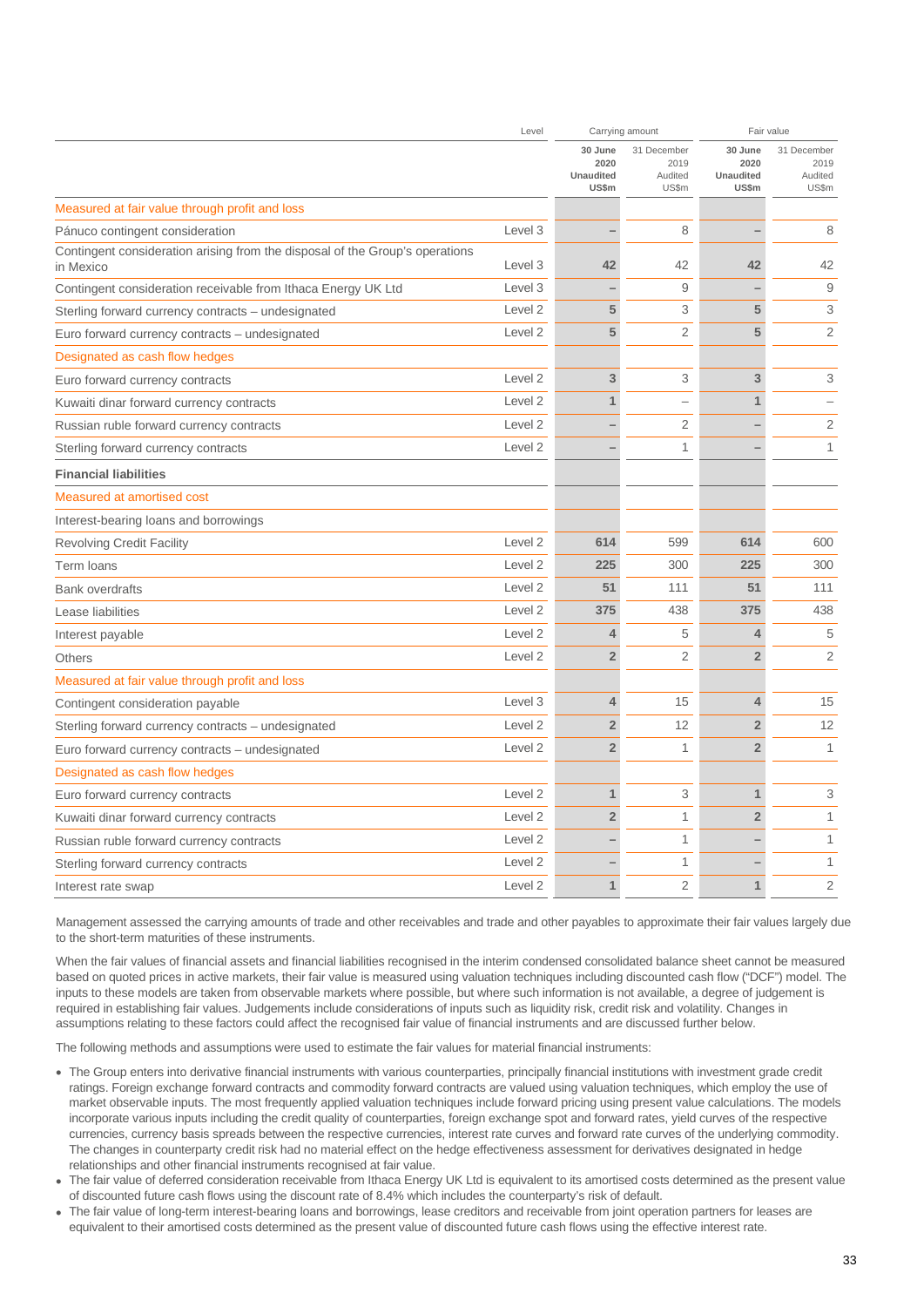For the six months ended 30 June 2020

#### **14 Trade and other receivables**

|                                                  | 30 June          | 31 December |
|--------------------------------------------------|------------------|-------------|
|                                                  | 2020             | 2019        |
|                                                  | <b>Unaudited</b> | Audited     |
|                                                  | US\$m            | US\$m       |
| Trade receivables                                | 689              | 615         |
| Advances provided to vendors and sub-contractors | 319              | 325         |
| Prepayments and deposits                         | 40               | 37          |
| Receivables from joint operation partners        | 50               | 52          |
| Other receivables                                | 54               | 73          |
|                                                  | 1,152            | 1.102       |

The increase in trade receivables of US\$74m was mainly due to a net increase in trade receivables of U\$64m relating to three contracts with one customer in the Engineering & Construction operating segment. At 30 June 2020, the Group had an expected credit loss provision of US\$22m (31 December 2019: US\$26m) against outstanding trade receivable balance of US\$711m.

#### **15 Contract assets**

|                       | 30 June                    | 31 December              |
|-----------------------|----------------------------|--------------------------|
|                       | 2020<br>Unaudited<br>US\$m | 2019<br>Audited<br>US\$m |
| Work in progress      | 1,613                      | 1,754                    |
| Retention receivables | 224                        | 228                      |
| Accrued income        | 34                         | 82                       |
|                       | 1,871                      | 2,064                    |

The decrease in work in progress during the period of US\$141m was mainly due to commercial settlements agreed which resulted in a reduction in the assessed variation order balance of US\$66m and the remaining net decrease of US\$75m in underlying work in progress was primarily related to higher invoicing milestones achieved on customer contracts during the six months ended 30 June 2020 in the Engineering & Construction operating segment. At 30 June 2020, the Group had an expected credit loss provision of US\$10m (31 December 2019: US\$6m) against a work in progress balance of US\$1,623m.

At 30 June 2020, work in progress includes variation orders pending customer's approval of US\$259m (31 December 2019: US\$341m).

The decrease in accrued income of US\$48m is mainly due to a receipt of US\$44m relating to a contract in the Engineering & Production Services operating segment. At 30 June 2020, the Group had an expected credit loss provision of US\$1m (31 December 2019: US\$5m) and US\$33m (31 December 2019: US\$33m) against an accrued income balance of US\$35m and a retention receivable balance of US\$257m respectively.

#### **16 Cash and short-term deposits**

|                              | 30 June<br>2020           | 31 December<br>2019 |
|------------------------------|---------------------------|---------------------|
|                              | Unaudited<br><b>US\$m</b> | Audited<br>US\$m    |
| Cash at bank and in hand     | 746                       | 712                 |
| Short-term deposits          | 116                       | 314                 |
| <b>ECL</b> allowance         | (1)                       | (1)                 |
| Cash and short-term deposits | 861                       | 1,025               |

For the purposes of the interim condensed consolidated statement of cash flows, cash and cash equivalents comprise the following:

|                              | 30 June<br>2020<br><b>Unaudited</b><br>US\$m | 31 December<br>2019<br>Audited<br>US\$m |
|------------------------------|----------------------------------------------|-----------------------------------------|
| Cash and short-term deposits | 861                                          | 1,025                                   |
| Bank overdrafts (note 19)    | (51)                                         | (111)                                   |
| Cash and cash equivalents    | 810                                          | 914                                     |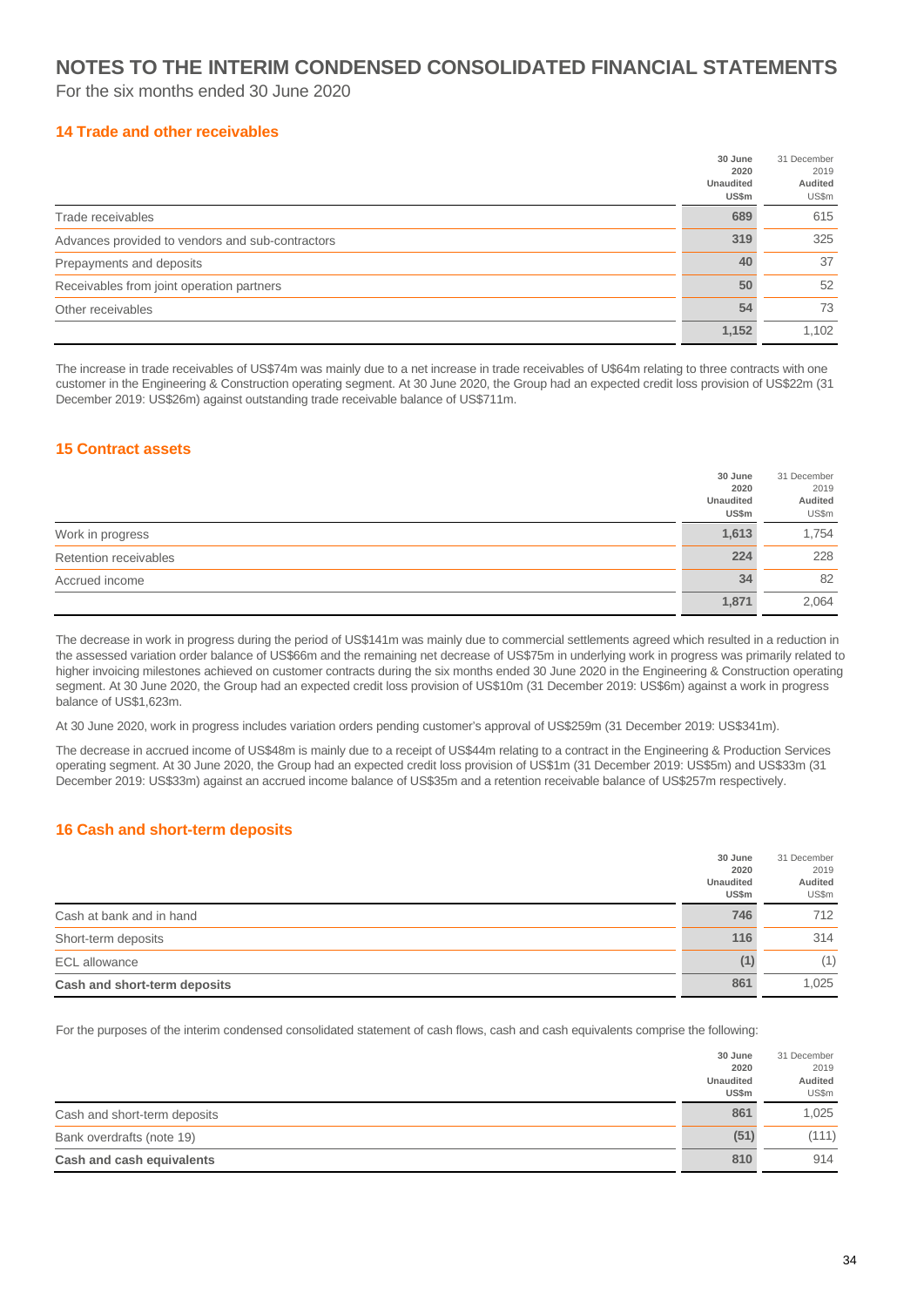#### **17 Assets and liabilities held for sale**

#### **Disposal of 49% interest in the Group's Mexican operations during 2018**

On 30 July 2018, the Group signed a Sale and Purchase Agreement ("SPA") with Perenco (Oil and Gas) International Limited to dispose of a 49% non-controlling interest of the Group's operations in Mexico. A pre-tax impairment charge of US\$156m (post-tax US\$111m), which included disposal costs of US\$6m, was recognised as an exceptional item in the 2018 consolidated income statement attributable to the Integrated Energy Services operating segment (note 6). The disposal was completed on 18 October 2018 and represented a transaction between equity holders under IFRS 10 'Consolidated Financial Statements'. The fair value of consideration received was recognised within equity as a non-controlling interest of US\$266m.

The fair value of consideration comprised cash consideration of US\$224m which was received by the Group on the date of completion and contingent consideration of US\$42m, recoverable over a period of three years, which was recognised as a non-current financial asset in the consolidated balance sheet (note 13). The contingent consideration was initially measured and recognised at fair value and will subsequently be also measured at fair value with any fair value gain and loss recognised as an exceptional item in the consolidated income statement. No fair value movement was recognised from the date of disposal to the end of the reporting period. The fair value of the contingent consideration took into consideration management's expectation of future field development programme and migration terms relating to the Group's Magallanes and Arenque Production Enhancement Contracts by applying a risk factor (a Level 3 measurement of the 'fair value hierarchy' contained within IFRS 13 'Fair Value Measurement') to the maximum contingent consideration receivable. A 10% increase in risk factor would result in a negative fair value change of US\$7m.

#### **SPA signed in 2019 to dispose of the remaining 51% interest in the Group's Mexican operations**

On 19 September 2019 the Group signed an SPA with Perenco (Oil and Gas) International Limited ('Perenco') to dispose of the remaining 51% ownership interest in the Group's Mexican operations. Consequently, a pre-tax impairment charge of US\$49m (post-tax US\$49m) was recognised as an exceptional item in the 2019 consolidated income statement attributable to the Integrated Energy Services operating segment.

The fair value of consideration for the remaining 51% interest in the Group's Mexican operations, at 30 June 2020, comprises initial cash consideration of US\$225m and contingent consideration of US\$19m, which will be recognised on completion of the disposal. The contingent consideration is dependent upon certain future milestones, which includes future field development programme and migration terms relating to the Group's Magallanes and Arenque Production Enhancement Contracts.

On the SPA signing date, the Group received an advance of US\$37m from Perenco which was presented within trade and other payables line item of the interim condensed consolidated balance sheet.

The transaction related to Integrated Energy Services operating segment and is subject to the approval of relevant Mexican authorities, which is expected to complete in the second half of 2020. At 31 December 2019, the Group's assets in Mexico were classified as asset held for sale, since the asset's carrying amount is expected to be recovered through a disposal transaction rather than through its continuing use.

The assets and liabilities held for sale at the end of the reporting periods are presented below:

|                                                        | 30 June          | 31 December |
|--------------------------------------------------------|------------------|-------------|
|                                                        | 2020             | 2019        |
|                                                        | <b>Unaudited</b> | Audited     |
|                                                        | US\$m            | US\$m       |
| Assets held for sale                                   | 533              | 600         |
| Less: Liabilities associated with assets held for sale | (122)            | (120)       |
| Net assets held for sale                               | 411              | 480         |

At 30 June 2020, the cash and short-term deposits associated with the Group's operations in Mexico amounted to US\$90m (31 December 2019: US\$30m). At completion the cash and short-term deposit balance will be offset against the cash consideration receivable by the Group and will be presented net of cash forgone associated with the disposal of subsidiary within investing activities in the Group's consolidated statement of cash flows.

An impairment charge of US\$21m was recognised within other operating expenses line item of the interim condensed consolidated income statement for the six months ended 30 June 2020 (six months ended 30 June 2019: US\$nil) such that the carrying amount of the net assets held for sale did not exceed the fair value less cost of disposal (note 7). Since the Group's operations in Mexico were classified as held for sale, the property, plant and equipment and intangible assets were not depreciated and amortised respectively in accordance with IFRS 5 'Non-current Assets Held for Sale and Discontinued Operation'.

In the interim condensed consolidated statement of cash flows, US\$55m of cash inflows associated with working capital changes were presented within operating activities and US\$5m of cash outflows associated with the purchase of property, plant and equipment were presented within investing activity, relating to Group's Mexican operations.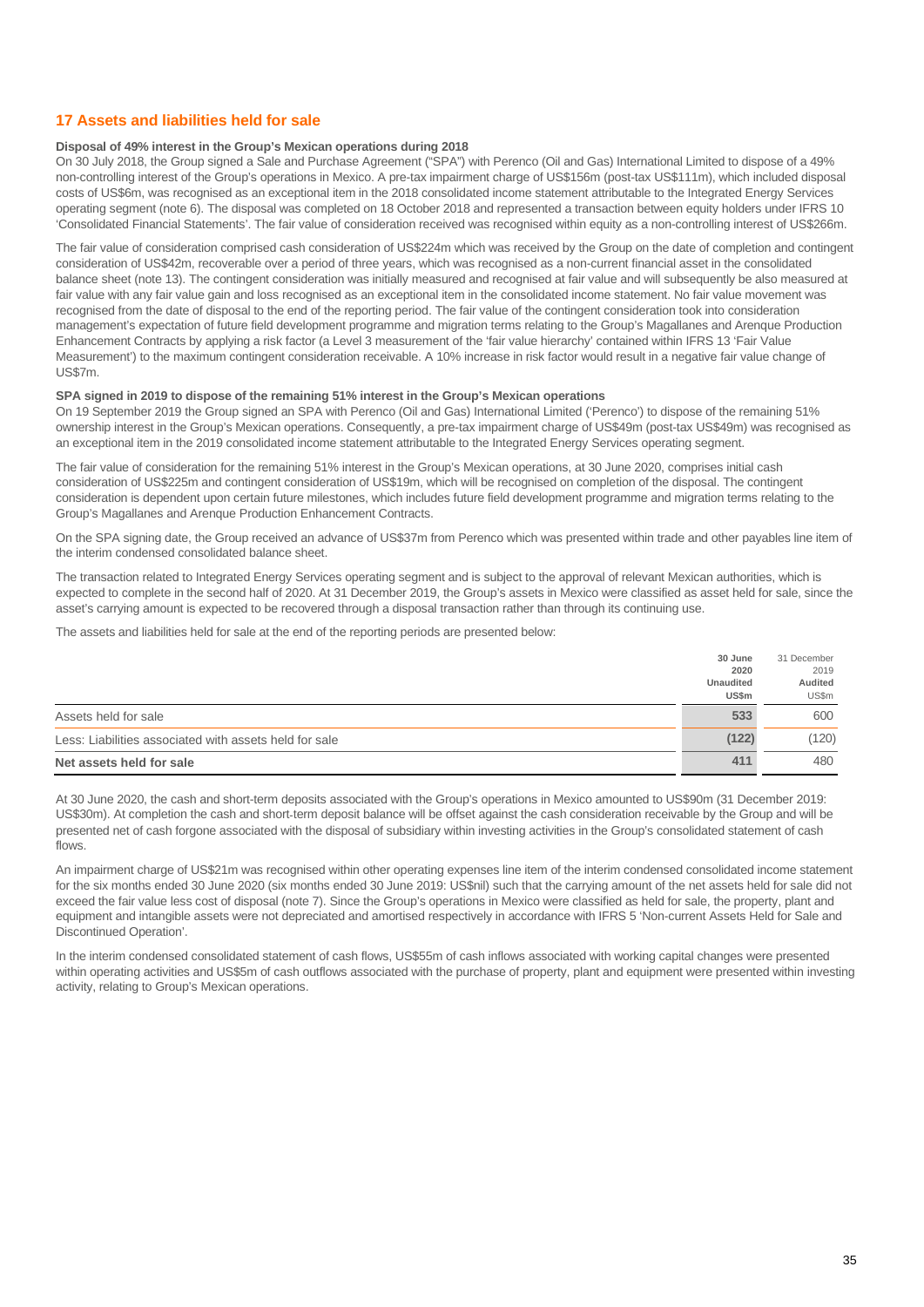For the six months ended 30 June 2020

#### **18 Other reserves**

|                                                                                                  | Net unrealised<br>gains/(losses)<br>on derivatives<br><b>US\$m</b> | Foreign currency<br>translation<br>US\$m | Reserve for<br>share-based<br>payments<br>US\$m | Total<br>US\$m |
|--------------------------------------------------------------------------------------------------|--------------------------------------------------------------------|------------------------------------------|-------------------------------------------------|----------------|
| Balance at 1 January 2019 (audited)                                                              | 13                                                                 | (1)                                      | 83                                              | 95             |
| Net changes in fair value of derivatives and financial assets designated as cash                 | (2)                                                                |                                          |                                                 | (2)            |
| Foreign currency translation                                                                     |                                                                    | (13)                                     |                                                 | (13)           |
| Issue of Company's shares by Employee Benefit Trust (1)                                          |                                                                    |                                          | (26)                                            | (26)           |
| Transfer to share-based payments reserve for Deferred Bonus Share Plan<br><b>Invested Shares</b> |                                                                    |                                          | 12                                              | 12             |
| Credit to equity for share-based payments charge                                                 |                                                                    |                                          | 18                                              | 18             |
| Balance at 31 December 2019 (audited)                                                            | 11                                                                 | (14)                                     | 87                                              | 84             |
| Attributable to:                                                                                 |                                                                    |                                          |                                                 |                |
| Petrofac Limited shareholders                                                                    | 11                                                                 | (14)                                     | 87                                              | 84             |
| Non-controlling interests                                                                        |                                                                    |                                          |                                                 |                |
| Balance at 31 December 2019 (audited)                                                            | 11                                                                 | (14)                                     | 87                                              | 84             |
| Balance at 1 January 2020 (audited)                                                              | 11                                                                 | (14)                                     | 87                                              | 84             |
| Net losses on maturity of cash flow hedges recycled in the period                                | (1)                                                                |                                          |                                                 | (1)            |
| Net changes in fair value of derivatives and financial assets designated as cash<br>flow hedges  | (1)                                                                |                                          |                                                 | (1)            |
| Foreign currency translation                                                                     |                                                                    | 25                                       |                                                 | 25             |
| Issue of Company's shares by Employee Benefit Trust                                              |                                                                    |                                          | (24)                                            | (24)           |
| Transfer to share-based payments reserve for Deferred Bonus Share Plan<br><b>Invested Shares</b> |                                                                    |                                          | 4                                               | 4              |
| Credit to equity for share-based payments charge                                                 |                                                                    |                                          | 7                                               | 7              |
| Balance at 30 June 2020 (unaudited)                                                              | 9                                                                  | 11                                       | 74                                              | 94             |
| Attributable to:                                                                                 |                                                                    |                                          |                                                 |                |
| Petrofac Limited shareholders                                                                    | 9                                                                  | 11                                       | 74                                              | 94             |
| Non-controlling interests                                                                        |                                                                    |                                          |                                                 |                |
| Balance at 30 June 2020 (unaudited)                                                              | 9                                                                  | 11                                       | 74                                              | 94             |

Note: (1) Includes US\$23m relating to shares vested during the six months ended 30 June 2019.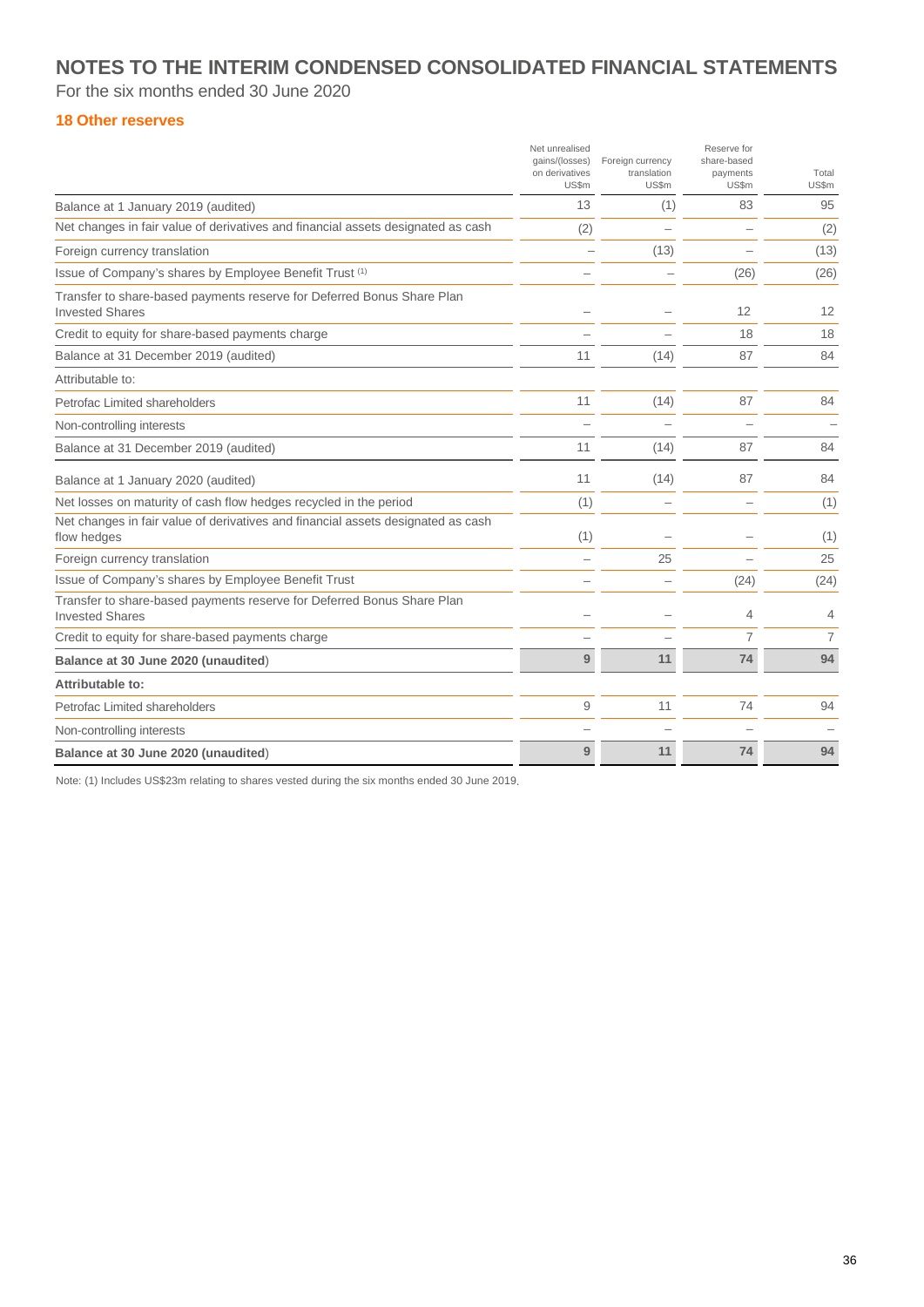#### **19 Interest-bearing loans and borrowings**

|                                                                                                      | 30 June<br>2020           | 31 December<br>2019 |
|------------------------------------------------------------------------------------------------------|---------------------------|---------------------|
|                                                                                                      | <b>Unaudited</b><br>US\$m | Audited<br>US\$m    |
| Non-current                                                                                          |                           |                     |
| <b>Revolving Credit Facility</b>                                                                     | 614                       | 600                 |
| Term loans                                                                                           | 150                       |                     |
| Less: Debt acquisition costs net of accumulated amortisation and effective interest rate adjustments |                           | (1)                 |
|                                                                                                      | 764                       | 599                 |
| <b>Current</b>                                                                                       |                           |                     |
| Term loans                                                                                           | 75                        | 300                 |
| <b>Bank overdrafts</b>                                                                               | 51                        | 111                 |
|                                                                                                      | 126                       | 411                 |
| Total interest-bearing loans and borrowings                                                          | 890                       | 1,010               |

Details of the Group's interest-bearing loans and borrowings are as follows:

#### **Revolving Credit Facility**

The Group has a US\$1,000m committed Revolving Credit Facility with a syndicate of international banks, which is available for general corporate purposes. The facility is due to mature in June 2021. At 30 June 2020, US\$614m was drawn under this facility (31 December 2019: US\$600m).

Interest is payable on the drawn balance of the facility and in addition utilisation fees are payable depending on the level of utilisation.

#### **Term loans**

At 30 June 2020, the Group had in place two bilateral term loans with a combined total of US\$225m (31 December 2019: three bilateral term loans with a combined total of US\$300m). At 30 June 2020, US\$225m was drawn under these facilities, of which US\$75m is scheduled to mature in August 2020 (1) and US\$150m in August 2022.

Note: (1) On 7 August 2020, US\$50m of the term loan scheduled to mature in August 2020 was extended by six months and will now mature in February 2021.

#### **Bank overdrafts**

Bank overdrafts are utilised to meet the Group's working capital requirements. These are repayable on demand.

#### **Compliance with covenants**

The Revolving Credit Facility and the term loans (together, the "Senior Loans") are subject to two financial covenants relating to leverage and interest cover. These covenants are tested at 30 June and 31 December. The leverage financial covenant is defined as the ratio of net debt, including net leases, at the end of the reporting period to the previous twelve months' EBITDA and shall not exceed 3:1. The interest cover financial covenant is defined as the ratio of the previous twelve months' EBITDA to the previous twelve months' net interest expense and shall not be less than 3:1. The Group was compliant with these covenants at 30 June 2020.

The Senior Loans are senior unsecured obligations of the Company and will rank equally in right of payment with each other and with the Company's other existing and future unsecured and unsubordinated indebtedness.

#### **20 Trade and other payables**

|                     | 30 June<br>2020<br><b>Unaudited</b><br>US\$m | 31 December<br>2019<br>Audited<br>US\$m |
|---------------------|----------------------------------------------|-----------------------------------------|
| Trade payables      | 561                                          | 507                                     |
| Accrued expenses    | 358                                          | 357                                     |
| Other taxes payable | 38                                           | 39                                      |
| Other payables      | 165                                          | 172                                     |
|                     | 1,122                                        | 1,075                                   |

The increase in trade payables of US\$54m is mainly due to an increase of US\$52m in the Engineering & Construction operating segment mainly arising from an increase in construction activity for late life contracts.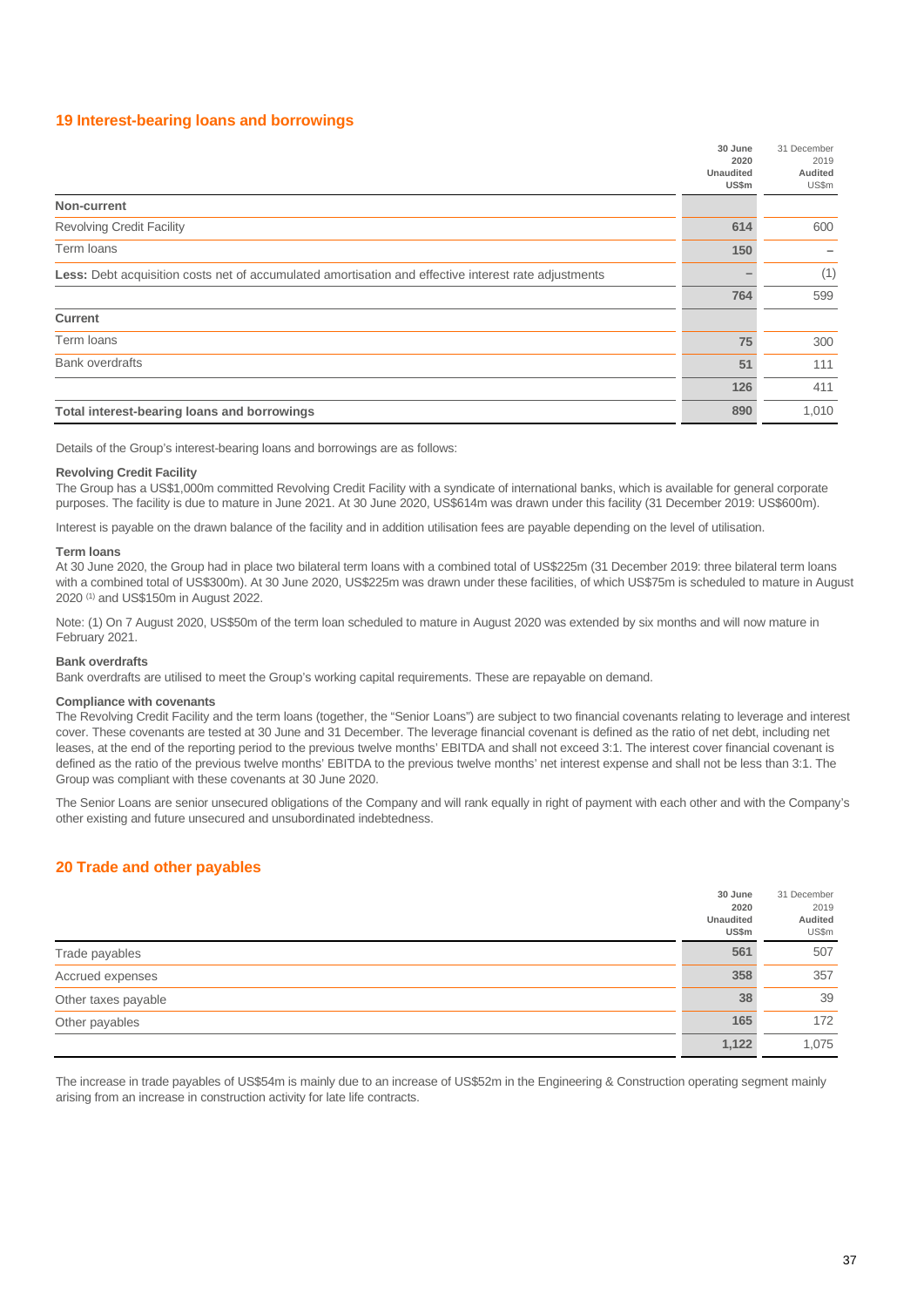For the six months ended 30 June 2020

#### **21 Contract liabilities**

|                                                    | 30 June          | 31 December |
|----------------------------------------------------|------------------|-------------|
|                                                    | 2020             | 2019        |
|                                                    | <b>Unaudited</b> | Audited     |
|                                                    | US\$m            | US\$m       |
| Billings in excess of costs and estimated earnings | 150              | 147         |
| Advances received from customers                   | 51               | 126         |
|                                                    | 201              | 273         |

The decrease in advances received from customers of US\$75m was mainly due to revenue recognised during the period from amounts included in contract liabilities at the beginning of the year of US\$75m.

#### **22 Accrued contract expenses**

The decrease in accrued contract expenses of US\$209m was mainly due to higher payment milestones relating to vendors and subcontractors achieved during the period in the Engineering & Construction operating segment.

#### **23 Related party transactions**

The following table provides the total amount of transactions which have been entered into with related parties:

|                                  | 30 June   | 31 December |
|----------------------------------|-----------|-------------|
|                                  | 2020      | 2019        |
|                                  | Unaudited | Audited     |
| <b>Related party receivables</b> | US\$m     | US\$m       |
| Joint ventures                   |           |             |
| Associates                       |           |             |
|                                  |           |             |

All sales to and purchases from related parties are conducted on an arm's length basis and are approved by the operating segment's management.

All related party balances will be settled in cash.

Other Directors' interests include market-rate services of US\$181,000 (six months ended 30 June 2019: US\$103,000), incurred in the ordinary course of business by the Engineering & Production Services operating segment.

The Group Chief Executive is a beneficiary of a trust which had invested in a fund that has an equity interest in the company which provided the services. In May 2017, the board of directors approved a donation of up to US\$5m over the course of 5 years to the American University of Beirut (AUB) to establish the Petrofac Fund for Engineers endowment fund, which will provide scholarships and internships to engineering students in memory of Mr Maroun Semaan, Petrofac's co-founder. However, in response to COVID-19 pandemic and the change in economic circumstances, it has been agreed that Petrofac will pay for up to 100 Group employees to attend a AUB full-time course instead of making future donations for engineering scholarships. As part of its new commitment, Petrofac will pay the cost of the course to AUB and an educational stipend to all attendees. For six months ended 30 June 2020, no amounts were paid to the AUB (six months ended 30 June 2019: US\$nil). The Group Chief Executive is a trustee of the AUB.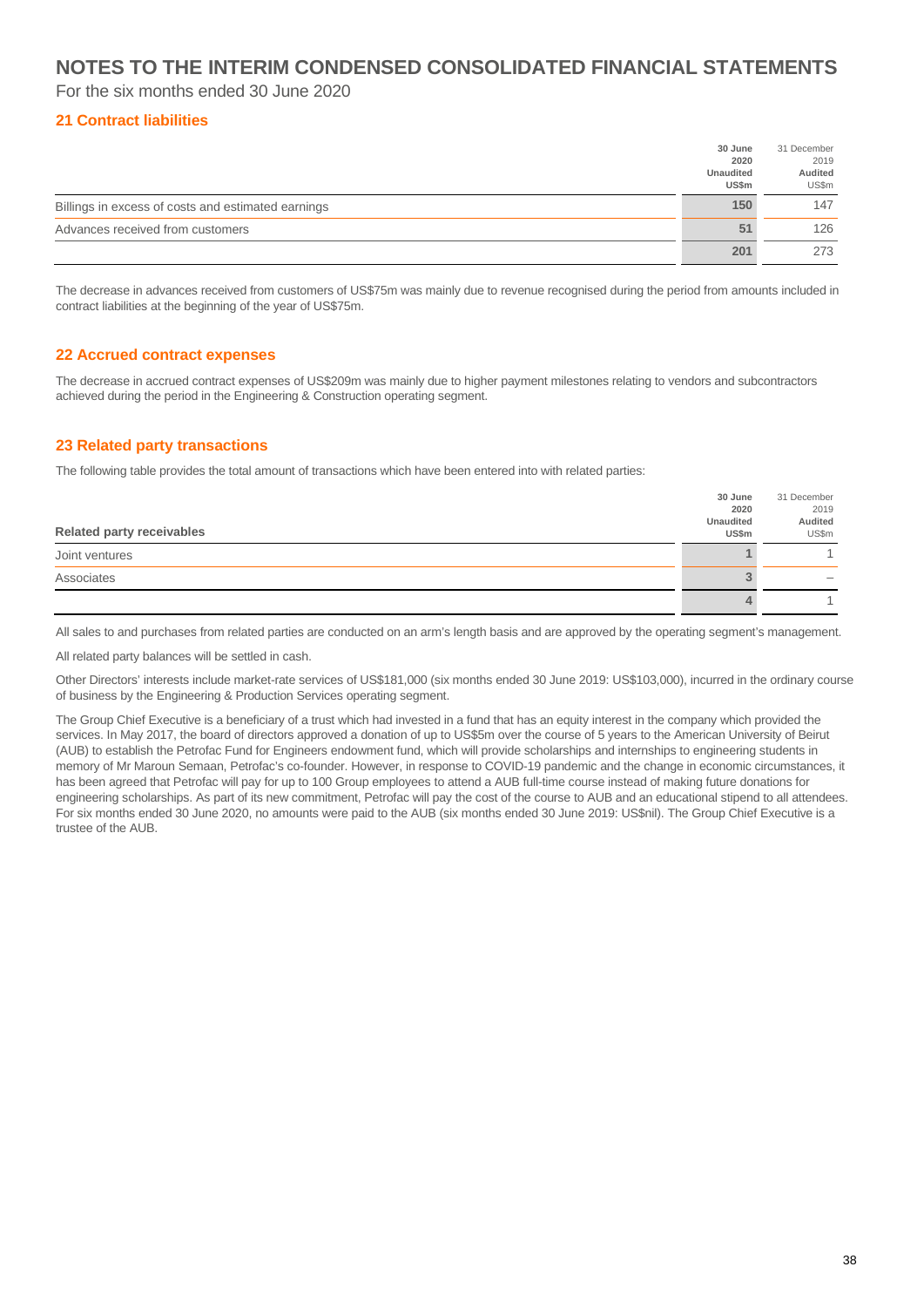#### **24 Commitments and contingent liabilities**

#### **Capital commitments**

At 30 June 2020 the Group had capital commitments of US\$32m (31 December 2019: US\$53m).

Included in the US\$32m of commitments are:

|                                                                                                                                                                      | 30 June<br>2020           | 31 December<br>2019 |
|----------------------------------------------------------------------------------------------------------------------------------------------------------------------|---------------------------|---------------------|
|                                                                                                                                                                      | <b>Unaudited</b><br>US\$m | Audited<br>US\$m    |
| Production Enhancement Contracts (PEC) in Mexico                                                                                                                     |                           | 19                  |
| Block PM304 in Malaysia                                                                                                                                              | 21                        | 22                  |
| Commitments in respect of development of the Group's cloud-based Enterprise Resource Planning ("ERP"),<br>digital systems and other information technology equipment |                           | 12                  |

#### **Contingent liabilities**

#### **UK Serious Fraud Office ("SFO") investigation**

As described in pages 34, 74 and 86 of the 2019 Annual Report and Accounts, on 12 May 2017, the UK Serious Fraud Office ("SFO") announced an investigation into the activities of Petrofac, its subsidiaries, and their officers, employees and agents for suspected bribery, corruption, and/or money laundering. In February 2019, a former employee of a Petrofac subsidiary admitted offences contrary to the UK Bribery Act 2010. No charges have been brought against any Group company or any other officers or employees to date. Although not charged, a number of Petrofac individuals and entities are alleged to have acted together with the individual concerned. The SFO investigation is ongoing. The existence of any possible future financial obligations (such as fines or penalties), or other consequences, is unable to be determined at this time.

#### **National Insurance Contributions to workers in the UK Continental Shelf**

The Group is aware of challenges to the historical application of National Insurance Contributions to workers in the UK Continental Shelf. At this point, the Group considers this to be a possible obligation whose existence will be confirmed only by the occurrence or non-occurrence of one or more uncertain future events not wholly within the control of the Group and, accordingly, no provision has been recognised. Management does not believe it is possible to make a reliable estimate of the potential financial effect in the event that the Group was determined to have any liability that may arise from this matter.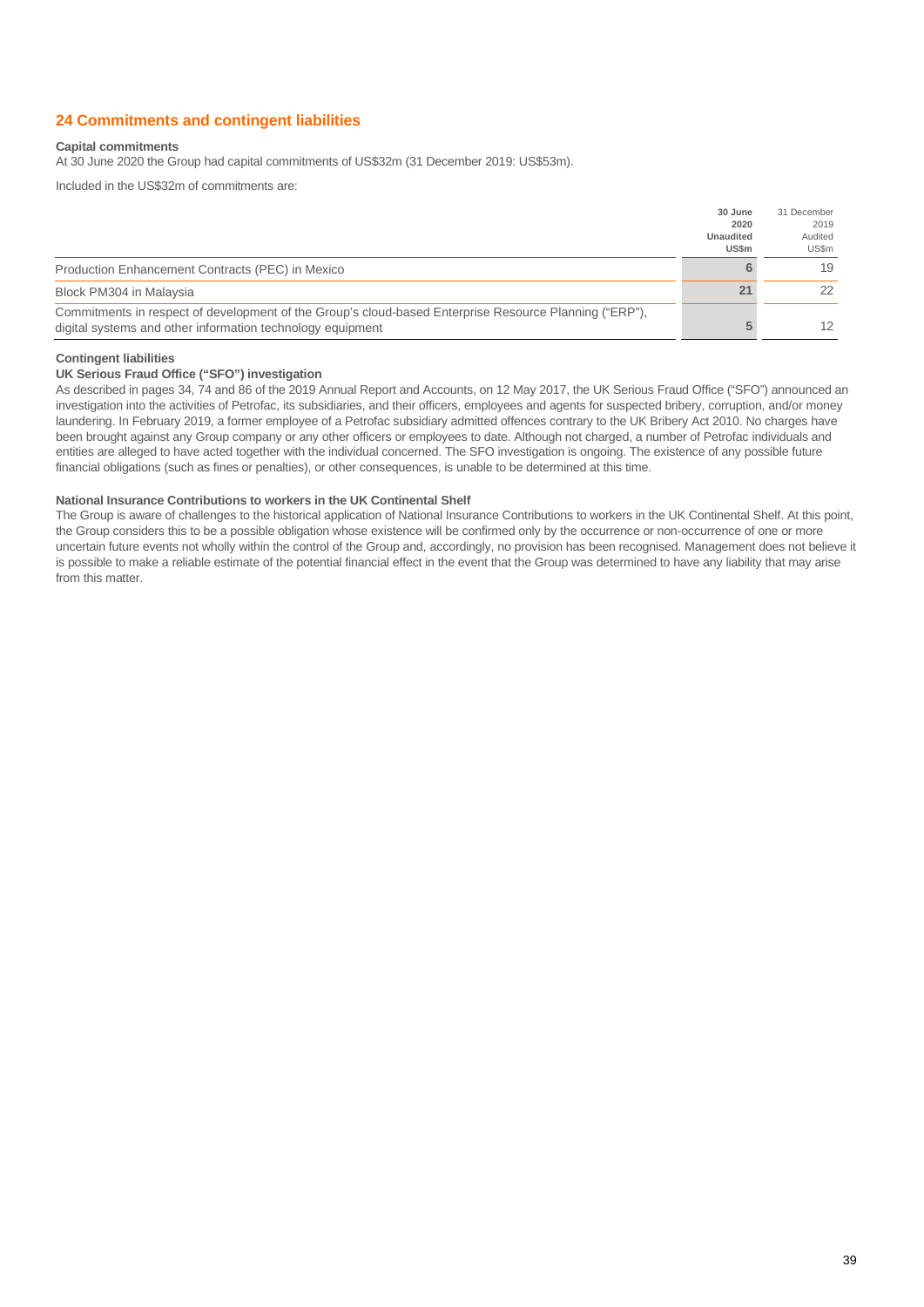## **Appendices**

For the six months ended 30 June 2020

### **Appendix A**

The Group references Alternative Performance Measures ("APMs") when evaluating the Group's reported financial performance, financial position and cash flows that are not defined or specified under International Financial Reporting Standards ("IFRS"). The Group considers that these APMs, which are not a substitute for or superior to IFRS measures, provide stakeholders with additional useful information by adjusting for certain reported items which impact upon IFRS measures or, by defining new measures, to aid the understanding of the Group's financial performance, financial position and cash flows.

| <b>APM</b>                                                                                                                                                | Description                                                                                                                        | <b>Closest equivalent IFRS</b><br>measure                                                                                                                                                     | Adjustments to reconcile to primary statements                                                                                                                                                                                                                                                                                                                                                                                                                                            | Rationale for adjustments                                                                                                                                                                                                                                                         |
|-----------------------------------------------------------------------------------------------------------------------------------------------------------|------------------------------------------------------------------------------------------------------------------------------------|-----------------------------------------------------------------------------------------------------------------------------------------------------------------------------------------------|-------------------------------------------------------------------------------------------------------------------------------------------------------------------------------------------------------------------------------------------------------------------------------------------------------------------------------------------------------------------------------------------------------------------------------------------------------------------------------------------|-----------------------------------------------------------------------------------------------------------------------------------------------------------------------------------------------------------------------------------------------------------------------------------|
| Group's business<br>performance net<br>profit attributable<br>to Petrofac<br>Limited<br>shareholders<br>(note A1)<br><b>Business</b><br>performance basic | Measures net<br>profitability<br>Measures net<br>profitability                                                                     | Group's net profit/(loss)<br>Basic and diluted earnings<br>per share                                                                                                                          | Petrofac presents business performance<br>APM in the interim condensed<br>consolidated income statement as a<br>means of measuring underlying business<br>performance. The business performance<br>net profit measure excludes the<br>contribution of impairments of assets, fair<br>value re-measurements, losses on<br>disposal, restructuring and redundancy<br>costs, certain Corporate reporting<br>segment professional services, material<br>deferred tax movements arising due to | The intention of this measure is<br>to provide users of the interim<br>condensed consolidated<br>financial statements with a clear<br>and consistent presentation of<br>underlying business<br>performance and it excludes the<br>impact of certain items to aid<br>comparability |
| and diluted<br>earnings per<br>share attributable<br>to Petrofac<br>Limited<br>shareholders<br>(note A2)                                                  |                                                                                                                                    |                                                                                                                                                                                               | foreign exchange differences in<br>jurisdictions where tax is computed based<br>on the functional currency of the country<br>and other items that management based<br>on its judgement believes are not relevant<br>to underlying business performance and<br>therefore can appropriately be classified<br>as exceptional items                                                                                                                                                           |                                                                                                                                                                                                                                                                                   |
| <b>Business</b><br>performance<br>earnings before<br>interest, tax,<br>depreciation and<br>amortisation<br>("EBITDA")<br>(note A3)                        | <b>Measures</b><br>operating<br>profitability                                                                                      | Operating profit/(loss)                                                                                                                                                                       | Excludes exceptional items and certain<br>re-measurements, depreciation,<br>amortisation, business performance<br>impairment and write off and includes<br>share of net profits from associates and<br>joint ventures                                                                                                                                                                                                                                                                     | The intention of this measure is<br>to provide users of the interim<br>condensed consolidated<br>financial statements with a clear<br>and consistent presentation of<br>underlying operating<br>performance                                                                       |
| <b>Business</b><br>performance<br>effective tax rate<br>$( 'ETR' )$ (note A4)                                                                             | Measures tax<br>charge                                                                                                             | Income tax expense                                                                                                                                                                            | Excludes income tax credit related to<br>exceptional items and certain re-<br>measurements                                                                                                                                                                                                                                                                                                                                                                                                | The intention of this measure is<br>to provide users of the interim<br>condensed consolidated<br>financial statements with a clear<br>and consistent presentation of<br>underlying business<br>performance ETR                                                                    |
| Capital<br>expenditure (note<br>(A5)                                                                                                                      | Measures net<br>cash cost of<br>capital<br>investment                                                                              | Net cash flows used in<br>investing activities                                                                                                                                                | Excludes dividends received from<br>associates and joint ventures, contingent<br>consideration paid associated with<br>acquisition of a subsidiary, Loans paid to<br>associates and joint ventures, proceeds<br>from disposal of a subsidiary, net disposal<br>costs paid and proceeds from disposal of<br>property, plant and equipment and<br>interest received                                                                                                                         | Excludes items not considered<br>relevant to capital investment                                                                                                                                                                                                                   |
| Free cash flow<br>(note A6)                                                                                                                               | Measures net<br>cash<br>generated<br>after<br>operating and<br>investing<br>activities to<br>finance<br>returns to<br>shareholders | Net cash flows generated<br>from operating activities<br>plus net cash flows used<br>in investing activities<br>minus interest paid plus<br>amounts received from<br>non-controlling interest | n/a                                                                                                                                                                                                                                                                                                                                                                                                                                                                                       | n/a                                                                                                                                                                                                                                                                               |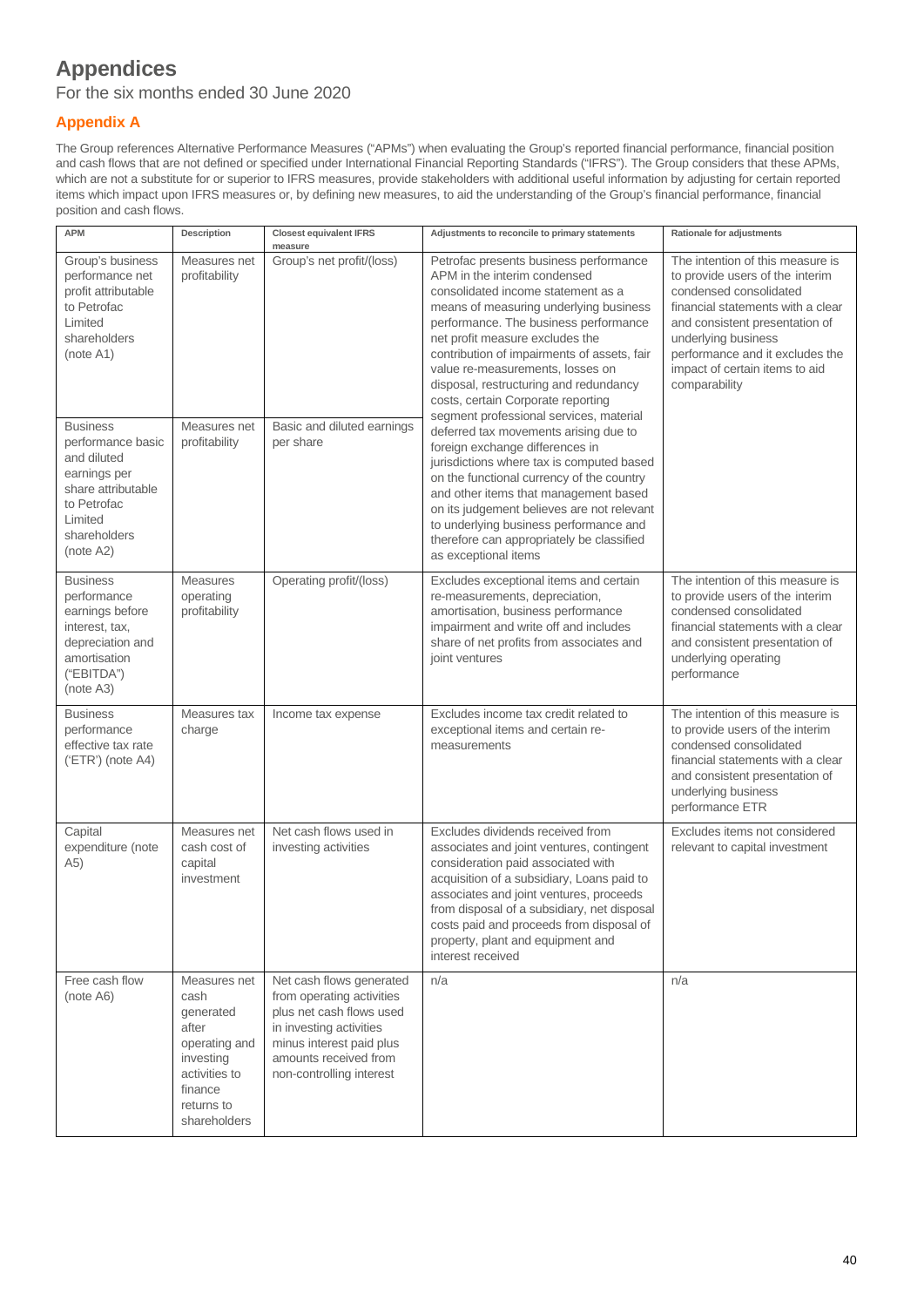| <b>APM</b>                                              | Description                                                                                     | <b>Closest equivalent IFRS</b><br>measure                                                                                                                                                                                                                             | Adjustments to reconcile to primary statements | Rationale for adjustments |
|---------------------------------------------------------|-------------------------------------------------------------------------------------------------|-----------------------------------------------------------------------------------------------------------------------------------------------------------------------------------------------------------------------------------------------------------------------|------------------------------------------------|---------------------------|
| Working capital,<br>balance sheet<br>measure (note A7)  | Measures the<br>investment in<br>working<br>capital                                             | No direct equivalent.<br>Calculated as inventories<br>plus trade and other<br>receivables plus contract<br>assets minus trade and<br>other payables minus<br>contract liabilities minus<br>accrued contract<br>expenses                                               | n/a                                            | n/a                       |
| Return on capital<br>employed<br>('ROCE') (note<br>(A8) | Measures the<br>efficiency of<br>generating<br>operating<br>profits from<br>capital<br>employed | No direct equivalent.<br>Calculated as business<br>performance earnings<br>before interest, tax and<br>amortisation (EBITA)<br>divided by capital<br>employed (average total<br>assets minus average<br>current liabilities after<br>adjusting for certain<br>leases) | n/a                                            | n/a                       |
| Cash conversion<br>(note A9)                            | Measures the<br>conversion of<br><b>EBITDA</b> into<br>cash                                     | No direct equivalent.<br>Calculated as cash<br>generated from operations<br>divided by business<br>performance EBITDA                                                                                                                                                 | n/a                                            | n/a                       |
| Net lease liabilities<br>(note A10)                     | Measures net<br>lease<br>liabilities                                                            | No direct equivalent.<br>Calculated as gross lease<br>liabilities minus 70% of<br>leases in respect of oil<br>and gas facilities relating<br>to Block PM304 in<br>Malaysia                                                                                            | n/a                                            | n/a                       |
| Net debt (note<br>A11)                                  | Measure<br>indebtedness                                                                         | No direct equivalent.<br>Calculated as interest<br>bearing loans and<br>borrowings minus cash<br>and short-term deposits                                                                                                                                              | n/a                                            | n/a                       |
| Net debt/EBITDA<br>(note A12)                           | Measures<br>leverage                                                                            | No direct equivalent.<br>Calculated as net debt<br>divided by EBITDA                                                                                                                                                                                                  | n/a                                            | n/a                       |
| New order intake<br>(note A13)                          | Provides<br>visibility of<br>future<br>revenue                                                  | No direct equivalent.<br>Calculated as net awards<br>plus net variation orders                                                                                                                                                                                        | n/a                                            | n/a                       |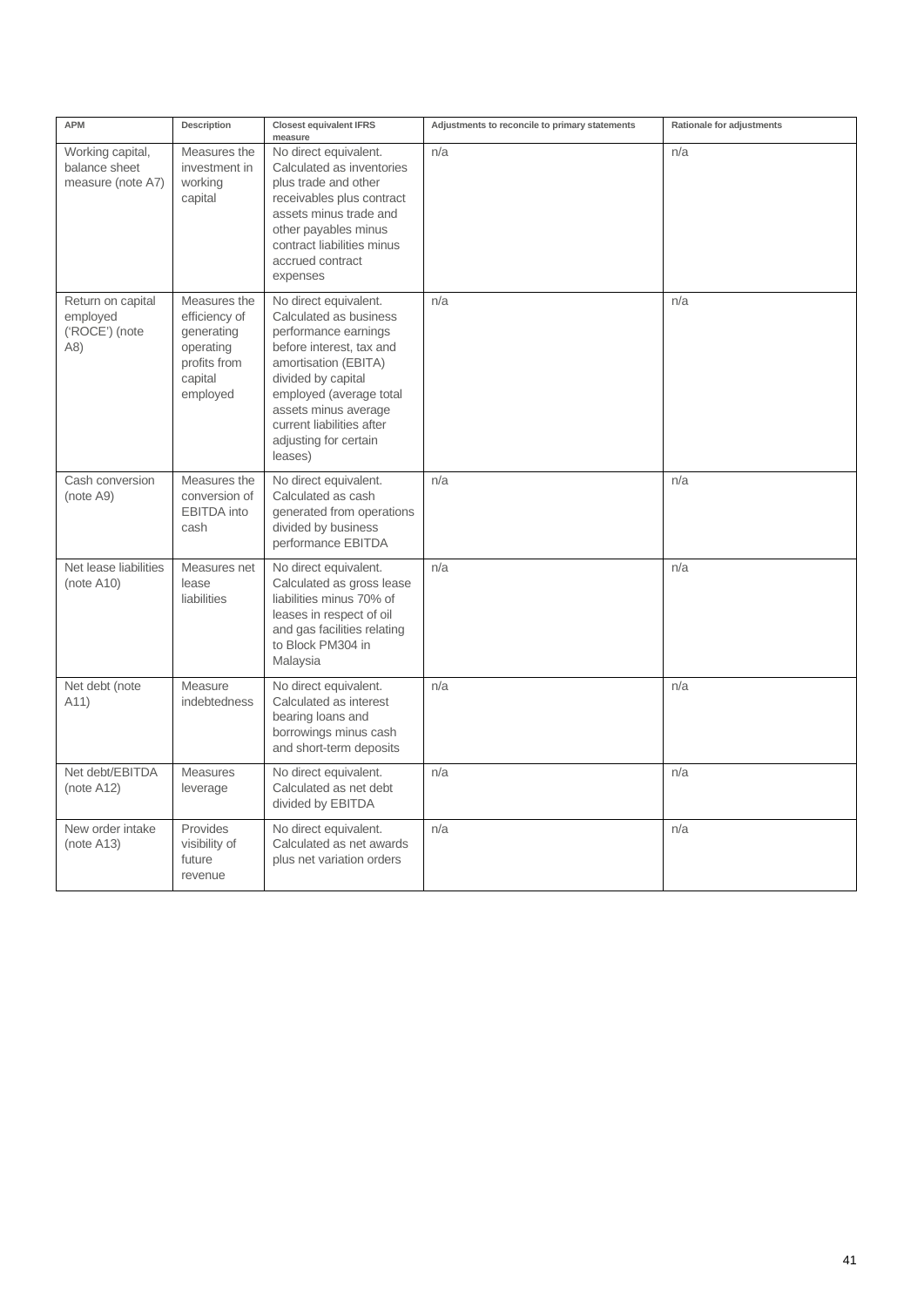## **Appendices**

For the six months ended 30 June 2020

**A1. Business performance net profit attributable to Petrofac Limited shareholders**

|                                                                                       | Six months<br>ended<br>30 June<br>2020<br><b>Unaudited</b><br>US\$m | Six months<br>ended<br>30 June<br>2019<br><b>Unaudited</b><br>US\$m |
|---------------------------------------------------------------------------------------|---------------------------------------------------------------------|---------------------------------------------------------------------|
| Reported net (loss)/profit (A)                                                        | (81)                                                                | 135                                                                 |
| Adjustments – exceptional items and certain re-measurements (note 6):                 |                                                                     |                                                                     |
| <b>Impairment of Assets</b>                                                           | 67                                                                  |                                                                     |
| Fair value re-measurements                                                            | 12                                                                  |                                                                     |
| Group reorganisation and redundancy costs                                             | 8                                                                   | 4                                                                   |
| Other exceptional items                                                               | 8                                                                   | 11                                                                  |
| Pre-tax exceptional items and certain re-measurements (B)                             | 95                                                                  | 15                                                                  |
| Deferred tax impairment and foreign exchange translation loss on deferred tax balance | 4                                                                   |                                                                     |
| Tax on exceptional items and certain re-measurements (C)                              | $\overline{4}$                                                      |                                                                     |
| Post-tax exceptional items and certain re-measurements ( $D = B + C$ )                | 99                                                                  | 15                                                                  |
| Business performance net profit $(A + D)$                                             | 18                                                                  | 150                                                                 |
| Loss attributable to non-controlling interest                                         | 3                                                                   | 4                                                                   |
| Business performance net profit attributable to Petrofac Limited shareholders         | 21                                                                  | 154                                                                 |

**A2. Business performance basic earnings per share attributable to Petrofac Limited shareholders**

|                                                                                       | Six months       | Six months |
|---------------------------------------------------------------------------------------|------------------|------------|
|                                                                                       | ended            | ended      |
|                                                                                       | 30 June          | 30 June    |
|                                                                                       | 2020             | 2019       |
|                                                                                       | <b>Unaudited</b> | Unaudited  |
|                                                                                       | US\$m            | US\$m      |
| Reported net (loss)/profit attributable to Petrofac Limited shareholders (E)          | (78)             | 139        |
| Add: post-tax exceptional items and certain re-measurements (appendix A note A1)      | 99               | 15         |
| Business performance net profit attributable to Petrofac Limited shareholders $(E_1)$ | 21               | 154        |

|                                                                                                 | 30 June<br>2020<br><b>Unaudited</b><br>shares<br><b>Million</b> | 30 June<br>2019<br>Unaudited<br>shares<br>Million |
|-------------------------------------------------------------------------------------------------|-----------------------------------------------------------------|---------------------------------------------------|
| Weighted average number of ordinary shares for basic earnings per share (1) (F) (note 10)       | 337                                                             | 337                                               |
| Weighted average number of ordinary shares for diluted earnings per share (2) $(F_1)$ (note 10) | 337                                                             | 343                                               |

|                                             | Six months       | Six months       |
|---------------------------------------------|------------------|------------------|
|                                             | ended            | ended            |
|                                             | 30 June          | 30 June          |
|                                             | 2020             | 2019             |
|                                             | <b>Unaudited</b> | <b>Unaudited</b> |
|                                             | US\$m            | US\$m            |
| Basic earnings per share                    |                  |                  |
| Business performance $(E_1/F x 100)$        | 6.2              | 45.7             |
| Reported $(E / F \times 100)$               | (23.2)           | 41.2             |
| Diluted earnings per share (2)              |                  |                  |
| Business performance $(E_1/F_1 \times 100)$ | 6.2              | 44.9             |
| Reported (E / $F_1 \times 100$ )            | (23.2)           | 40.5             |

Notes

(1) The weighted number of issued ordinary shares excludes those held by the Employee Benefit Trust.

(2) For the six months ended 30 June 2020, potentially issuable ordinary shares under the share-based payment plans are excluded from the diluted earnings per ordinary share calculation, as their inclusion would decrease the loss per ordinary share.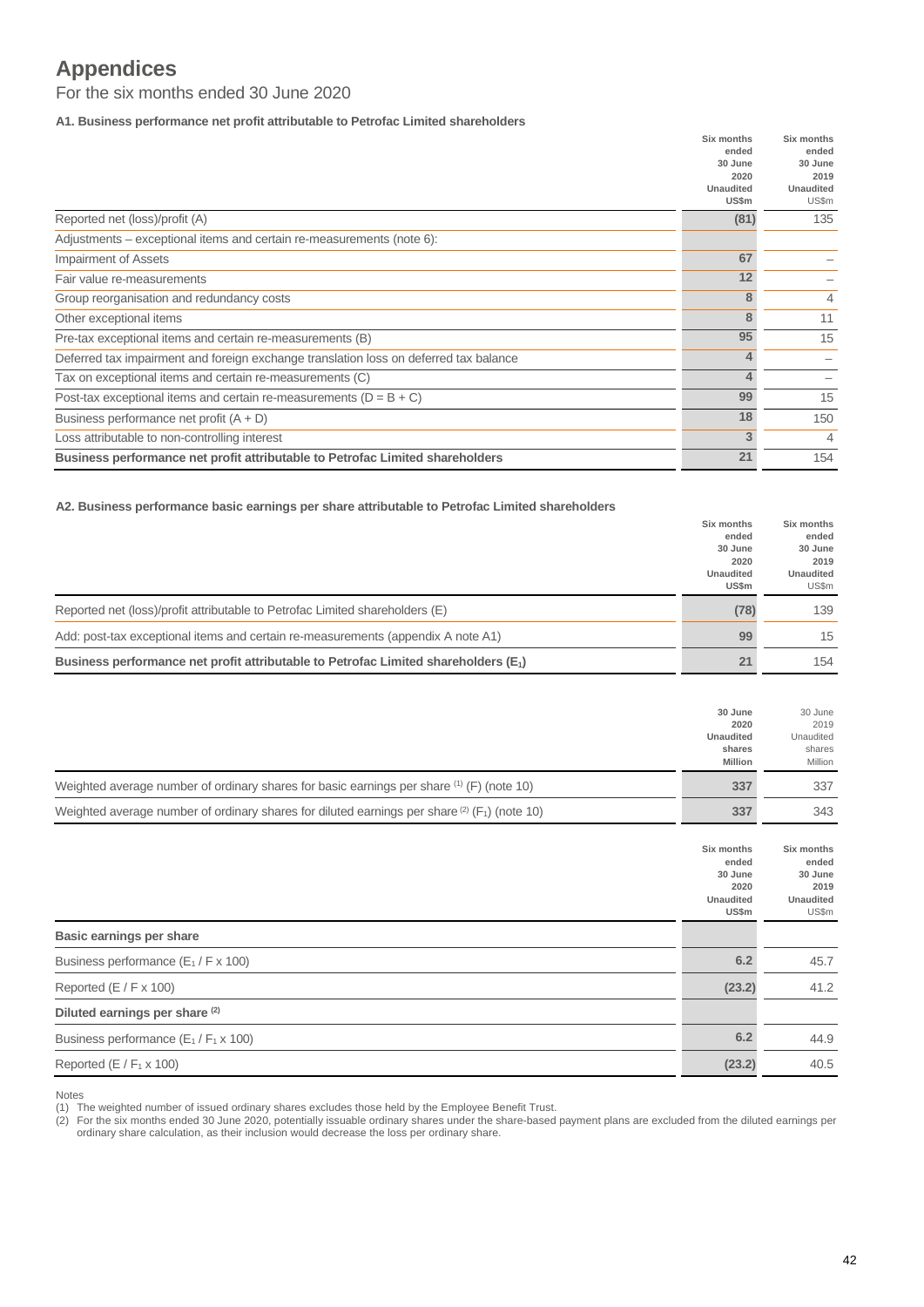#### **A3. Business performance EBITDA**

|                                                                            | Six months       | Six months       |
|----------------------------------------------------------------------------|------------------|------------------|
|                                                                            | ended            | ended            |
|                                                                            | 30 June          | 30 June          |
|                                                                            | 2020             | 2019             |
|                                                                            | <b>Unaudited</b> | <b>Unaudited</b> |
|                                                                            | US\$m            | US\$m            |
| Reported operating (loss)/profit                                           | (36)             | 203              |
| Adjustments:                                                               |                  |                  |
| Pre-tax exceptional items and certain re-measurements (appendix A note A1) | 95               | 15               |
| Share of net profit of associates and joint ventures                       | 3                | 13               |
| Depreciation (note 4)                                                      | 43               | 68               |
| Amortisation, business performance impairment and write off (note 4)       | 24               | 6                |
| <b>Business performance EBITDA</b>                                         | 129              | 305              |
|                                                                            |                  |                  |

#### **A4. Business performance ETR**

| Six months                                                                                           | Six months       |
|------------------------------------------------------------------------------------------------------|------------------|
| ended                                                                                                | ended            |
| 30 June                                                                                              | 30 June          |
| 2020                                                                                                 | 2019             |
| <b>Unaudited</b>                                                                                     | <b>Unaudited</b> |
| US\$m                                                                                                | US\$m            |
| 33<br>Reported income tax expense                                                                    | 58               |
| Add: Income tax expense on exceptional items and certain re-measurements (appendix A note A1)<br>(4) |                  |
| 29<br>Business performance income tax expense (G)                                                    | 58               |
| 18<br>Business performance net profit (appendix A note A1)                                           | 150              |
| 47<br>Business performance net profit before tax (H)                                                 | 208              |
| Business performance ETR (G / H x 100)<br>61.7%                                                      | 27.9%            |

#### **A5. Capital expenditure**

|                                                                                 | Six months       | Six months       |
|---------------------------------------------------------------------------------|------------------|------------------|
|                                                                                 | ended            | ended            |
|                                                                                 | 30 June          | 30 June          |
|                                                                                 | 2020             | 2019             |
|                                                                                 | <b>Unaudited</b> | <b>Unaudited</b> |
|                                                                                 | US\$m            | US\$m            |
| Net cash flows used in investing activities                                     | 14               | 52               |
| <b>Adjustments:</b>                                                             |                  |                  |
| Dividend received from associates and joint ventures                            | 2                | 2                |
| Contingent consideration paid associated with acquisition of a subsidiary       | (3)              |                  |
| Loans provided to associates and joint ventures                                 | (1)              |                  |
| Proceeds from disposal of a subsidiary                                          | 13               | 2                |
| Net disposal costs paid/proceeds from disposal of property, plant and equipment | (1)              | (6)              |
| Interest received                                                               | $\overline{2}$   | 3                |
| <b>Capital expenditure</b>                                                      | 26               | 53               |
|                                                                                 |                  |                  |

#### **A6. Free cash flow**

|                                                    | Six months       | Six months       |
|----------------------------------------------------|------------------|------------------|
|                                                    | ended            | ended            |
|                                                    | 30 June          | 30 June          |
|                                                    | 2020             | 2019             |
|                                                    | <b>Unaudited</b> | <b>Unaudited</b> |
|                                                    | US\$m            | US\$m            |
| Net cash flows generated from operating activities | 22               | 190              |
| Net cash flows used in investing activities        | (14)             | (52)             |
| Interest paid                                      | (21)             | (25)             |
| Amounts received from non-controlling interest     |                  | 10               |
| Free cash flow                                     | (13)             | 123              |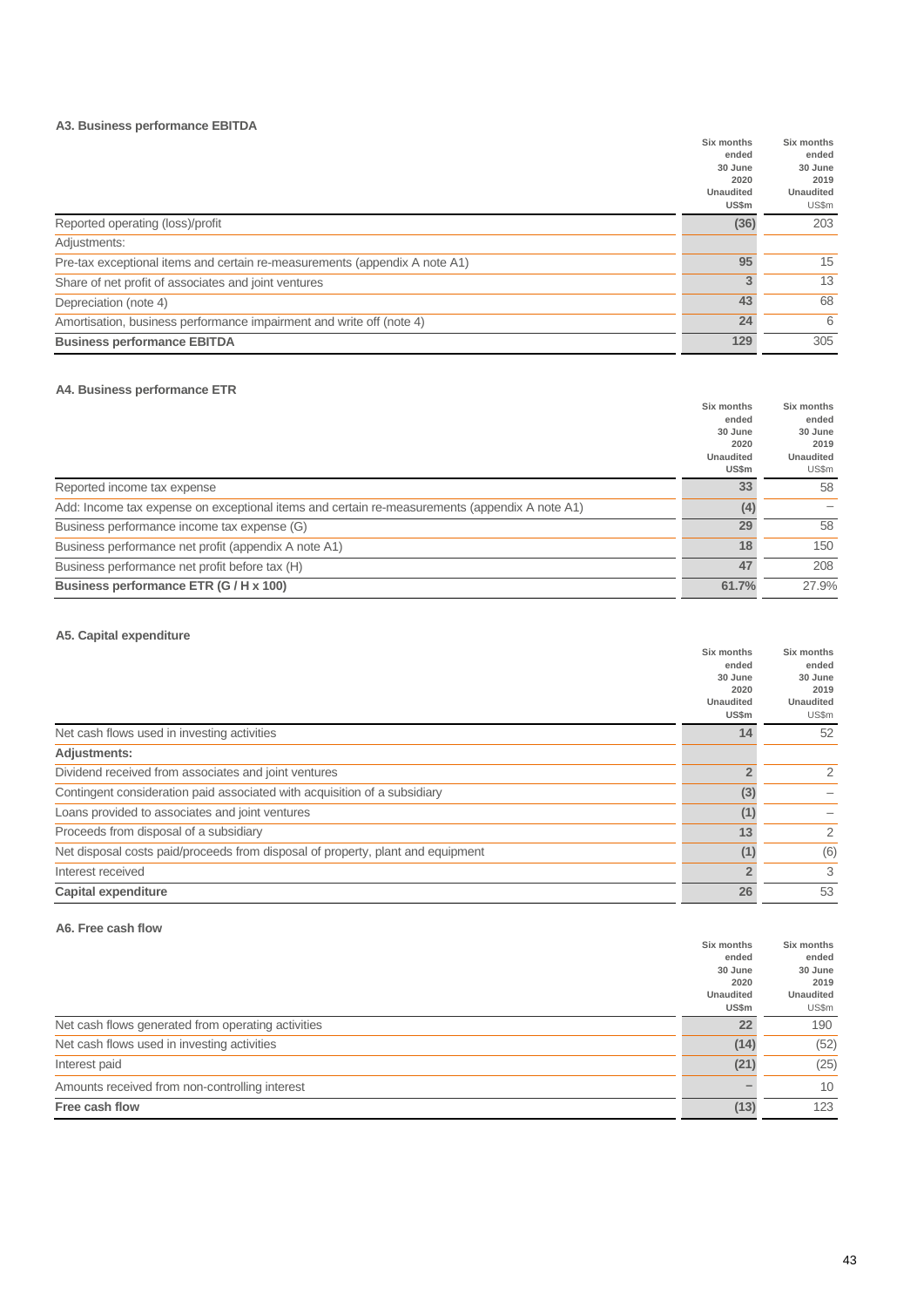## **Appendices**

For the six months ended 30 June 2020

#### **A7. Working capital**

|                                       | 30 June          | 31 December |
|---------------------------------------|------------------|-------------|
|                                       | 2020             | 2019        |
|                                       | <b>Unaudited</b> | Audited     |
|                                       | US\$m            | US\$m       |
| Inventories                           | 14               | 17          |
| Trade and other receivables (note 14) | 1,152            | 1,102       |
| Contract assets (note 15)             | 1,871            | 2,064       |
| <b>Current Assets (I)</b>             | 3,037            | 3,183       |
| Trade and other payables (note 20)    | 1,122            | 1,075       |
| Contract liabilities (note 21)        | 201              | 273         |
| Accrued contract expenses             | 1,390            | 1,599       |
| <b>Current Liabilities (J)</b>        | 2,713            | 2,947       |
| Working capital (I - J)               | 324              | 236         |

#### **A8. Return on capital employed**

|                                                                           | Six months<br>ended       | Six months<br>ended       |
|---------------------------------------------------------------------------|---------------------------|---------------------------|
|                                                                           | 30 June                   | 30 June                   |
|                                                                           | 2020                      | 2019                      |
|                                                                           | <b>Unaudited</b><br>US\$m | <b>Unaudited</b><br>US\$m |
| Reported operating (loss)/profit (12 months)                              | (19)                      | 394                       |
| <b>Adjustments:</b>                                                       |                           |                           |
| Pre-tax exceptional items and certain re-measurements (12 months)         | 269                       | 91                        |
| Share of profits from associates and joint ventures (12 months)           |                           | 20                        |
| Amortisation (12 months)                                                  | Δ.                        | 3                         |
| Business performance EBITA (12 months) (K)                                | 261                       | 508                       |
| Total assets opening balance                                              | 5,976                     | 5,806                     |
| Less: 70% lease adjustment relating to Block PM304 in Malaysia            | (259)                     | (313)                     |
| Adjusted total assets opening balance (L)                                 | 5,717                     | 5,493                     |
| Total assets closing balance                                              | 5,460                     | 6,307                     |
| Less: 70% lease adjustment relating to Block PM304 in Malaysia (note A10) | (221)                     | (296)                     |
| Adjusted total assets closing balance (M)                                 | 5,239                     | 6,011                     |
| Average total assets $(N = (L + M)/2)$                                    | 5,478                     | 5,752                     |
| Current liabilities opening balance                                       | 3,922                     | 3,794                     |
| Less: 70% lease adjustment relating to Block PM304 in Malaysia (note A10) | (89)                      | (76)                      |
| Adjusted current liabilities opening balance (O)                          | 3,833                     | 3,718                     |
| Current liabilities closing balance                                       | 3,420                     | 3,918                     |
| Less: 70% lease adjustment relating to Block PM304 in Malaysia (note A10) | (125)                     | (86)                      |
| Adjusted current liabilities closing balance (P)                          | 3,295                     | 3,832                     |
| Average current liabilities $(Q = (O + P)/2)$                             | 3,564                     | 3,775                     |
| Capital employed $(R = N - Q)$                                            | 1,914                     | 1,977                     |
| Return on capital employed (K / R x 100)                                  | 13.6%                     | 25.7%                     |

#### **A9. Cash conversion**

|                                    | Six months       | Six months       |
|------------------------------------|------------------|------------------|
|                                    | ended            | ended            |
|                                    | 30 June          | 30 June          |
|                                    | 2020             | 2019             |
|                                    | <b>Unaudited</b> | <b>Unaudited</b> |
|                                    | US\$m            | US\$m            |
| Cash generated from operations (S) | 91               | 310              |
| Business performance EBITDA (T)    | 129              | 305              |
| Cash conversion (S/T x 100)        | 70.5%            | 101.6%           |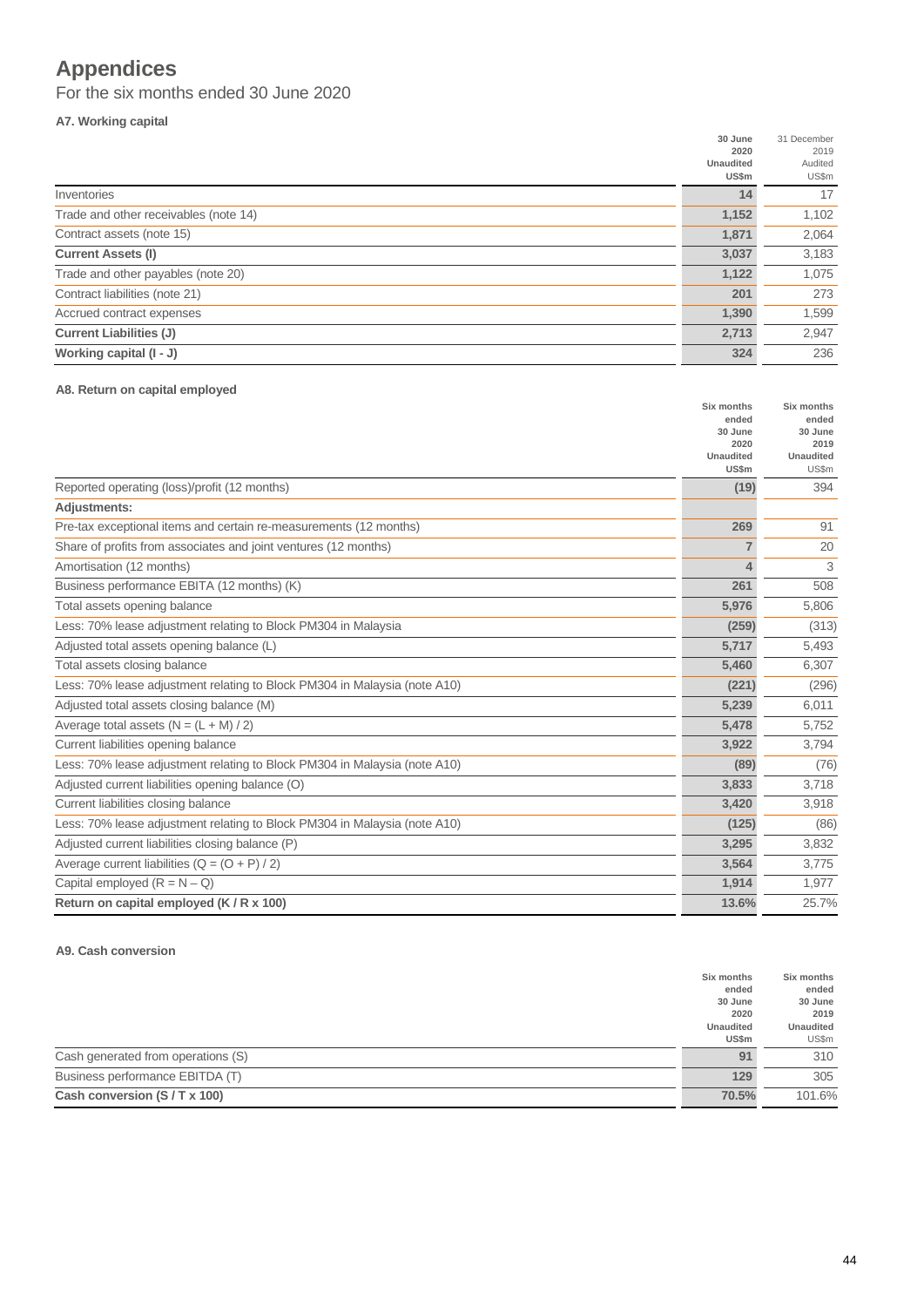#### **A10. Net lease liabilities**

|                                                                                                | 30 June          | 31 December |
|------------------------------------------------------------------------------------------------|------------------|-------------|
|                                                                                                | 2020             | 2019        |
|                                                                                                | <b>Unaudited</b> | Audited     |
|                                                                                                | US\$m            | US\$m       |
| Non-current liability for leases (note 13)                                                     | 186              | 298         |
| Current liability for leases (note 13)                                                         | 189              | 140         |
| Total gross liability for leases                                                               | 375              | 438         |
| 70% gross up on non-current liability for leases relating to Block PM304 in Malaysia (note 13) | 96               | 170         |
| 70% gross up on current liability for leases relating to Block PM304 in Malaysia (note 13)     | 125              | 89          |
| 70% gross up on total liability for leases relating to Block PM304 in Malaysia                 | 221              | 259         |
| Net non-current liability for leases                                                           | 90               | 128         |
| Net current liability for leases                                                               | 64               | 51          |
| <b>Net liability for leases</b>                                                                | 154              | 179         |

#### **A11. Net debt**

|                                                     | 30 June          | 31 December |
|-----------------------------------------------------|------------------|-------------|
|                                                     | 2020             | 2019        |
|                                                     | <b>Unaudited</b> | Audited     |
|                                                     | US\$m            | US\$m       |
| Interest-bearing loans and borrowings (U) (note 19) | 890              | 1.010       |
| Less: Cash and short-term deposits (V) (note 16)    | (861)            | (1,025)     |
| Net debt/(cash) $(U - V)$                           | 29               | (15)        |

#### **A12. Net debt/EBITDA**

|                                             | 30 June          | 31 December |
|---------------------------------------------|------------------|-------------|
|                                             | 2020             | 2019        |
|                                             | <b>Unaudited</b> | Audited     |
|                                             | US\$m            | US\$m       |
| Net debt (W) (appendix A note A11)          | 29               | <b>NA</b>   |
| Business performance EBITDA (12 months) (X) | 383              | <b>NA</b>   |
| Net debt/EBITDA (W / X)                     | 0.1              | <b>NA</b>   |

#### **A13. New order intake**

|                                                                | Six months       | Six months       |
|----------------------------------------------------------------|------------------|------------------|
|                                                                | ended            | ended            |
|                                                                | 30 June          | 30 June          |
|                                                                | 2020             | 2019             |
|                                                                | <b>Unaudited</b> | <b>Unaudited</b> |
|                                                                | US\$m            | US\$m            |
| <b>Engineering &amp; Construction operating segment</b>        |                  |                  |
| New awards                                                     | 314              | 1,159            |
| Net variation orders                                           | 89               | 432              |
|                                                                | 403              | 1,591            |
| <b>Engineering &amp; Production Services operating segment</b> |                  |                  |
| New awards                                                     | 621              | 190              |
| Net variation orders                                           | 22               | (2)              |
|                                                                | 643              | 188              |
| New order intake                                               | 1,046            | 1,779            |
|                                                                |                  |                  |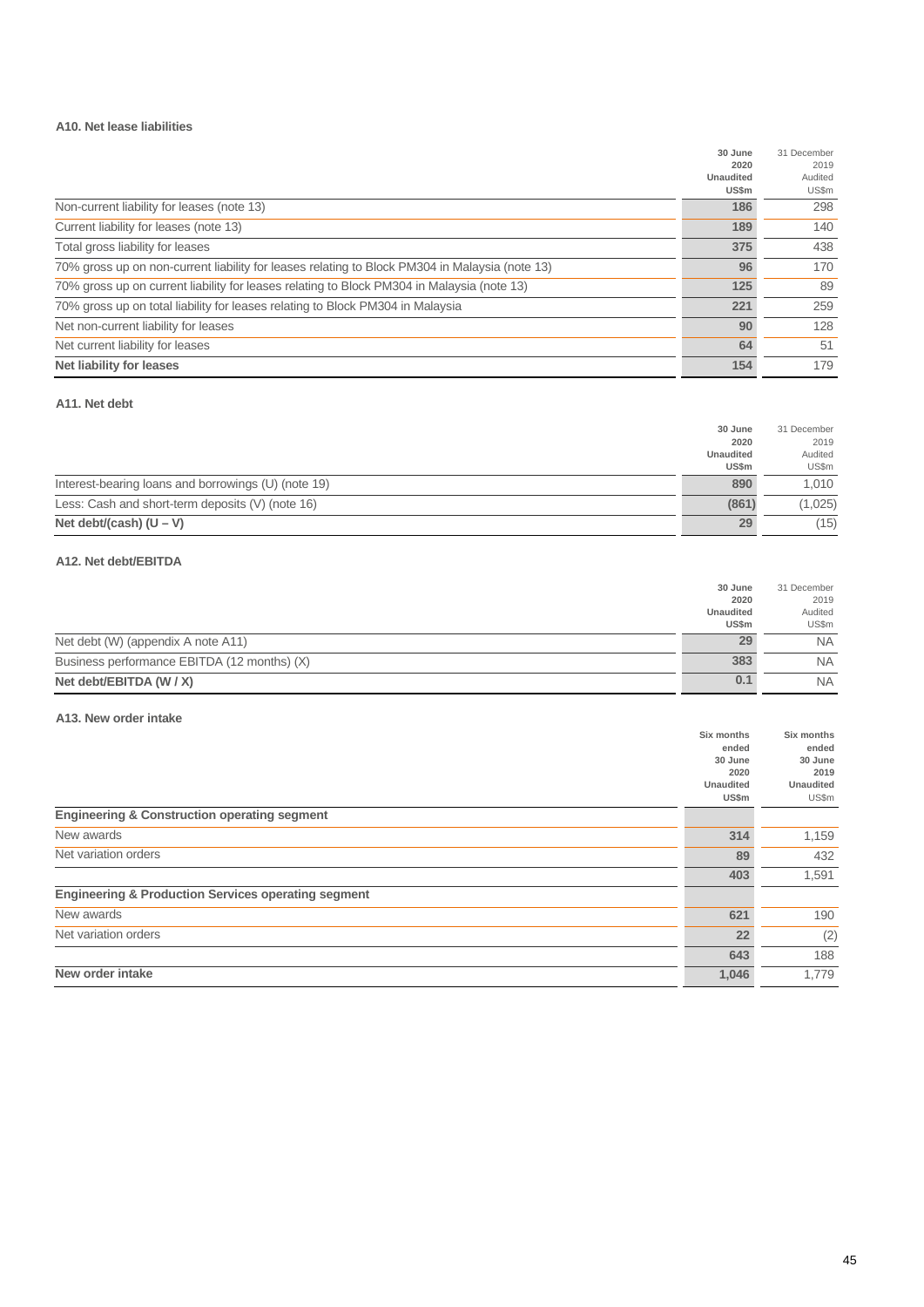## **STATEMENT OF DIRECTORS' RESPONSIBILITIES**

The Directors confirm that, to the best of their knowledge, the interim condensed consolidated financial statements on pages 14 to 39 has been prepared in accordance with IAS 34 'Interim Financial Reporting', and that the interim management report on pages 1 to 13 includes a fair review of the information required by DTR 4.2.7R and DTR 4.2.8R.

The Directors of Petrofac Limited are listed in the Petrofac Annual Report and Accounts 2019.

By the order of the Board

Chief Executive Officer Chief Executive Officer Chief Financial Chief Financial Officer Chief Financial Officer 10 August 2020 10 August 2020

Ayman Asfari Alastair Cochran (Alastair Cochran Asfari)<br>
Chief Executive Officer (Alastair Cochran Chief Financial Officer